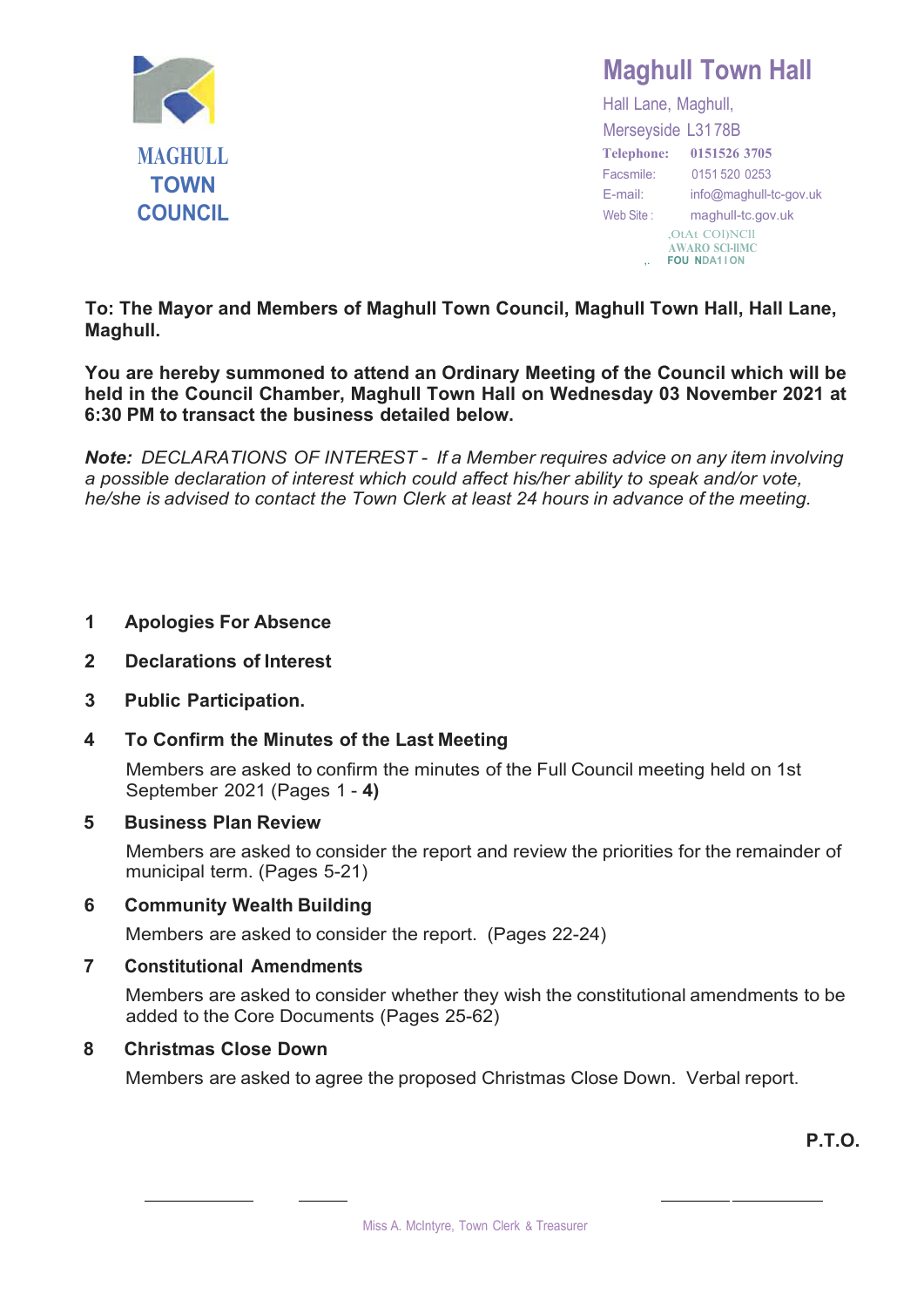### **9 Planning Applications.**

DC/2021/02447 Land Including Bridge Farm South Of School Lane School Lane Maghull Approval of details reserved by condition 27 attached to planning permission DC/2017/01528 approved on 12.10.2021.

(Water Vole mitigation)

DC/2021/02236 Land Bounded By Poverty Lane To The South, A Railway Line To The West, Whinny Brook To The North And The M58 Motorway To The East, Maghull Approval of details reserved by conditions 21 attached to planning permission DC/2017/01532 approved on 22/2/2021.

(CEMP)

Members are asked to consider the planning applications listed above and any other applications which are notified before the date of the meeting.

### **10 Report on Sefton Borough Council Matters**

For noting only.

#### **11 Chairman's Closing Comments**

For noting only.

#### **12 Exclusion of the Press and Public**

That, in accordance with Section 100A(4) of the Local Government Act 1972, the press and public be excluded from the meeting for the following items of business on the grounds that they contain exempt information under paragraph 5 of Part 1 of Schedule 12A of the Act, and it would not, on balance, be in the public interest to disclose the reports.

#### **13 Cricket Club Pavilion**

Members are asked to consider the report (Pages 63-69)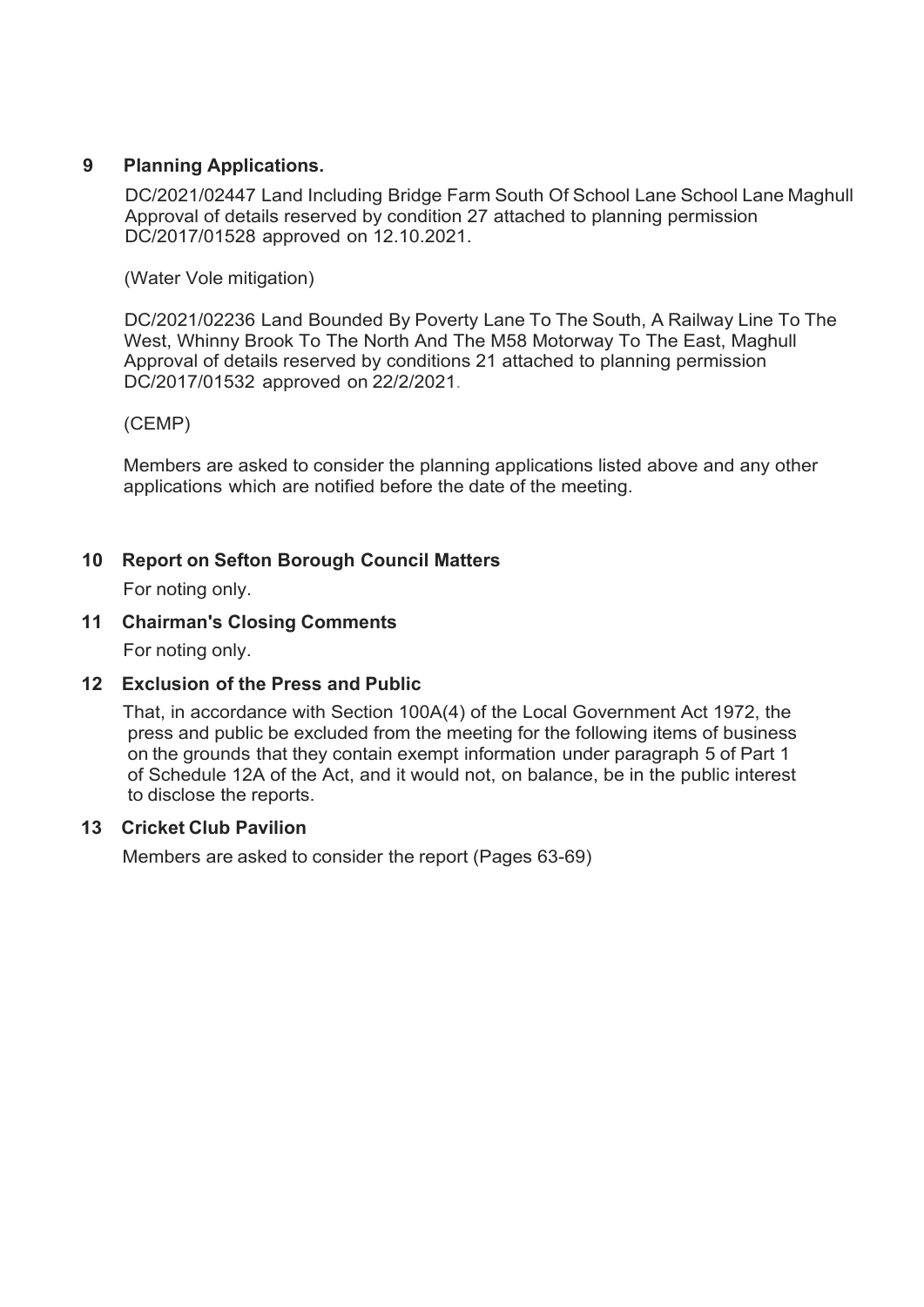## **Minutes of the Full Council Meeting Held Wednesday 01 September 2021 at 6:30 PM**

Those present :

Mayor : Cllr J Sayers

Councillors : Cllr Ju Burns, Cllr Jo Burns, Cllr C Carlsen, Cllr A Carr, Cllr J Desmond, Cllr R Ferguson, Cllr K Hughes, Cllr T Hughes, Cllr A Lloyd, Cllr P Mc Kinley, Cllr D Mullen, Cllr Y Sayers

Officers : P Dillon, S Lawrence, A Mc Intyre

## **1 Apologies For Absence**

Apologies were received from Cllrs Carragher and Sharp.

### **2 Declarations of Interest**

Cllr A Lloyd declared a prejudicial interest in Item 11 by virtue of his being a member of Maghull Cricket Club.

## **3 Public Participation.**

Mr M Hagan, Maghull Cricket Club gave a statement regarding the issues with the electricity billing between Maghull Town Council and Maghull Cricket Club. Members queried some aspects of Mr Hagan's statement. **RESOLVED that the statement be noted.**

## **4 To Confirm the Minutes of the Last Meeting RESOLVED that the minutes of Full Council held on 23rd June 2021 were approved as a correct record**.

## **5 Code of Conduct**

Members were informed that the Local Government Association (LGA) had published a model Councillor Code of Conduct (the Model Code). The Model Code, was described by the LGA as 'designed to protect our democratic role, encourage good conduct and safeguard the public's trust in local government'. In accordance with the Council's statutory duty to promote and maintain standards of conduct members were asked to consider whether the new code should be adopted by the Council in its entirety or in part or to keep the current code. Code of Conduct training sessions will be held for all members should it be adopted.

## **RESOLVED that:-**

#### **1. The Council adopt the new Code of Conduct; 2. That the report be noted.**

**6 Planning Applications.** DC/2021/01966

> Land Bounded By Poverty Lane To The South, A Railway Line To The West, Whinny Brook To The North And The M58 Motorway To The East, Maghull Approval of details reserved by conditions 14,29,31,33,38 and 41 attached to planning permission DC/2017/01532 approved on 22/02/2021.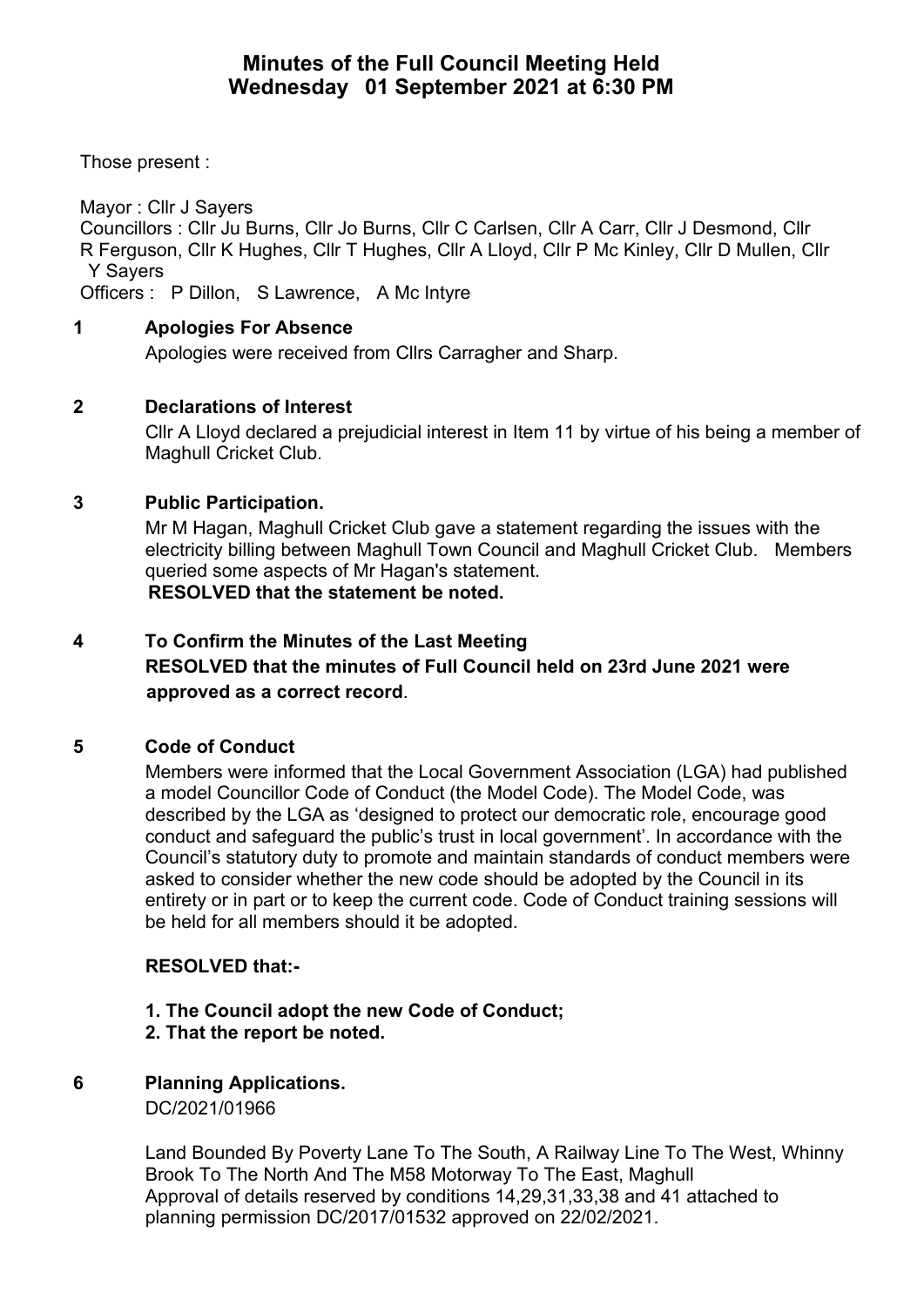#### DC/2021/01904

Land Bounded By Poverty Lane To The South, A Railway Line To The West, Whinny Brook To The North And The M58 Motorway To The East, Maghull Non-material amendment to planning permission DC/2017/01532 approved 22.02.2021, for the replacement of plans listed under Schedule 2 of the appeal decision.

#### DC/2021/01643

Land Bounded By Poverty Lane To The South, A Railway Line To The West, Whinny Brook To The North And The M58 Motorway To The East, Maghull Approval of details reserved by condition 29 (Swallow Mitigation Strategy) on planning permission DC/2017/01532 allowed on appeal on 22/02/2021

#### DC/2021/01638

Land Bounded By Poverty Lane To The South, A Railway Line To The West, Whinny Brook To The North And The M58 Motorway To The East, Maghull Approval of details reserved by conditions 12 (Residents Pack), 13 (Annual Occupancy Survey), 28 (Bird Box), 34 (Infilled Pond) and 48 (Landscape) on planning permission DC/2017/01532 allowed on appeal on 22/02/2021

Members were informed as to the progress with the discharge of conditions for the Land East of Maghull. Members were concerned that enforcement of the planning conditions would not be a priority for Sefton LPA.

#### **RESOLVED that the update be noted.**

#### **7 Health & Safety Working Group**

Members were informed that MTC wanted to develop a stronger Health & Safety at Work ethos within the workplace. To facilitate this a Health &Safety Working Group was proposed, comprising staff and councillors, to ensure the focus remained and the project was driven forward. The Council had employed Peninsula Consultants to assist with this work.

Cllr suggestions:

Cllr Thomas Hughes (Conservative party) Cllr June Burns (Labour party) Cllr Doherty or Cllr Sharp (Independent)

#### **RESOLVED that:-**

- **1. The Councillor representatives n the H&S Working Group would be Cllr Thomas Hughes, Cllr June Burns and Cllr Sharp;**
- **2. The report be noted.**

#### **8 Report on Sefton Borough Council Matters**

No report was received.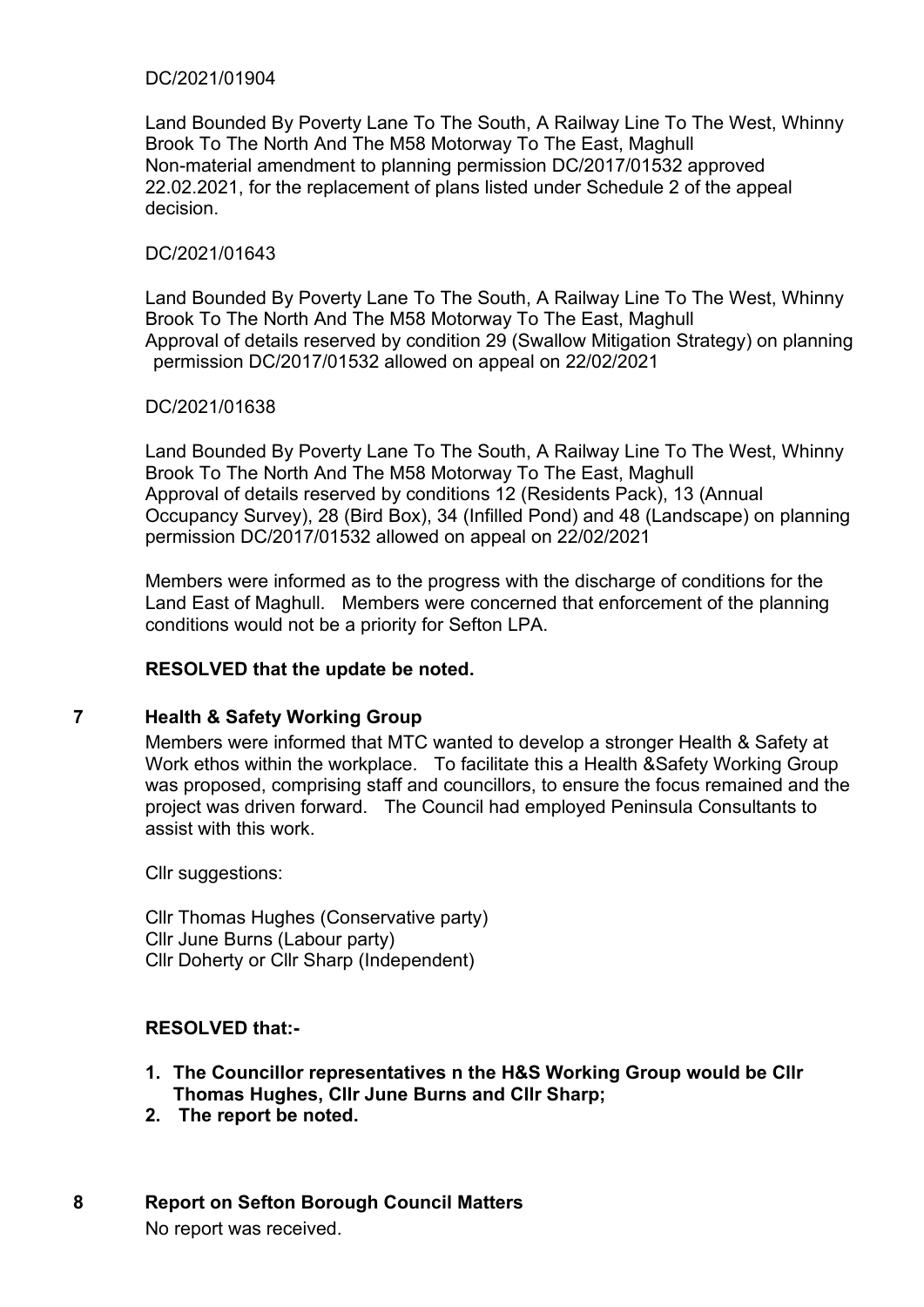## **9 Chairman's Closing Comments**

Cllr John Sayers proposed MTC should have a Mayor's recognition scheme for anyone who supported the community, completed a good deed or helped Maghull. The scheme would run on a monthly basis and a certificate and small token of appreciation would be given. This automatically entered the winner into the Civic Awards Nominations. The small cost the scheme would incur would be taken from the Mayor's Allowance budget.

## **RESOLVED that the comments be noted.**

## **10 Exclusion of the Press and Public RESOLVED that the press and public be excluded due to confidential nature of the item under discussion.**

Members of the Public and Cllr Lloyd left the Council Chamber.

## **11 Water Supply - Old Hall Playing Fields**

Members were informed that MTC had been made aware of the issues surrounding the water supply to the pavilions on Old Hall Playing Fields in that the pavilions did not have a separate metered water supply. This issue needed to be resolved so that the water usage for each pavilion could be readily identified. Maghull Cricket Club signed a lease with the Council on 20th August 2018 for the tenancy of the Cricket Club pavilion and the cricket ground. The lease stated that the Cricket Club would be responsible for the utilities used by themselves.

Maghull Football Club pavilion is also on Old Hall Playing Fields. However, the Council did not own the pavilion, just the land on which it was situated. Therefore, the Council was not in a position to know the utility requirements and usage of the Football Club. The Council leased the football pitch to the Club on a rolling annual lease.

Following complaints that the water bills were high, the Club requested that the Council investigated further. Enquiries were made with the Football Club where it transpired that the Football Club pavilion did not have a separate water supply and the Cricket Club was paying for the supply to both buildings. This was contrary to the lease requirements as they should only be responsible for their own utility bills.

Members discussed the issues around the situation and the requirements of the lease. Under any arrangements, except for a completely new supply to be provided to the Football ball (indicative cost £20,000), the Council would need to pay the water bill from the meter in Hall Lane/Tommy Gent Way and then charge the clubs appropriately. This would obviously have a cost to the Council to do this.

## **RESOLVED that:-**

- **1. The Council to install separate private water meters to each pavilion;**
- **2. The Council to take back control of the payment of the water bill for Old Hall Playing Fields at an agreed date;**
- **3. The Council levy an administrative charge of 20% of the bills on the clubs for this;**
- **4. The Council agreed not to pursue Maghull Football Club for the debt owed for the water usage since the meter was installed;**
- **5. Council agreed to fund the installation works from the Council's budget;**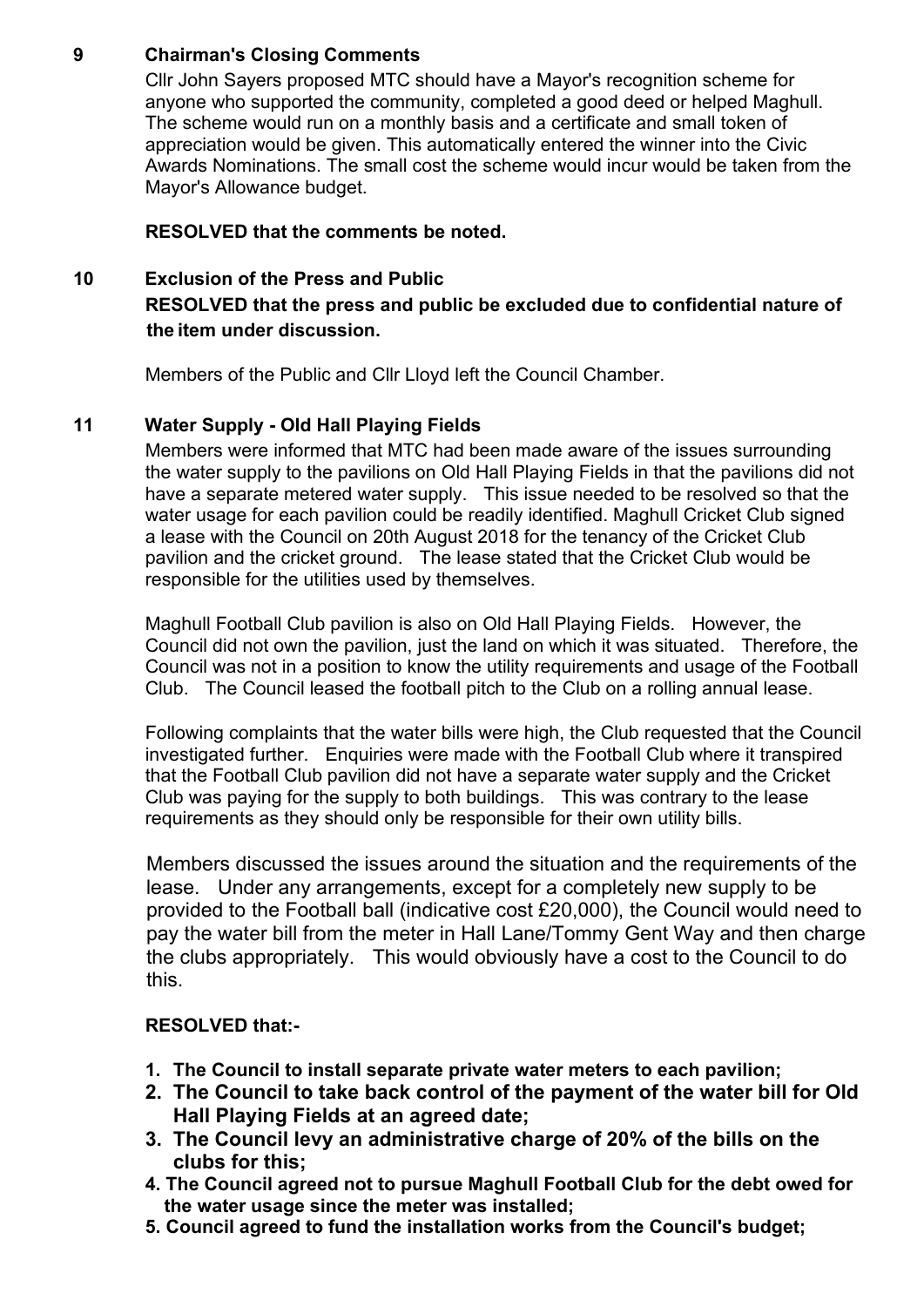- **6. The Council enter into lease negotiations with the Football Club for a more secure tenure for the Club;**
- **7. That the report be noted.**

 $\_$ **CHAIR**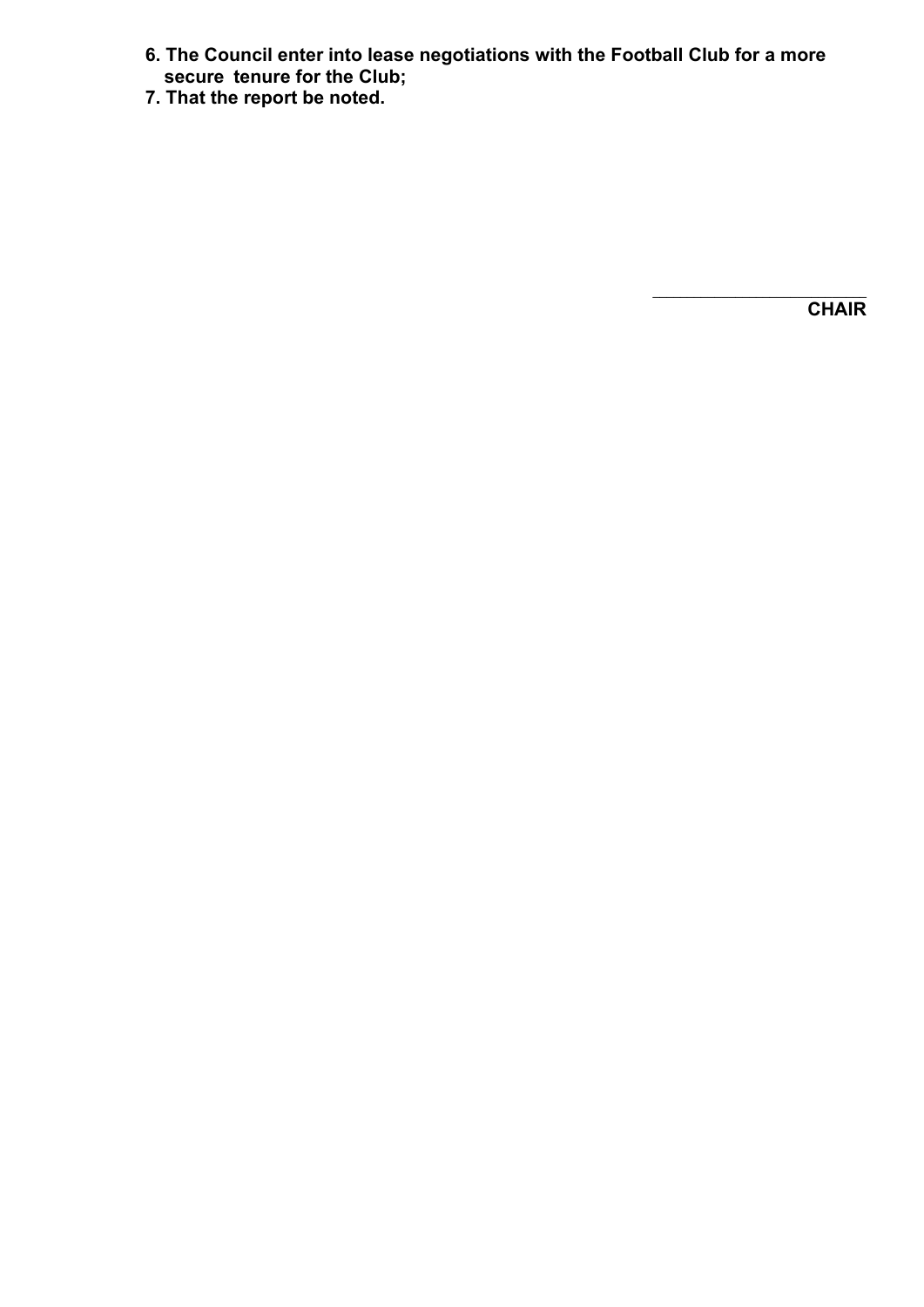**Report to:** Full Council<br> **Date of Meeting:** 3<sup>rd</sup> November 2021 **Date of Meeting: Agenda Item Number Subject:** Business Plan Review and Refresh **Report of:** Town Clerk **Exempt / Confidential Report:** No 5

### **Summary**

Members agreed a Business Plan in September 2019. This refresh is to let Members know the progress of the various work strands and determine any projects which need to be revisited. The Business Plan has been to Finance & General Purposes Committee as part of the Committee's scrutiny function. Their recommendations feature in the body of the report.

| <b>Maghull Town Council Priority</b>             |     |  |  |  |
|--------------------------------------------------|-----|--|--|--|
| 1. Development and Protect the Community         | Yes |  |  |  |
| 2. Develop Parks and Green Spaces                | Yes |  |  |  |
| 3. Value for Money and Enterprising Council      | Yes |  |  |  |
| 4. Develop Leisure and Activity for All          | Yes |  |  |  |
| 5. Develop/support Community Services and Groups | Yes |  |  |  |
| 6. Support Culture and Heritage                  | Yes |  |  |  |
| 7. Health and wellbeing Programme                | Yes |  |  |  |
| 8. Statutory Requirement                         | No  |  |  |  |

## **Recommendation(s)**

- **1. That Members decide which projects to continue;**
- **2. The report be noted.**

#### **Reasons for Recommendation(s)**

The Business Plan needs to be reviewed periodically so that Members are aware of the progress of the projects contained within it and to see if any material changes need to be made. The Finance & General Purposes Committee have reviewed the Plan as part of their scrutiny function and have made recommendations to Full Council.

## **Alternative Options Considered and Rejected**

None. The Business Plan needs to be reviewed given that it was designed for the lifetime of the Council and that it has 18 months to run before the elections in May 2023.

#### **What will it cost and how will it be financed?**

#### **(A)Revenue**

The revenue details are contained within the report.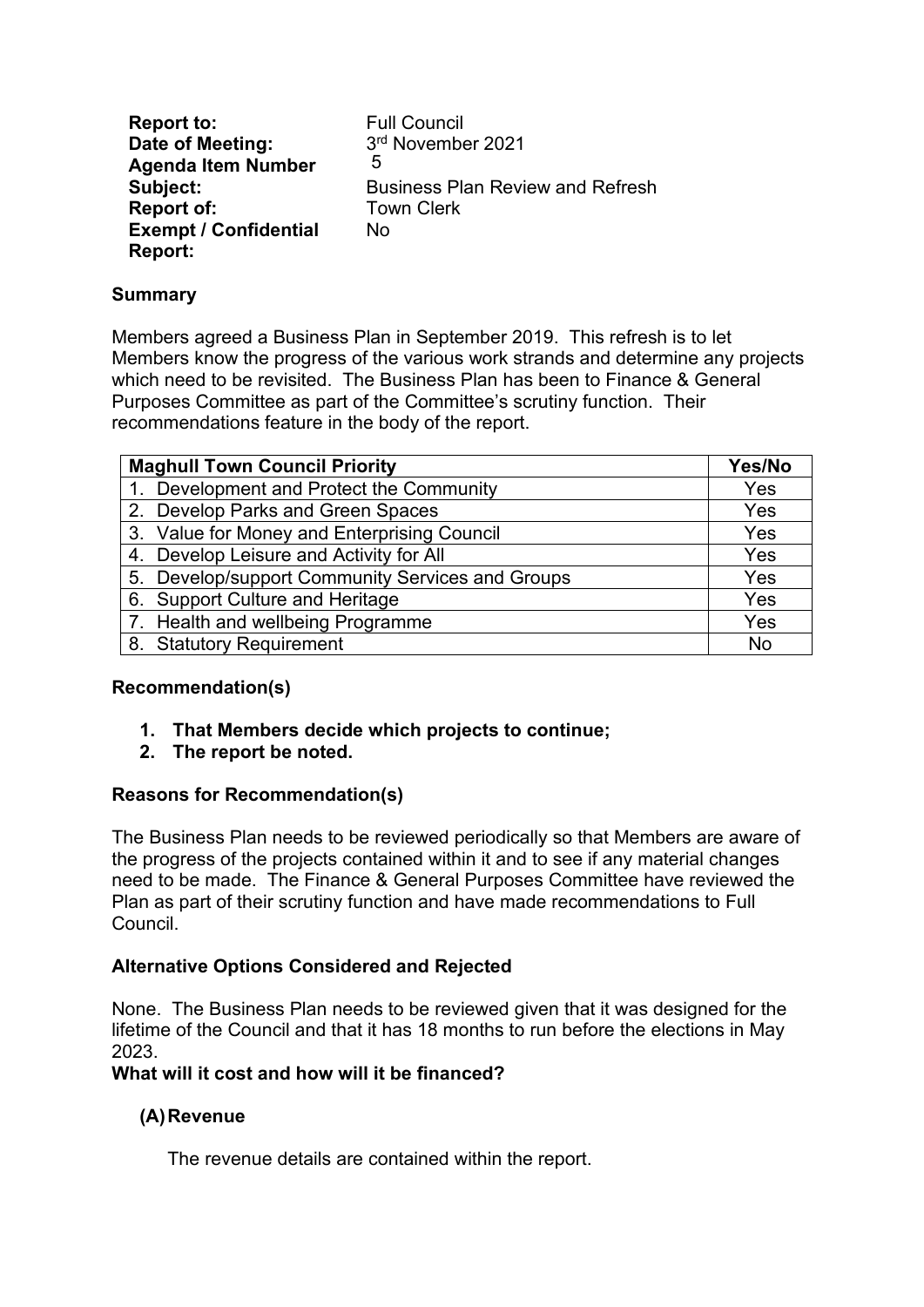## **(B)Capital**

None **Implications of Recommendations:**

| <b>Financial Implications</b>   | Contained within the report                           |
|---------------------------------|-------------------------------------------------------|
| <b>Resource Implications</b>    | Officer time                                          |
| <b>Legal Implications</b>       | LGA 1972, Locality Act 2011, Audit and Accountability |
|                                 | Guidelines 2015                                       |
| <b>Equality &amp; Diversity</b> | Any projects which are recommended for cancellation   |
| <b>Implications</b>             | will need to be evaluated for all issues relating to  |
|                                 | equality and diversity.                               |

#### **Implementation Date for Decision**

Immediately following Full Council.

### **Appendices**

Updated Business Plan

#### **Background Papers**

None

| <b>Contact Officer</b> | Angela McIntyre                   |
|------------------------|-----------------------------------|
| <b>Telephone</b>       | 0151 526 3705                     |
| <b>Number</b>          |                                   |
| <b>Email Address</b>   | Angela.mcintyre@maghull-tc.gov.uk |

## **1. Background**

Following the elections in May 2019, Council decided to commit to a Business Plan which was based on the 7 manifesto headings of the Labour Party in Maghull. This was because the Labour Party was the majority Party on the Council.

The agreed Business Plan was used as the basis of the work programmes for the Committees, mainly the Amenities and Community Services Committees.

Work had started on some of the projects and a few had been completed when the Council was forced to shut its office in March 2020 due to the Covid 19 pandemic.

## **2. Current Situation**

The Town Clerk has completed a review of the projects contained within the Business Plan with the assistance of the Amenities Manager and the Community Services Manager. The result of the review is contained within the appendix attached to this report.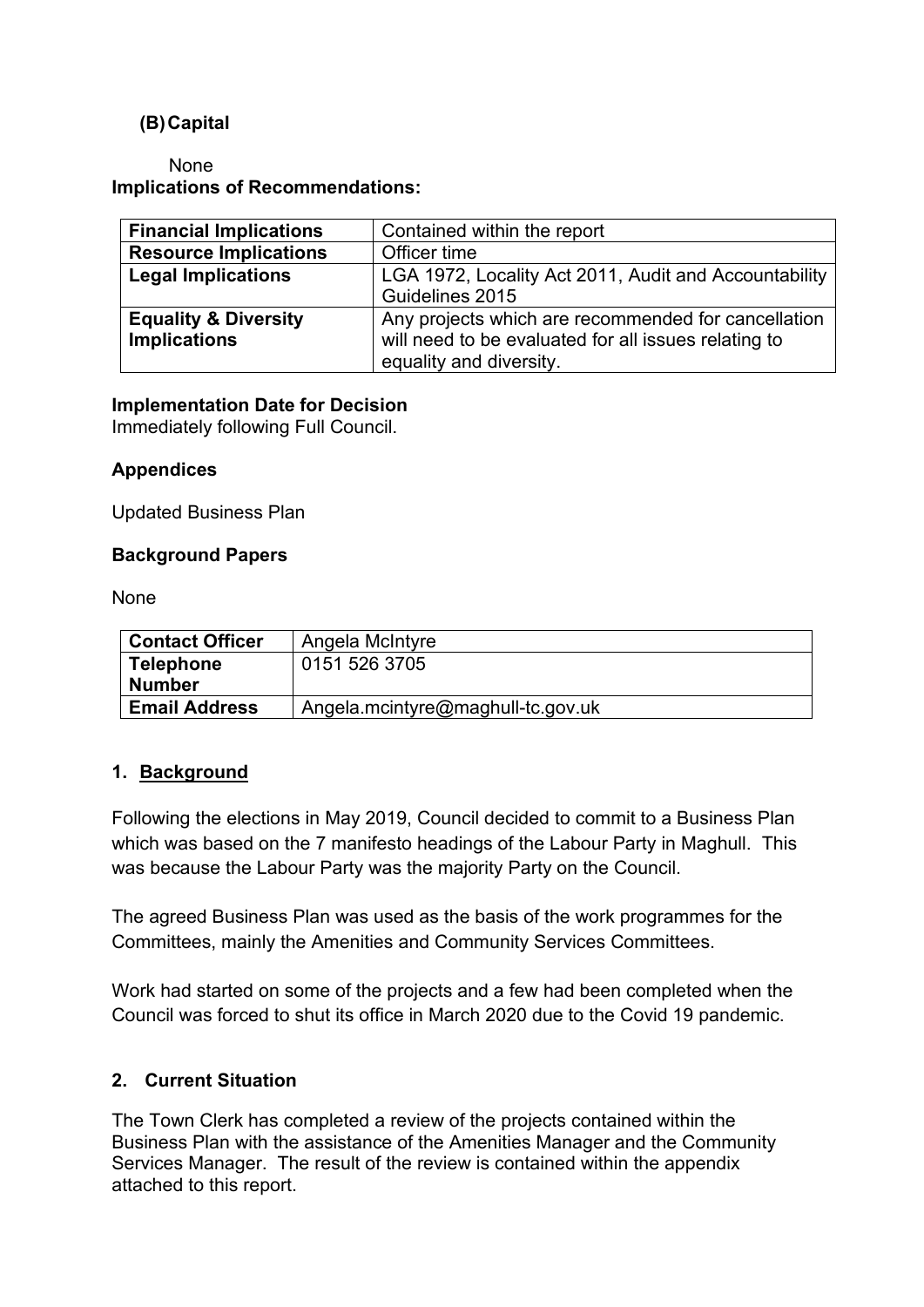As can be seen many of the projects have been hit by the twin problems of the Covid pandemic, meaning that a number of partner agencies the Council had hoped to work with had diverted their priorities away from the stated objectives pre Covid or they were unable to go ahead due to the pandemic itself. Others had been overtaken by the lack of funding to complete them. These include the Town Centre masterplan (a Neighbourhood Plan policy), the Local Health and Wellbeing Board and the development of the Maghull Hub.

The Council, as at 3rd November 2021, has 18 months left of its 4 year term. This is an opportunity for the Council to refocus its efforts to complete more of the stated projects before their term of office ends.

### **Recommendation(s):-**

- **1. That Members decide which projects to continue;**
- **2. The report be noted.**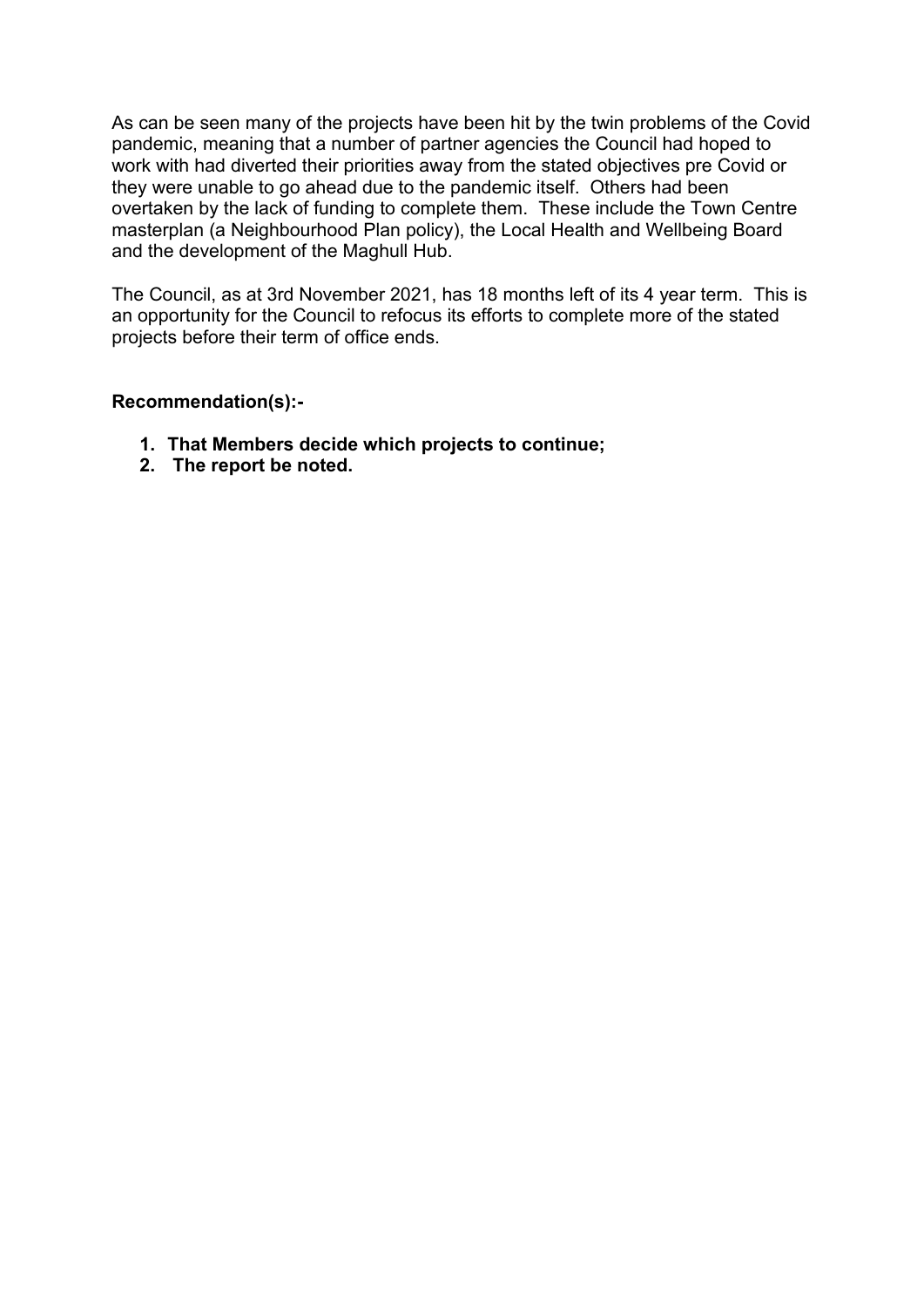## Maghull Town Council Business Plan 2019-23

Maghull Town Council wishes to set out its strategy for the forthcoming term of office which runs from May 2019 to May 2023. This document seeks to establish the key priorities for the Council during this time and the proposed timescales and is focussed on what the Council is trying to achieve. This is a living document which will be revised, if necessary, each municipal year of the Plan to ensure that it continues to reflect the priorities identified.

Funding for these priorities will be drawn from different sources but will include but are not limited to:

- The precept
- External funding from grants
- Sponsorship
- Income generation
- Developer contributions

The Council remains committed to the principles of Value for Money and prudent financial leadership always seeking to provide the most for the residents on limited financial resources.

Each Committee will report to Full Council on their progress on the business plan and will be responsible for its progress. The priorities listed below fir comfortably within the Council's stated Corporate Objectives and underpin the Council's ambitions for the town.

The Council will seek to involve external partners in order to achieve the wider aims listed within the priorities to promote best practice within the sector and to improve outcomes for residents and businesses.

Some of the priorities listed in the plan will have more detailed operational plans behind them. These plans should also be referred to when referencing this plan.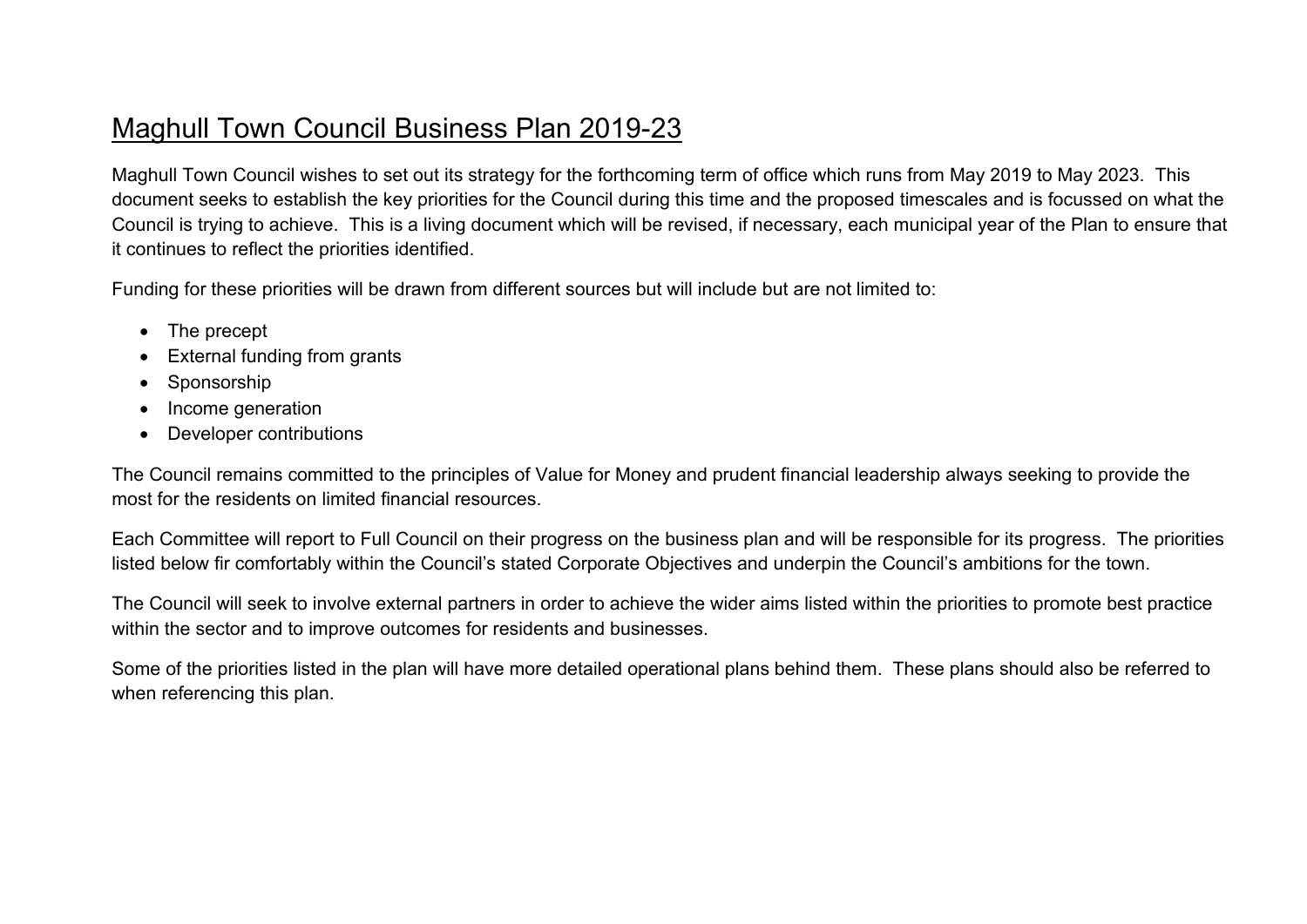## **Priority One – Continue to Develop and Protect Our Community**

|    | <b>Action</b>                                                                                                                                                               | <b>Council</b><br><b>Committee</b>        | <b>Lead Member and</b><br><b>Officer</b>                                                           | <b>Timescale</b>                                                    | <b>Current Status</b>                                                                                                                       |
|----|-----------------------------------------------------------------------------------------------------------------------------------------------------------------------------|-------------------------------------------|----------------------------------------------------------------------------------------------------|---------------------------------------------------------------------|---------------------------------------------------------------------------------------------------------------------------------------------|
| 1. | The anti-social behaviour strategy<br>to be reviewed and improved with<br>targeted provision for young people                                                               | Community<br><b>Services</b><br>Committee | <b>Chair of Community</b><br><b>Services Committee</b><br>and Community<br><b>Services Manager</b> | Throughout<br>the lifetime of<br>the plan                           | <b>Ongoing Engaged with Active</b><br>Sefton & Activesports Foundation.<br>Police liaison with designated<br>officer until maternity leave. |
| 2. | The Neighbourhood Plan to be<br>reviewed on an annual basis as<br>stated in the Plan.                                                                                       | Full<br>Council                           | Leader of the Council<br>and Town Clerk                                                            | <b>By May 2020</b>                                                  | To be completed by January 2022.                                                                                                            |
| 3. | Continue to represent residents by<br>commenting on major planning<br>applications for the town.                                                                            | Full<br>Council                           | Leader of the Council<br>and Town Clerk                                                            | Throughout<br>the lifetime of<br>the plan                           | Ongoing                                                                                                                                     |
| 4. | Town Centre Improvements:<br>a. Town centre master plan<br>feasibility study to be<br>completed<br>b. To work with partners to<br>improve the town centre<br>offer and look | Full<br>Council                           | Leader of the Council<br>and Town Clerk                                                            | By May 2020                                                         | Not completed - Covid 19<br>Budget to be re-examined as<br>currently there are no funds for this<br>project in the Council's budget.        |
| 5. | <b>Environmental Education and</b><br>Enforcement Officer to be<br>employed to ensure the town and<br>its parks are kept as clean as<br>possible                            | <b>Amenities</b><br>Committee             | <b>Chair of Amenities</b><br>Committee and<br><b>Amenities Manager</b>                             | By April 2021<br>and then<br>throughout<br>lifetime of the<br>plan. | This has not been completed owing<br>to the Covid-19 pandemic. No<br>budget for additional members of<br>staff.                             |
| 6. | <b>Ensure that the Council moves</b><br>towards a more ecologically<br>friendly status:                                                                                     | Full<br>Council                           | Leader of the Council<br>and Town Clerk                                                            | Throughout<br>the lifetime of<br>the plan                           | LED lighting to be installed by<br>Autumn 2021                                                                                              |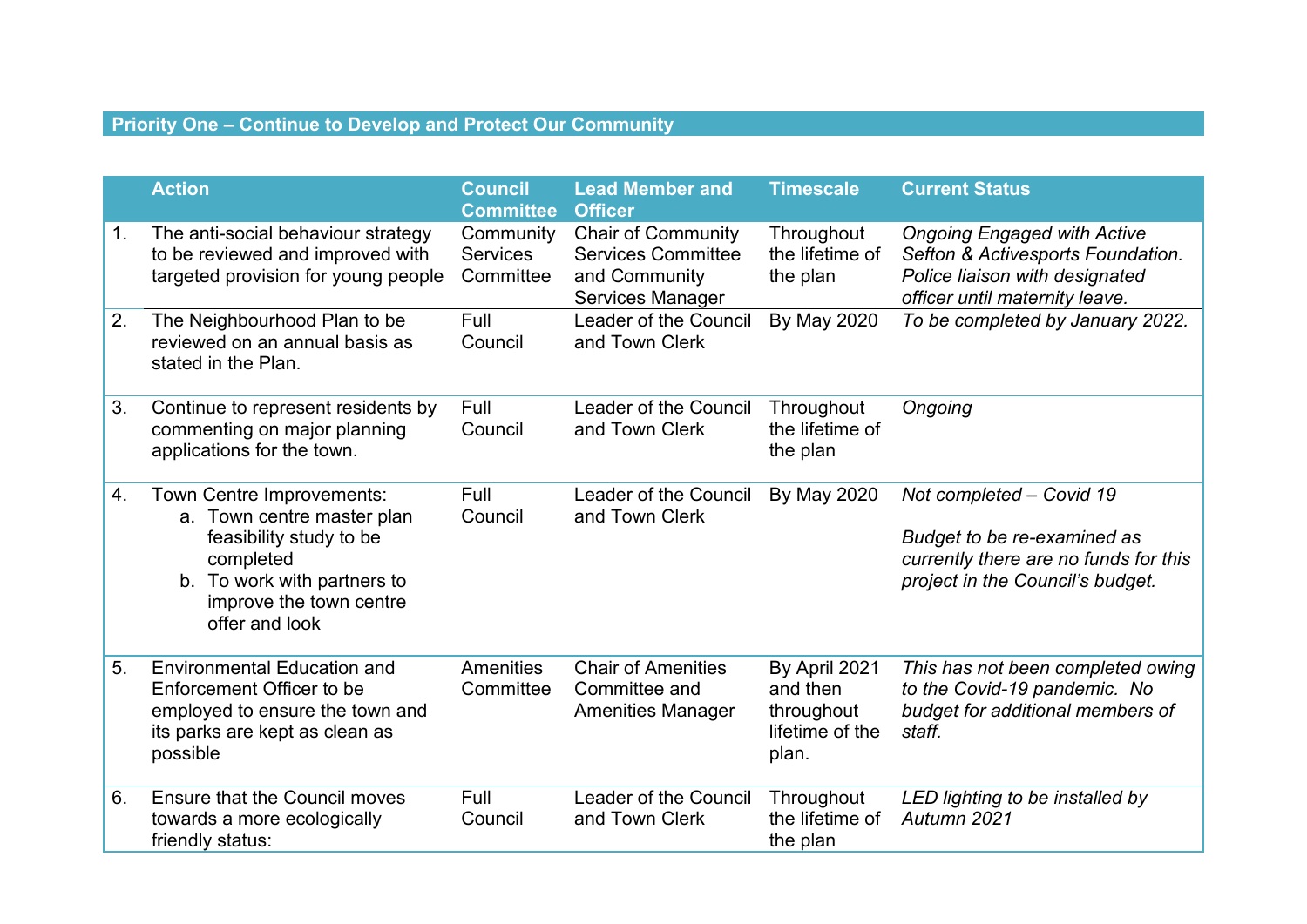|    | single use plastics are<br>$\bullet$<br>removed<br>Electric vehicles/bio fuels<br>$\bullet$<br>LED lighting in the Town<br>$\bullet$<br><b>Hall and Garage</b>     |                                           |                                                                                             |                                           |                                                                                                                                                               |
|----|--------------------------------------------------------------------------------------------------------------------------------------------------------------------|-------------------------------------------|---------------------------------------------------------------------------------------------|-------------------------------------------|---------------------------------------------------------------------------------------------------------------------------------------------------------------|
| 7. | Develop "Better Maghull" - a<br>volunteer based group to improve<br>the environment in and around<br>Maghull                                                       | Community<br><b>Services</b><br>Committee | <b>Chair of Community</b><br><b>Services Committee</b><br>and Community<br>Services Manager | Throughout<br>the lifetime of<br>the plan | Stalled due to Covid. Helped<br>establish FOMD. Fledgling Friends<br>of Groups for parks.                                                                     |
| 8. | Liaise with developers to ensure<br>that development within the town is<br>appropriately sited with the<br>minimum of disruption to residents                      | Full<br>Council                           | Leader of the Council<br>and Town Clerk                                                     | Throughout<br>the lifetime of<br>the plan | Ongoing. Rule 6 participants in<br><b>LEM planning hearing. Comments</b><br>made on all major applications.<br>Invitations to meet sent to all<br>developers. |
| 9. | Develop a communication strategy<br>to keep residents informed as to<br>the work of the Council to include<br>social media, website and<br>traditional print media | Community<br><b>Services</b><br>Committee | <b>Chair of Community</b><br><b>Services Committee</b><br>and Community<br>Services Manager | Throughout<br>the lifetime of<br>the plan | New website Jan 21. Updated<br>October 21 by web designers to be<br>more user friendly. Compliant with<br>new accessibility requirements                      |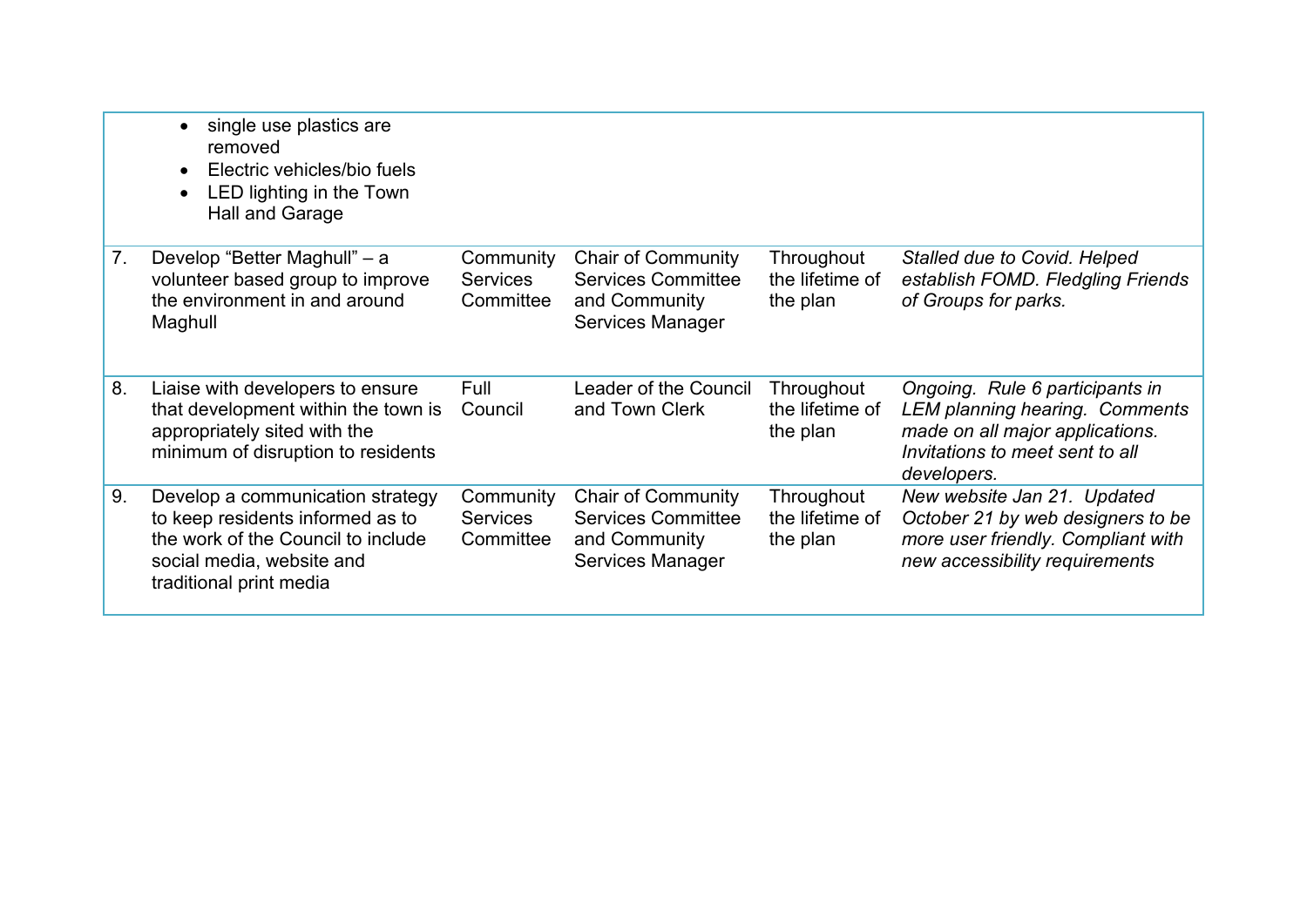## **Priority Two - Develop Our Parks and Green Spaces**

|    | <b>Action</b>                                                                                                                                                             | <b>Council</b><br><b>Committee</b> | <b>Lead Member</b><br>and Officer                                  | <b>Timescale</b>                          | <b>Current Status</b>                                                                                                                                                                                                                                                                                                                                                               |
|----|---------------------------------------------------------------------------------------------------------------------------------------------------------------------------|------------------------------------|--------------------------------------------------------------------|-------------------------------------------|-------------------------------------------------------------------------------------------------------------------------------------------------------------------------------------------------------------------------------------------------------------------------------------------------------------------------------------------------------------------------------------|
| 1. | To review the current state of the<br>parks, their functions and equipment<br>to inform improvements to the estate<br>to ensure the parks are accessible<br>and inclusive | <b>Amenities</b><br>Committee      | <b>Chair of Amenities</b><br>Committee and<br>Amenities<br>Manager | <b>June 2019</b>                          | A report was presented to Full Council<br>on 14th April 2021 stating how<br>£100,000.00 of Council Reserves will<br>be utilised to improve the play area<br>offer across a number of sites -<br>Members resolved to approve Option<br>A of the report. Procurement has<br>been finalised and tender opening will<br>take place on 6th October before<br><b>Amenities Committee.</b> |
| 2. | To refresh the play equipment within<br>the parks and replace/improve as<br>necessary                                                                                     | <b>Amenities</b><br>Committee      | <b>Chair of Amenities</b><br>Committee and<br>Amenities<br>Manager | Throughout<br>the lifetime of<br>the plan | See above. Further funding will need<br>to be available to refresh the park<br>equipment on the west of the town<br>and to manage drainage issues.                                                                                                                                                                                                                                  |
| 3. | To ensure the tree survey includes<br>replanting of British native species to<br>enhance the natural environment                                                          | Amenities<br>Committee             | <b>Chair of Amenities</b><br>Committee and<br>Amenities<br>Manager | Throughout<br>the lifetime of<br>the plan | <b>Working with Mersey Forest, tree</b><br>planting schemes have been installed<br>at Pimbley Playing Field and Hall<br>Lane Park.<br>Officers are continuing to work with<br>Mersey Forest to install "standard<br>trees" in other sites to help replace<br>trees felled as part of 2018 tree<br>survey.                                                                           |
|    |                                                                                                                                                                           |                                    |                                                                    |                                           |                                                                                                                                                                                                                                                                                                                                                                                     |
| 4. | Develop new facilities - indoor sports<br>pavilion, rugby, running track etc.                                                                                             | Amenities<br>Committee             | <b>Chair of Amenities</b><br>Committee and                         | Throughout<br>the lifetime of             | Facilities have been developed in<br>response to the Covid-19 pandemic                                                                                                                                                                                                                                                                                                              |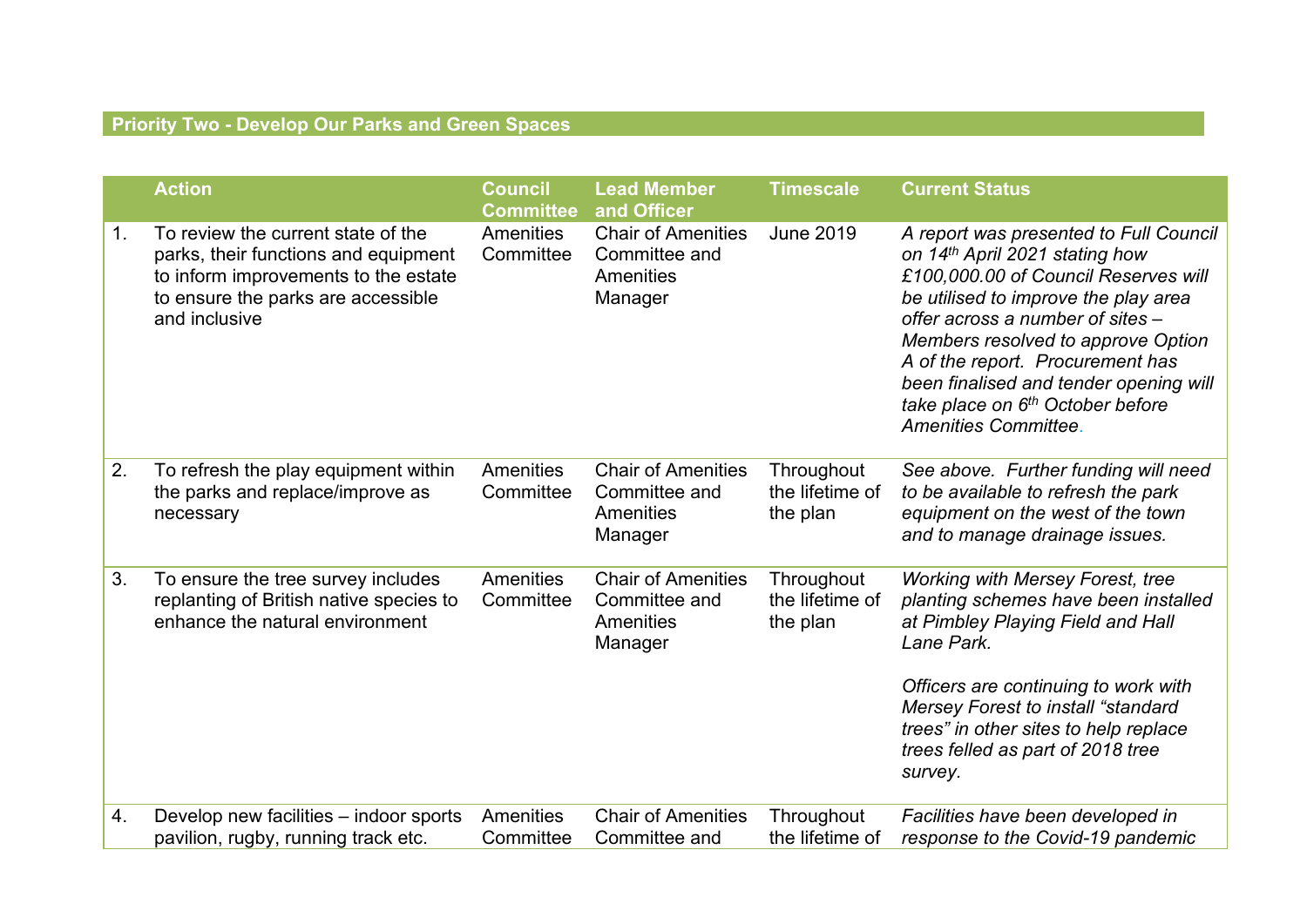|    |                                                                                                      | (in the first<br>instance)                | Amenities<br>Manager (in the<br>first instance)                                            | the plan                                  | <i>i.e.</i> refurbishment of Activity Room.<br>On 14th April 2021, Full Council<br>received a report from the Community<br>Services Manager regarding potential<br>future use of the Activity Room post<br>Covid-19 pandemic.<br>At this same meeting, Members<br>approved the demolition of<br><b>Whinneybrook Changing Pavilion as</b><br>part of 2021/22 planned maintenance<br>works. |
|----|------------------------------------------------------------------------------------------------------|-------------------------------------------|--------------------------------------------------------------------------------------------|-------------------------------------------|-------------------------------------------------------------------------------------------------------------------------------------------------------------------------------------------------------------------------------------------------------------------------------------------------------------------------------------------------------------------------------------------|
| 5. | A Peace Garden to be developed as<br>part of the Memorial Project                                    | Amenities<br>Committee                    | <b>Chair of Amenities</b><br>Committee and<br>Amenities<br>Manager                         | By October<br>2020                        | On 14th April 2021, a report was<br>presented to Full Council regarding<br>the potential moving of "Compassion<br>in Conflict" memorial to KGV Playing<br>Field and the creation of a memorial<br>garden at same location.<br>Members resolved not to move the<br>statue and to further investigate the<br>proposed setting for the panels.                                               |
| 6. | Develop events throughout the year<br>that take advantage of the parks and<br>their natural settings | Community<br><b>Services</b><br>Committee | Chair of<br>Community<br><b>Services</b><br>Committee and<br>Community<br>Services Manager | Throughout<br>the lifetime of<br>the plan | Cannot be completed due to Covid19.<br>Programme of events suspended                                                                                                                                                                                                                                                                                                                      |
| 7. | To achieve Green Flag status for the<br>civic parks                                                  | Amenities<br>Committee                    | <b>Chair of Amenities</b><br>Committee and<br>Amenities                                    | By October<br>2020                        | Owing to the Covid-19 pandemic,<br>Green Flag status was not achieved in<br>any park maintained by Council.                                                                                                                                                                                                                                                                               |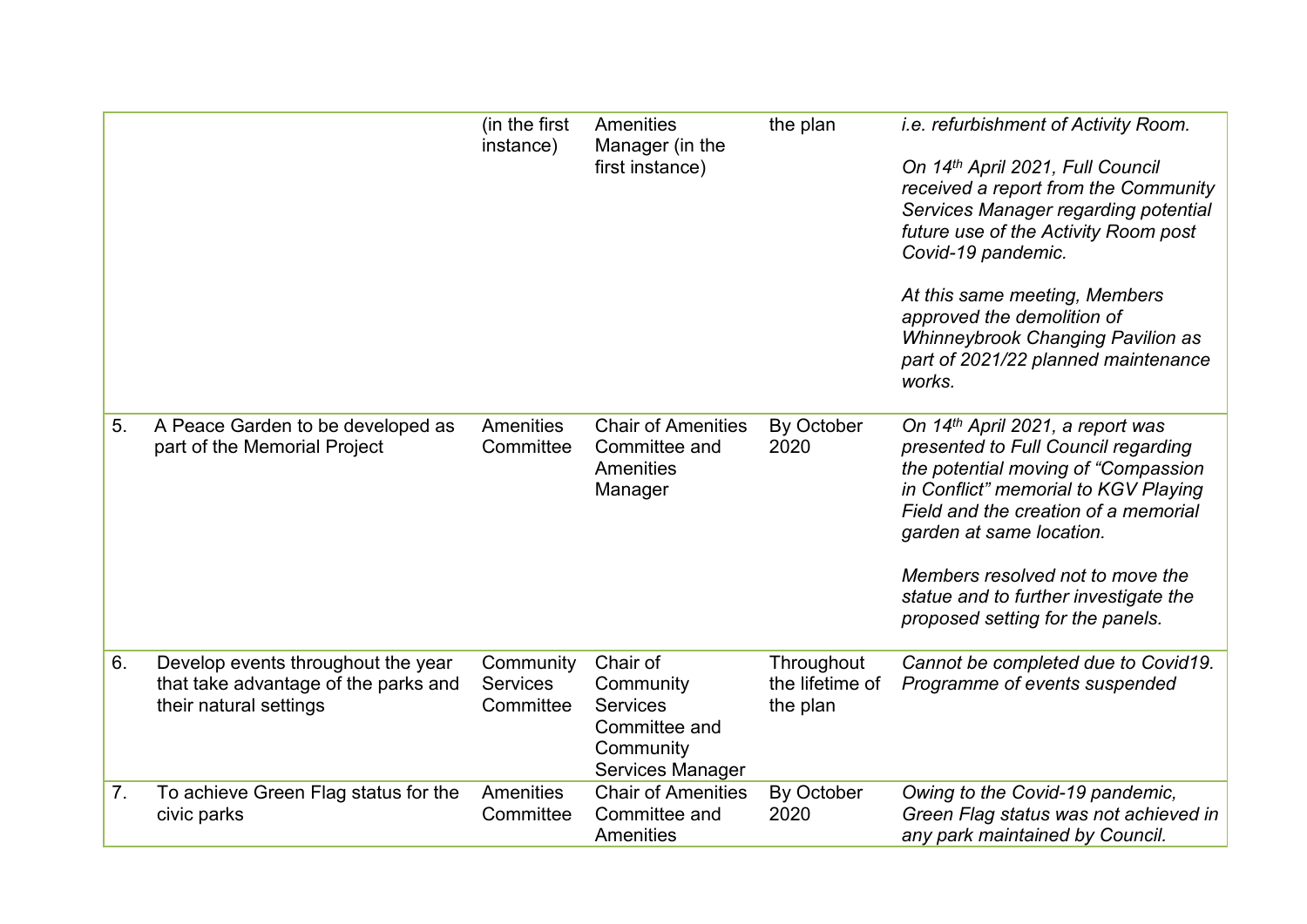|                 |                                                                                                  |                        | Manager                                                            |                                                     | However, at a meeting of Amenities<br>Committee on 24th February 2021,<br>Members resolved to pursing and<br>achieving Green Flag Status in<br>2021/22.                                                                                                                                                                                                                                                                                               |
|-----------------|--------------------------------------------------------------------------------------------------|------------------------|--------------------------------------------------------------------|-----------------------------------------------------|-------------------------------------------------------------------------------------------------------------------------------------------------------------------------------------------------------------------------------------------------------------------------------------------------------------------------------------------------------------------------------------------------------------------------------------------------------|
| 8.              | To improve the facilities at Pimbley<br>Playing Fields to include changing<br>rooms and drainage | Amenities<br>Committee | <b>Chair of Amenities</b><br>Committee and<br>Amenities<br>Manager | Full plans to<br>be drawn up<br>by December<br>2019 | The offer at Pimbley Playing Field has<br>been improved.<br>Sefton Council have completed much<br>needed drainage works which has<br>reduced onsite waterlogging.<br><b>Working alongside Mersey Forest,</b><br>tree planting schemes have been<br>installed along the boundary with<br>Leeds-Liverpool Canal and train line.<br>Changing room facilities have not<br>been improved and will require<br>replacement owing to their poor<br>condition. |
| 9.              | Develop composting scheme for<br>green waste                                                     | Amenities<br>Committee | <b>Chair of Amenities</b><br>Committee and<br>Amenities<br>Manager | Options to be<br>prepared by<br><b>June 2020</b>    | A composting scheme for green waste<br>has not been introduced. However,<br>all green waste generated through<br>grounds maintenance operations is<br>stored within Ballswood and emptied<br>annually working in partnership with<br>Sefton Council.                                                                                                                                                                                                  |
| 10 <sub>1</sub> | Secure more biodiverse habitats in<br>our green spaces                                           | Amenities<br>Committee | <b>Chair of Amenities</b><br>Committee and                         | Throughout<br>the lifetime of                       | Working in partnership with Mersey<br>Forest, four tree planting schemes                                                                                                                                                                                                                                                                                                                                                                              |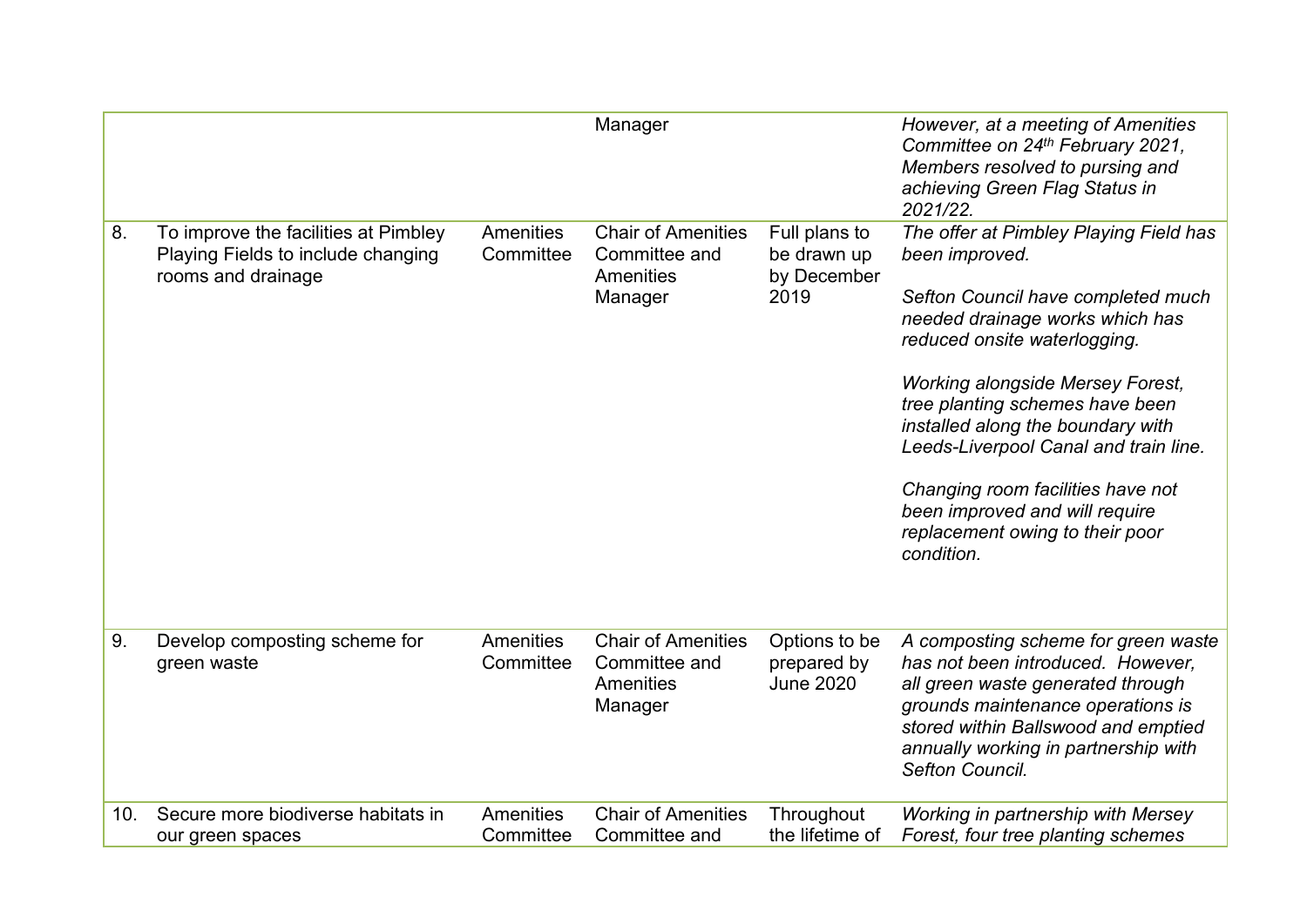| Amenities<br>Manager | the plan | have been introduced at Pimbley<br>Playing Field and Hall Lane Park.                                                                    |
|----------------------|----------|-----------------------------------------------------------------------------------------------------------------------------------------|
|                      |          | Cllr Frank Sharp and the Friends of<br>Maghull and District have transformed<br>Bobby's Wood and have improved<br>onsite bio-diversity. |
|                      |          | Officers have rolled out 200 bird<br>boxes across all sites as per<br>Amenities Committee resolution of<br>24th February 2021.          |
|                      |          |                                                                                                                                         |
|                      |          |                                                                                                                                         |
|                      |          |                                                                                                                                         |
|                      |          |                                                                                                                                         |
|                      |          |                                                                                                                                         |
|                      |          |                                                                                                                                         |
|                      |          |                                                                                                                                         |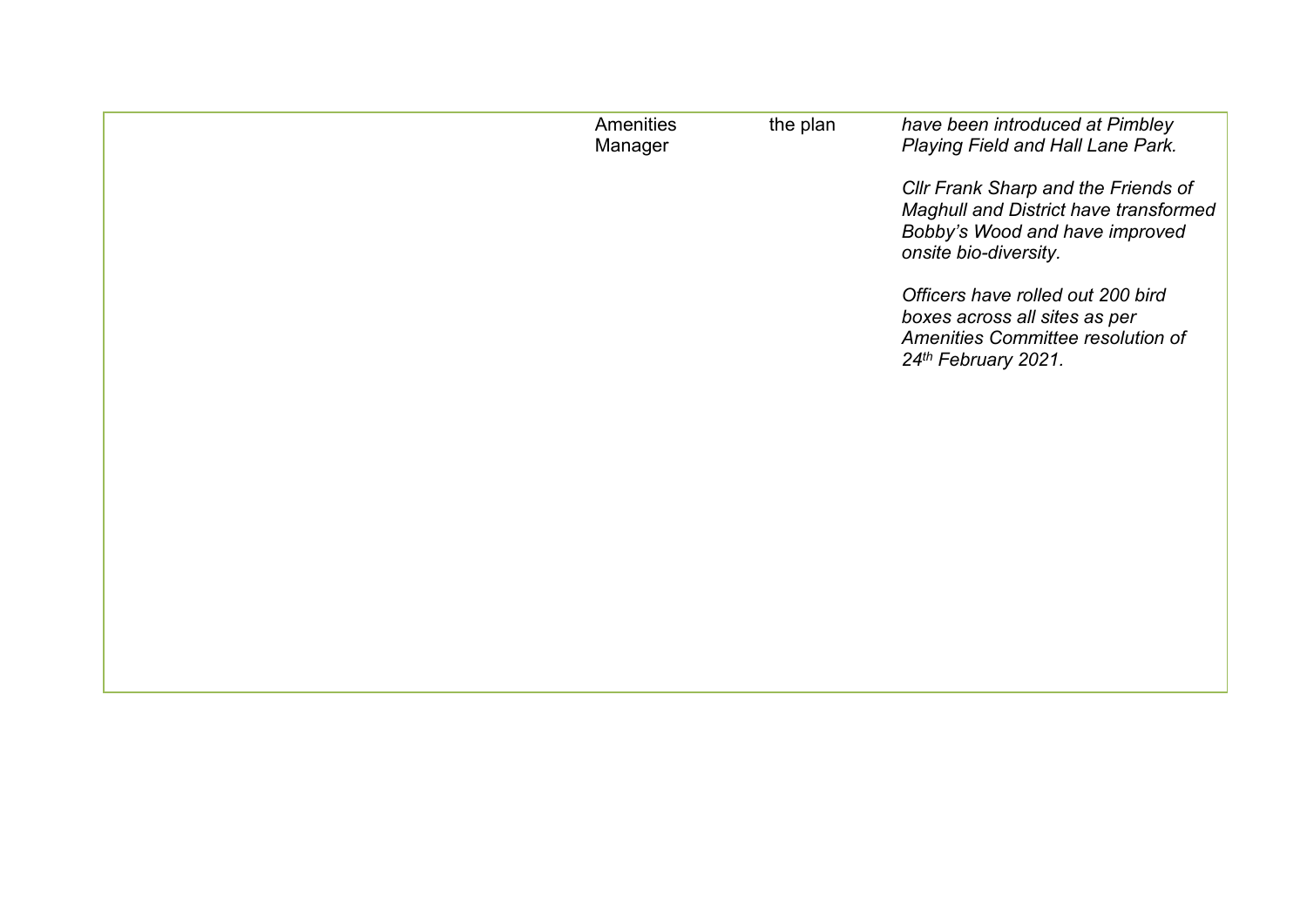## **Priority Three – A Value For Money and Enterprising Council**

|    | <b>Action</b>                                                                                                                                                                      | <b>Council</b><br><b>Committee</b>                   | <b>Lead Member</b><br>and Officer                            | <b>Timescale</b>                          | <b>Current Status</b>                                                                                        |
|----|------------------------------------------------------------------------------------------------------------------------------------------------------------------------------------|------------------------------------------------------|--------------------------------------------------------------|-------------------------------------------|--------------------------------------------------------------------------------------------------------------|
| 1. | The Council will work to increase<br>reserves to 1 year's costs                                                                                                                    | Finance &<br>General<br><b>Purposes</b><br>Committee | Chair of F&GP<br>and Town Clerk                              | Throughout the<br>lifetime of the<br>plan | Council resolution of 27/01/21 that<br>reserves be used to improve the<br>play area offer. Reserves reduced. |
| 2. | The Council will work to reduce the<br>loan burden of the Council as loan<br>repayments are currently too high                                                                     | Finance &<br>General<br><b>Purposes</b><br>Committee | Chair of F&GP<br>and Town Clerk                              | Throughout the<br>lifetime of the<br>plan | Ongoing. No further loans have<br>been accessed. One has finished<br>saving £6k                              |
| 3. | The Council will develop an<br>investment strategy which will ensure<br>that the funds held by the Council are<br>maximised as much as possible with<br>as little risk as possible | Finance &<br>General<br>Purposes<br>Committee        | Chair of F&GP<br>and Town Clerk                              | Throughout the<br>lifetime of the<br>plan | Ongoing. NFA                                                                                                 |
| 4. | The Council will seek to increase its<br>income generation by realising<br>unprofitable areas of land not<br>currently used as parks                                               | Finance &<br>General<br>Purposes<br>Committee        | Chair of F&GP<br>and Town Clerk                              | Throughout the<br>lifetime of the<br>plan | Ongoing.                                                                                                     |
| 5. | The Council will seek sponsorship for<br>its events and activities                                                                                                                 | Finance &<br>General<br>Purposes<br>Committee        | Chair of F&GP<br>and Community<br><b>Services</b><br>Manager | Throughout the<br>lifetime of the<br>plan | No events held during the current<br>financial year due to Covid.                                            |
| 6. | The Council will increase its income<br>by commercial hiring of the estate                                                                                                         | Finance &<br>General<br>Purposes<br>Committee        | Chair of F&GP<br>and RFO                                     | Throughout the<br>lifetime of the<br>plan | Ongoing but need to improve the<br>quality of the estate.                                                    |
| 7. | To further develop the inter parish<br>network to facilitate best practice                                                                                                         | Full<br>Council                                      | Leader of the<br>Council and<br><b>Town Clerk</b>            | Throughout the<br>lifetime of the<br>plan | Ongoing.                                                                                                     |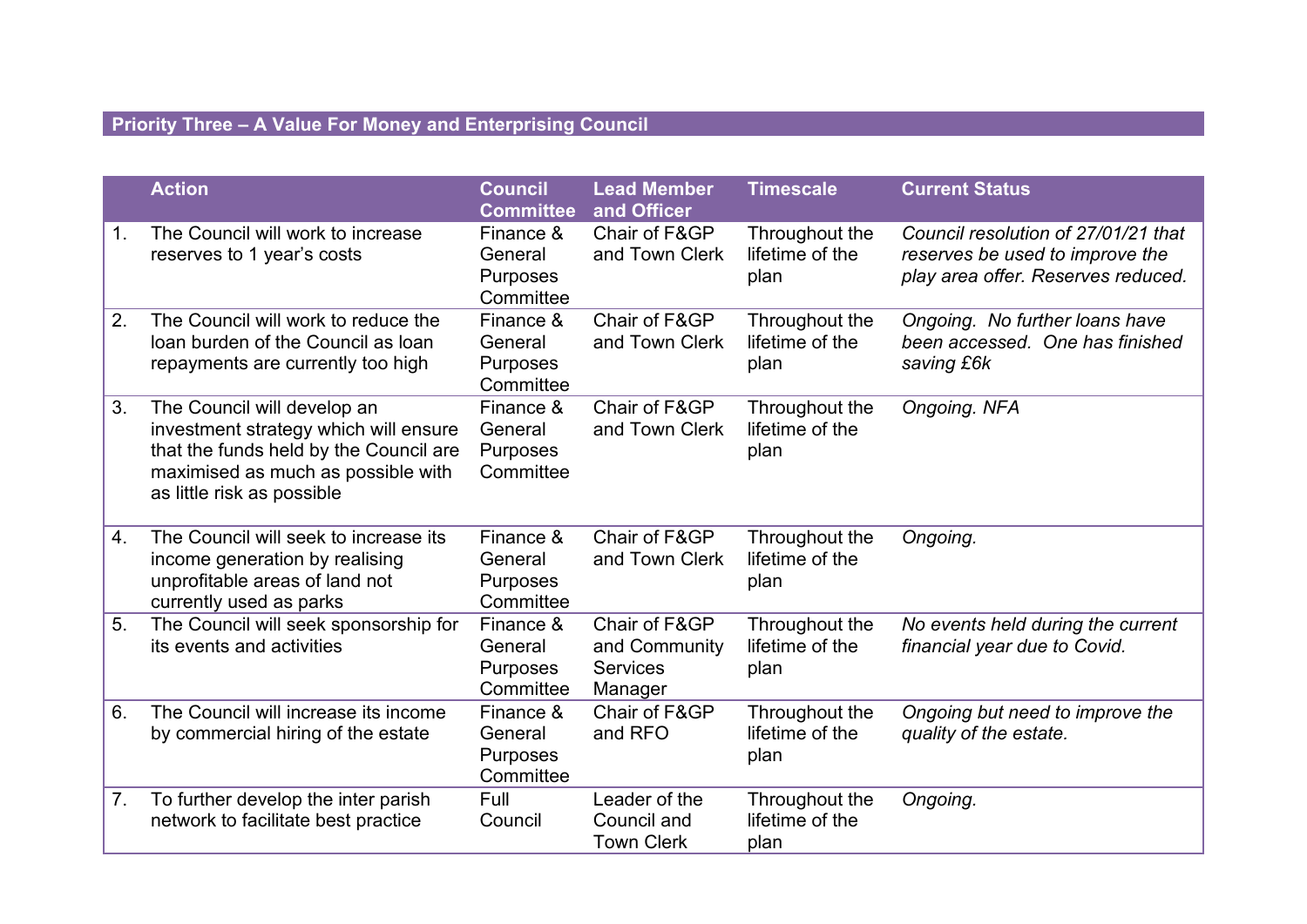## **Priority Four – Develop Leisure and Amenity Activity For All**

|                | <b>Action</b>                                                                                                                   | <b>Council</b><br><b>Committee</b>        | <b>Lead Member</b><br>and Officer                                                                    | <b>Timescale</b>                              | <b>Current Status</b>                                                                                                                               |
|----------------|---------------------------------------------------------------------------------------------------------------------------------|-------------------------------------------|------------------------------------------------------------------------------------------------------|-----------------------------------------------|-----------------------------------------------------------------------------------------------------------------------------------------------------|
| 1 <sub>1</sub> | The Council will develop green<br>corridors and walkways to link the<br>different parts of the town to parks<br>and open spaces | <b>Amenities</b><br>Committee             | Chair of<br>Amenities<br>Committee and<br>Amenities<br>Manager                                       | Full plan to be<br>developed by<br>April 2020 | <b>Community Services are leading</b><br>on this with the national lottery bid.                                                                     |
| 2.             | To develop a children's literary<br>festival to encourage reading at all<br>ages                                                | Community<br><b>Services</b><br>Committee | Chair of<br>Community<br><b>Services</b><br>Committee and<br>Community<br><b>Services</b><br>Manager | Throughout the<br>lifetime of the<br>plan     | Initial event cancelled due to Covid<br>19                                                                                                          |
| 3.             | To develop MaghullFest and<br>improve offer and attendance each<br>year                                                         | Community<br><b>Services</b><br>Committee | Chair of<br>Community<br><b>Services</b><br>Committee and<br>Community<br><b>Services</b><br>Manager | Throughout the<br>lifetime of the<br>plan     | Events cancelled due to Covid19                                                                                                                     |
| 4.             | To improve the youth offer in<br>Maghull based on the Youth Survey<br>completed                                                 | Community<br><b>Services</b><br>Committee | Chair of<br>Community<br><b>Services</b><br>Committee and<br>Community<br><b>Services</b><br>Manager | Throughout the<br>lifetime of the<br>plan     | Supported Active Sefton and<br>Activesports, Go Girl after school<br>club. Currently working to develop<br>a programme with Roy Evans<br>Foundation |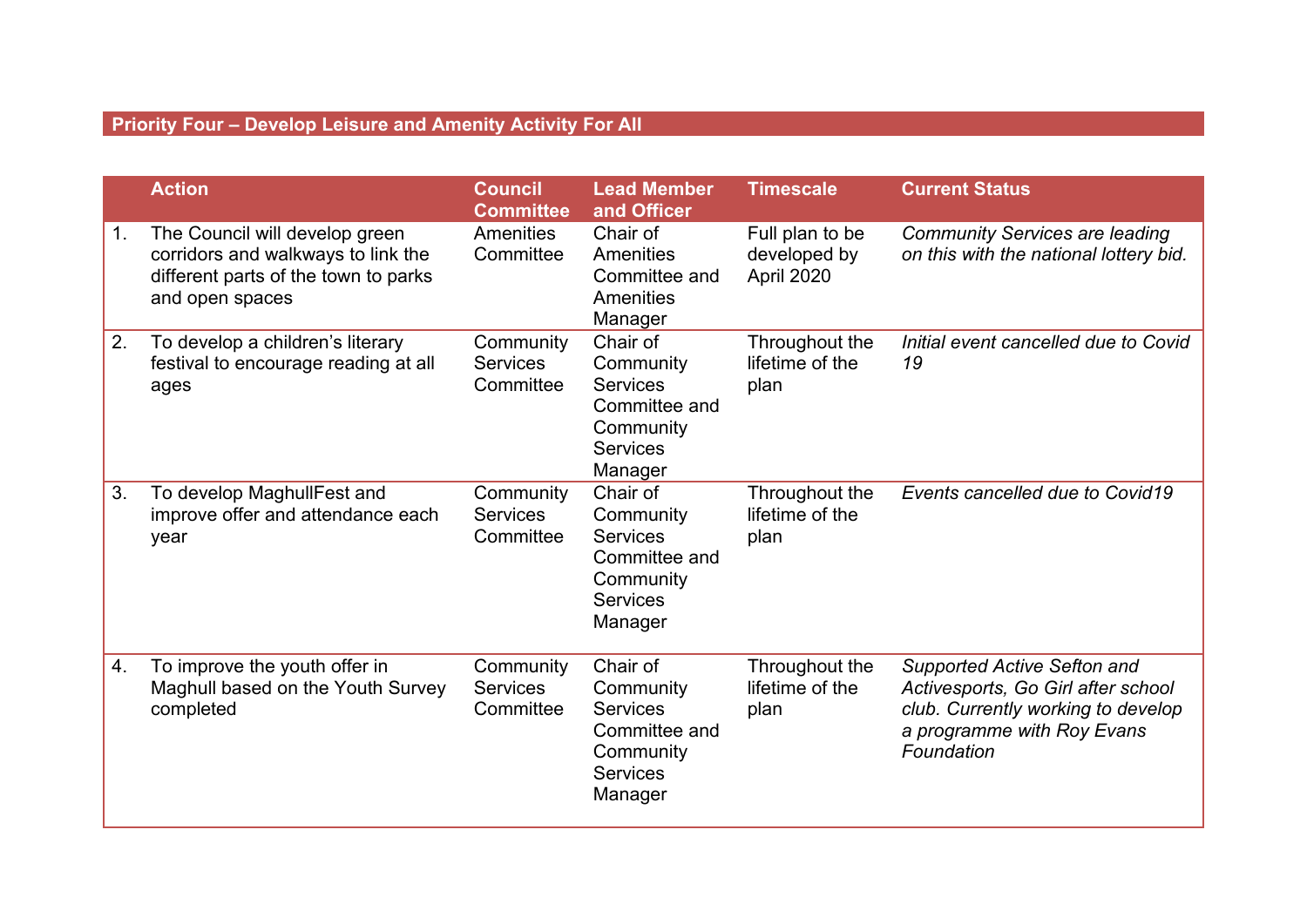## **Priority Five – Develop/support Community Services and Groups**

|                  | <b>Action</b>                                                                                                                                       | <b>Council</b><br><b>Committee</b>        | <b>Lead Member</b><br>and Officer                                                                    | <b>Timescale</b>                                                        | <b>Current Status</b>                                                                                                                                      |
|------------------|-----------------------------------------------------------------------------------------------------------------------------------------------------|-------------------------------------------|------------------------------------------------------------------------------------------------------|-------------------------------------------------------------------------|------------------------------------------------------------------------------------------------------------------------------------------------------------|
| 1.               | To develop a Maghull Hub in the<br>Town Centre to facilitate community<br>groups and services                                                       | Community<br><b>Services</b><br>Committee | Leader of the<br>Council and<br>Community<br><b>Services</b><br>Manager                              | Initial feasibility<br>study to be<br>completed by<br>September<br>2019 | After initial visit did not progress<br>with L&CP                                                                                                          |
| 2.               | To assist the Radio station with<br>improvements to equipment,<br>increase the volunteer base and<br>ensure its sustainability                      | Community<br><b>Services</b><br>Committee | Chair of<br>Community<br><b>Services</b><br>Committee and<br>Community<br><b>Services</b><br>Manager | Throughout<br>the lifetime of<br>the plan                               | Funding bids submitted to Ofcom,<br>supported volunteers to constitute<br>and develop financial rules and an<br>independent bank account.                  |
| 3.               | Increase volunteering opportunities<br>throughout the town and develop a<br>"can do" volunteering ethos                                             | Community<br><b>Services</b><br>Committee | Chair of<br>Community<br><b>Services</b><br>Committee and<br>Community<br><b>Services</b><br>Manager | Throughout<br>the lifetime of<br>the plan                               | Co-ordinated volunteer programme<br>through lockdown. Volunteer<br>opportunities limited due to<br>Covid19                                                 |
| $\overline{4}$ . | To develop the grant awarding<br>provision in the Council and extend<br>the free room hire to community<br>groups which meet the robust<br>criteria | Community<br><b>Services</b><br>Committee | Chair of<br>Community<br><b>Services</b><br>Committee and<br>Community<br><b>Services</b><br>Manager | Throughout<br>the lifetime of<br>the plan                               | Community grants awarded.<br>Imagine Independence hired<br>council chamber. Ongoing proposal<br>to improve community room using<br>external grant funding. |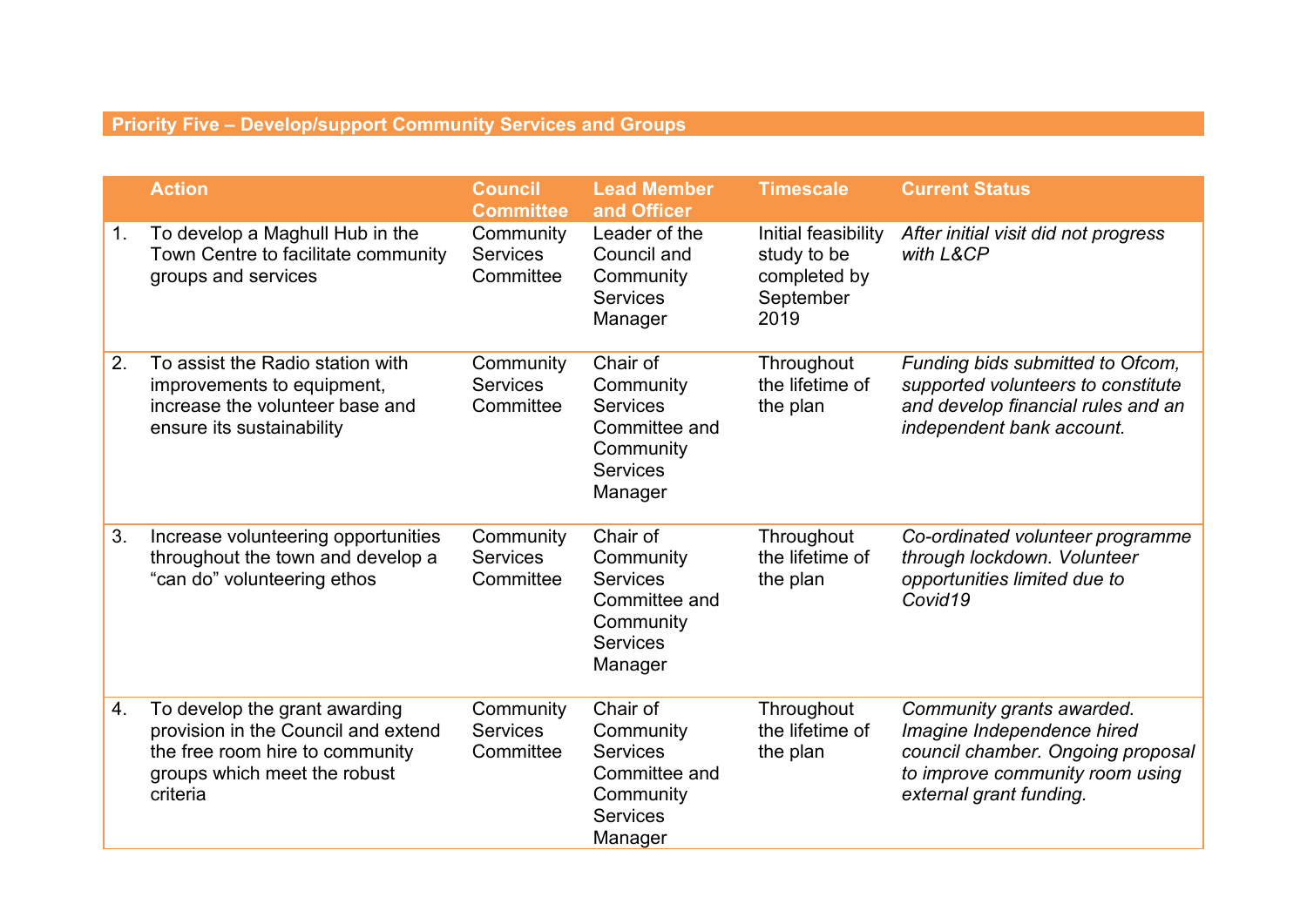| 5. | To complete a defibrillator audit and<br>explore provision of units (if<br>required)                                                    | Community<br><b>Services</b><br>Committee | Chair of<br>Community<br><b>Services</b><br>Committee and<br>Community<br><b>Services</b><br>Manager | Audit<br>completed by<br>November<br>2019 | <b>Completed February 2020</b>                                                                                               |
|----|-----------------------------------------------------------------------------------------------------------------------------------------|-------------------------------------------|------------------------------------------------------------------------------------------------------|-------------------------------------------|------------------------------------------------------------------------------------------------------------------------------|
| 6. | To take responsibility for Maghull<br>Parish Hall and develop the facilities<br>there if feasible                                       | <b>Full Council</b>                       | Leader of the<br><b>Town Council</b><br>and Town Clerk                                               | Throughout<br>the lifetime of<br>the plan | Now have a place on Parish Hall<br>committee. The deed of covenant<br>will need to be changed if this is to<br>move forward. |
| 7. | Develop a lively and sustainable<br>community<br>development programme of<br>initiatives targeting all<br>neighbourhoods and age groups | Community<br><b>Services</b><br>Committee | Chair of<br>Community<br><b>Services</b><br>Committee and<br>Community<br><b>Services</b><br>Manager | Throughout<br>the lifetime of<br>the plan | Suspended due to Covid19                                                                                                     |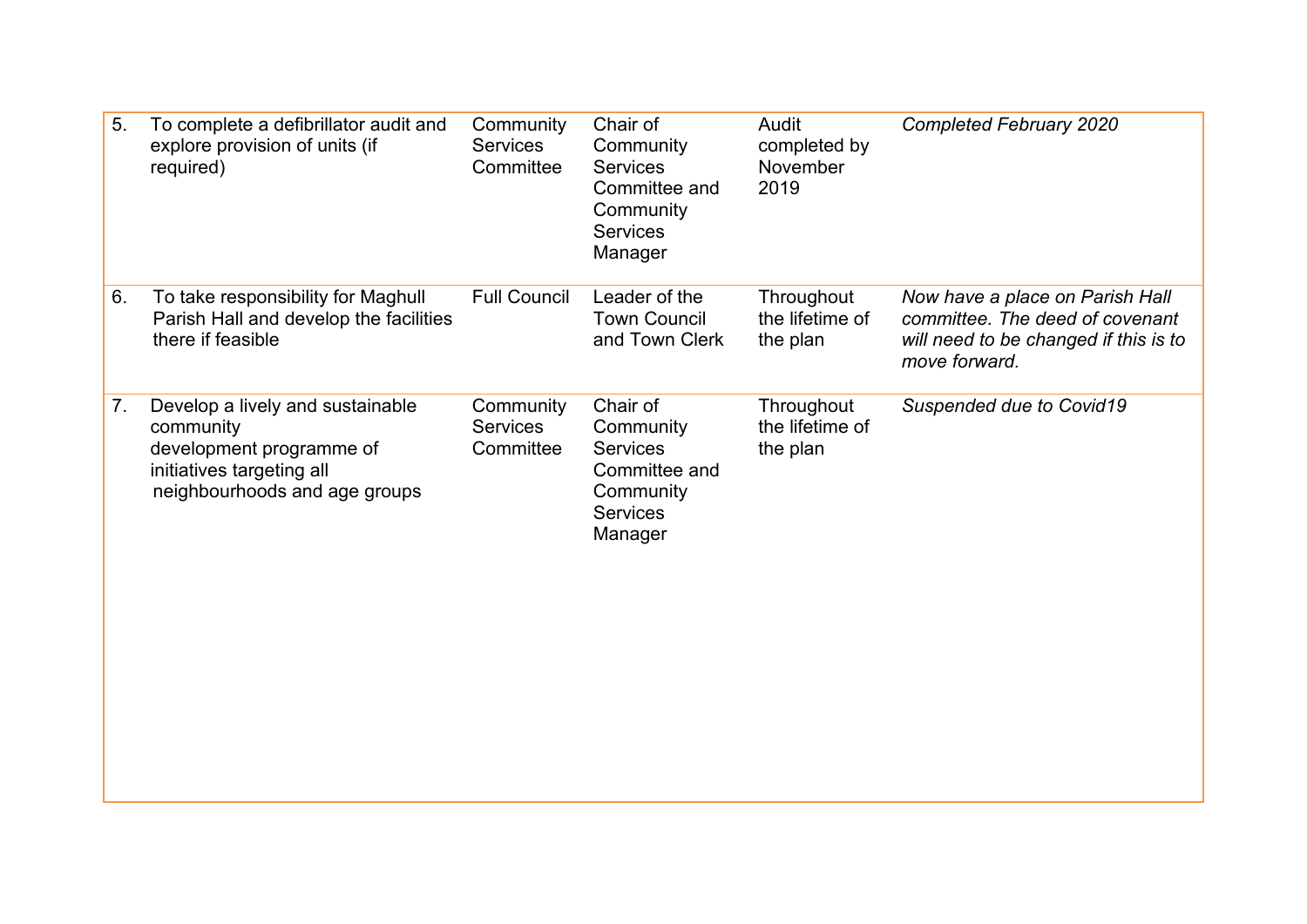## **Priority Six – Culture and Heritage**

|                | <b>Action</b>                                                                                                                                   | <b>Council Committee</b>                                                      | <b>Lead Member</b><br>and Officer                                                                    | <b>Timescale</b>                          | <b>Current Status</b>                                                                                                                                                                                                                                                                                                                                                                                    |
|----------------|-------------------------------------------------------------------------------------------------------------------------------------------------|-------------------------------------------------------------------------------|------------------------------------------------------------------------------------------------------|-------------------------------------------|----------------------------------------------------------------------------------------------------------------------------------------------------------------------------------------------------------------------------------------------------------------------------------------------------------------------------------------------------------------------------------------------------------|
| 1 <sub>1</sub> | To develop a heritage<br>centre for Maghull to<br>include community<br>usage and exhibition<br>space                                            | <b>Community Services</b><br>Committee                                        | Chair of<br>Community<br><b>Services</b><br>Committee and<br>Community<br><b>Services</b><br>Manager | Throughout<br>the lifetime<br>of the plan | Hasn't been completed due to<br>Covid19 and financial restrictions                                                                                                                                                                                                                                                                                                                                       |
| 2.             | To develop a heritage<br>trail throughout Maghull<br>using the Canal as a<br>linking mechanism<br>(Possibly to include<br>Melling and Lydiate?) | <b>Community Services</b><br>Committee                                        | Chair of<br>Community<br><b>Services</b><br>Committee and<br>Community<br><b>Services</b><br>Manager | Throughout<br>the lifetime<br>of the plan | <b>Bid drafted for National Heritage</b><br>lottery funding but postponed due to<br>Covid19 closing new bids.                                                                                                                                                                                                                                                                                            |
| 3.             | To instigate a refresh of<br>the blue plaques within<br>Maghull                                                                                 | <b>Memorial Sub Group</b><br>(Finance & General<br><b>Purposes Committee)</b> | Leader of the<br>Council and<br>Amenities<br>Manager                                                 | To be<br>completed<br>by March<br>2020    | This action was being progressed by<br>the World War 1 Memorial Group.<br>However, owing to the Covid-19<br>pandemic, it was not completed.<br>Members of the group have reviewed<br>all existing blue plaques within the<br>town and have produce a list of<br>names/groups for which the scheme<br>could be extended. Officers have<br>sought costs from approved suppliers<br>for additional plaques. |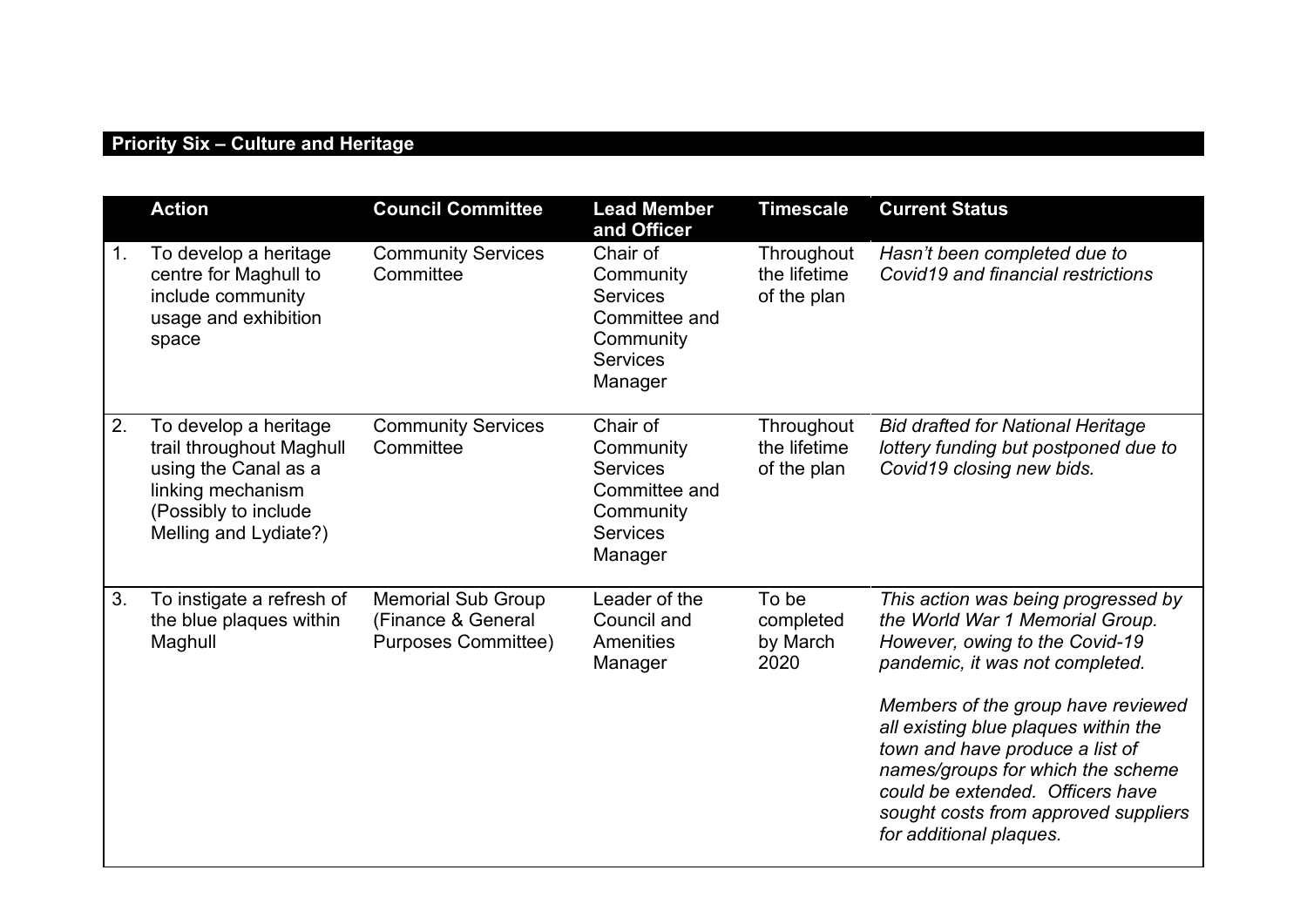| To seek a home for the<br>permanent exhibition of<br>Moss Side Hospital<br>memorabilia | <b>Memorial Sub Group</b><br>(Finance & General<br>Purposes Committee) | Leader of the<br>Council and<br>Amenities<br>Manager | To be<br>completed<br>by March<br>2020 | This is ongoing due to a lack of<br>suitable premises. |
|----------------------------------------------------------------------------------------|------------------------------------------------------------------------|------------------------------------------------------|----------------------------------------|--------------------------------------------------------|
|----------------------------------------------------------------------------------------|------------------------------------------------------------------------|------------------------------------------------------|----------------------------------------|--------------------------------------------------------|

## **Priority Seven – Health & Wellbeing**

| <b>Action</b>                                                                       | <b>Council</b><br><b>Committee</b>                   | <b>Lead Member</b><br>and Officer | <b>Timescale</b>                                                                    | <b>Current Status</b>                                                                                                                                                             |
|-------------------------------------------------------------------------------------|------------------------------------------------------|-----------------------------------|-------------------------------------------------------------------------------------|-----------------------------------------------------------------------------------------------------------------------------------------------------------------------------------|
| To create a local<br>Health & Wellbeing<br>Board to include<br>Melling, Lydiate and | Finance &<br>General<br><b>Purposes</b><br>Committee | Chair of F&GP<br>and Town Clerk   | Feasibility study to<br>be completed by<br>November 2019 and<br>then throughout the | Initial target date missed. Plans to start<br>feasibility study on hold until after the Covid<br>19 outbreak has finished. There is no<br>budget within the Council's finances to |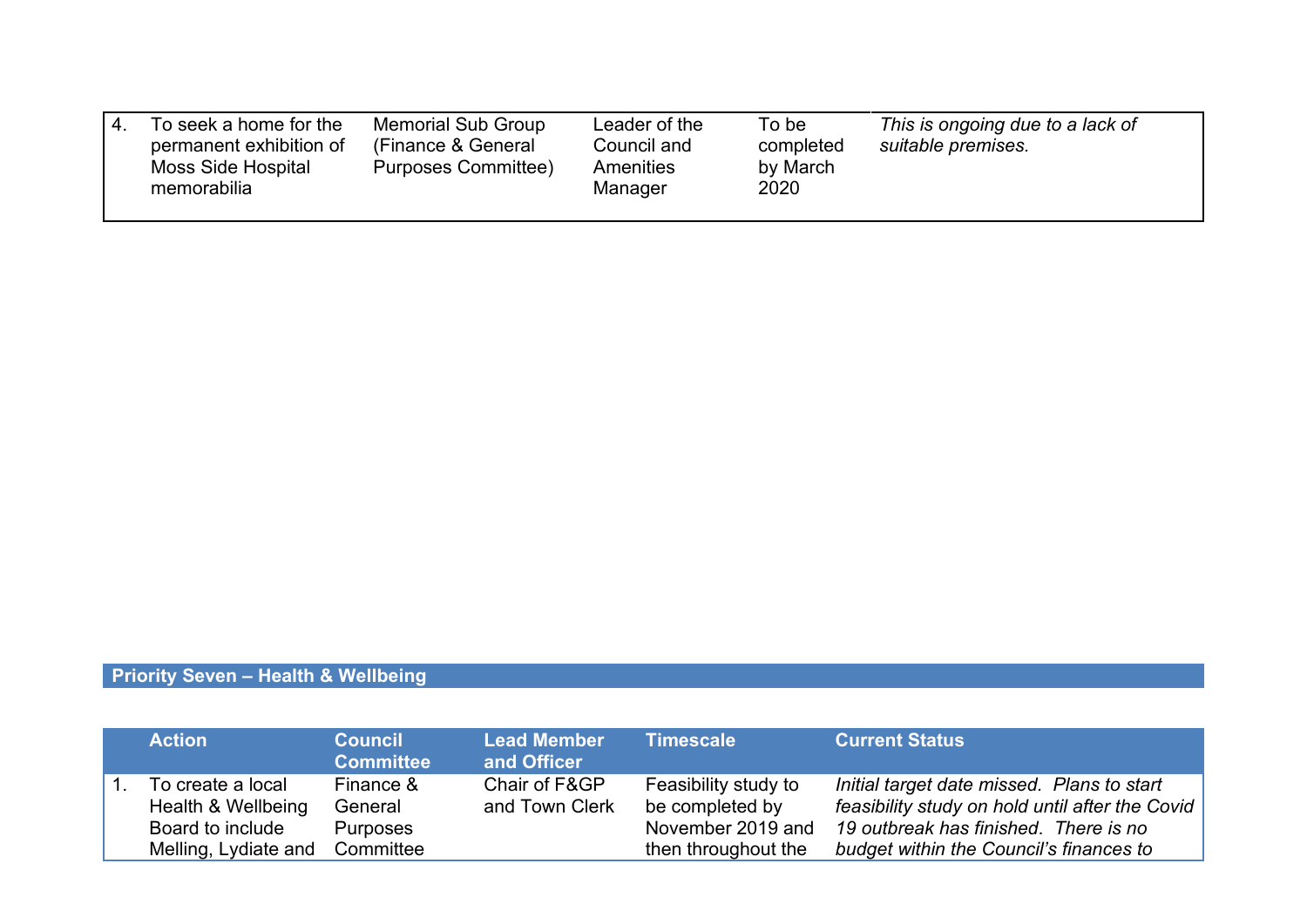|    | the CCG to better<br>improve outcomes<br>for residents                                                                                 |                                           |                                                                                                      | lifetime of the plan                    | pursue this project.                                                                                                             |
|----|----------------------------------------------------------------------------------------------------------------------------------------|-------------------------------------------|------------------------------------------------------------------------------------------------------|-----------------------------------------|----------------------------------------------------------------------------------------------------------------------------------|
| 2. | To actively lobby for<br>new and improved<br>medical facilities for<br>the town                                                        | <b>Full Council</b>                       | Leader of the<br>Council and<br><b>Town Clerk</b>                                                    | Throughout the<br>lifetime of the plan. | Ongoing. On hold due to Covid 19<br>outbreak and NHS priorities being<br>elsewhere.                                              |
| 3. | To instigate and<br>promote health<br>awareness<br>campaigns - youth<br>mental health, age<br>concern, isolation,<br><b>loneliness</b> | Community<br><b>Services</b><br>Committee | Chair of<br>Community<br><b>Services</b><br>Committee and<br>Community<br><b>Services</b><br>Manager | Throughout the<br>lifetime of the plan  | Completed ring around by Cllrs of<br>vulnerable tenants during lockdown.<br>Delivered hampers at Christmas to 100<br>households. |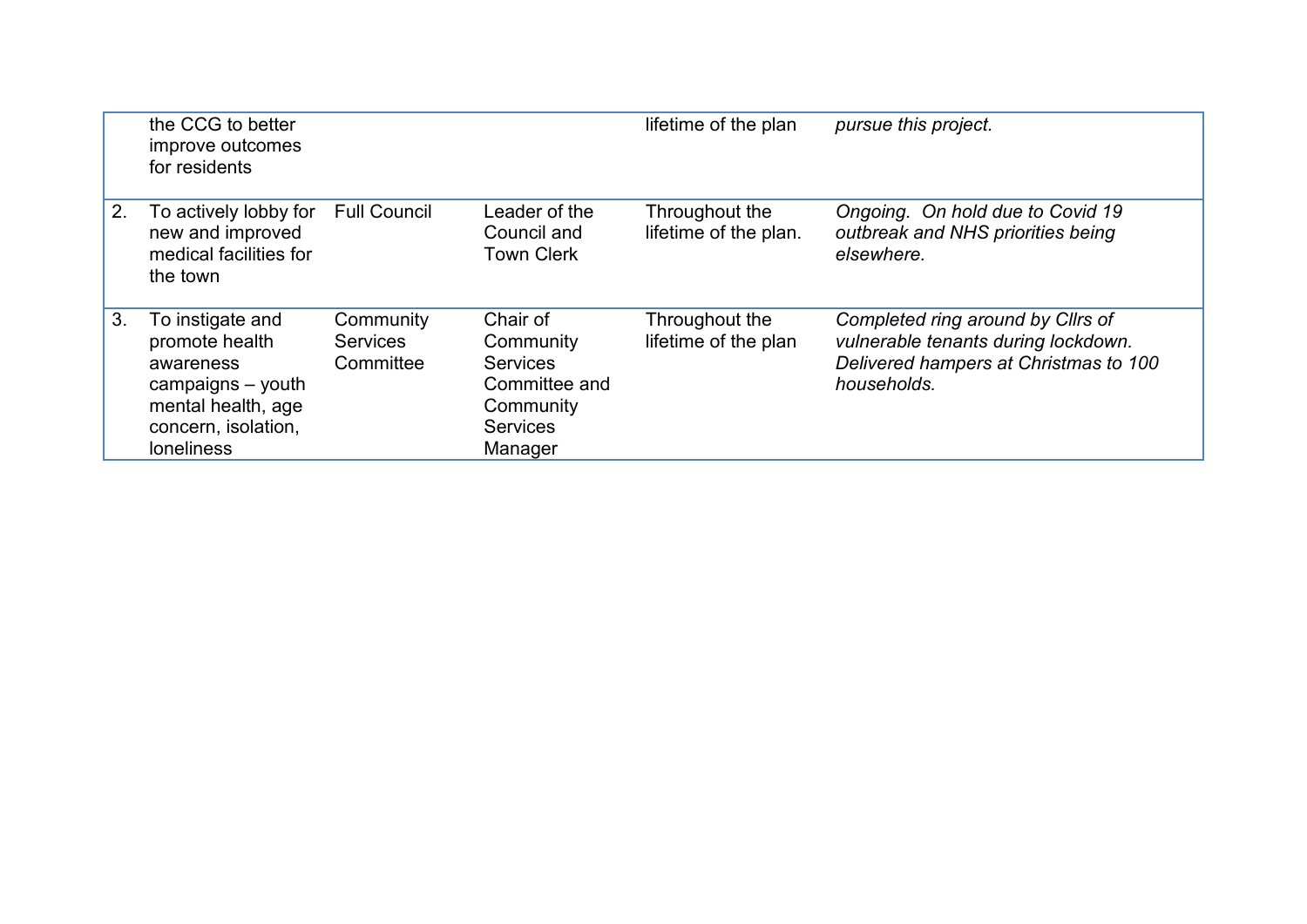**Report to: Date of Meeting: Agenda Item Number Subject: Report of: Exempt / Confidential Report:** Full Council 3 rd November 2021 Community Wealth Building Community Services Manager 6 No

#### **Summary**

Maghull Town Council wants to support growth within the community and build strong connections between the enterprises, people and places that create wealth. This will contribute to local economic and social development and encourage locally owned businesses to employ, buy and invest locally, whilst also encouraging residents to spend locally.

| <b>Maghull Town Council Priority</b>             |           |
|--------------------------------------------------|-----------|
| 1. Development and Protect the Community         | Yes       |
| 2. Develop Parks and Green Spaces                | <b>No</b> |
| 3. Value for Money and Enterprising Council      | Yes       |
| 4. Develop Leisure and Activity for All          | <b>No</b> |
| 5. Develop/support Community Services and Groups | Yes       |
| 6. Support Culture and Heritage                  | <b>No</b> |
| 7. Health and wellbeing Programme                | Yes       |
| 8. Statutory Requirement                         | <b>No</b> |

#### **Recommendation(s)**

- **1. Members approve continued research into community wealth building**
- **2. Note the report**

#### **Reasons for Recommendation(s)**

It is important that the Council supports local wealth creators emerging from the effects of the Covid 19 pandemic and helps to optimise opportunities to create a vibrant and robust local economy.

#### **Alternative Options Considered and Rejected**

None

### **What will it cost and how will it be financed?**

#### **(A)Revenue**

£500 Community Services budget to promote the initiative

## **(B)Capital**

None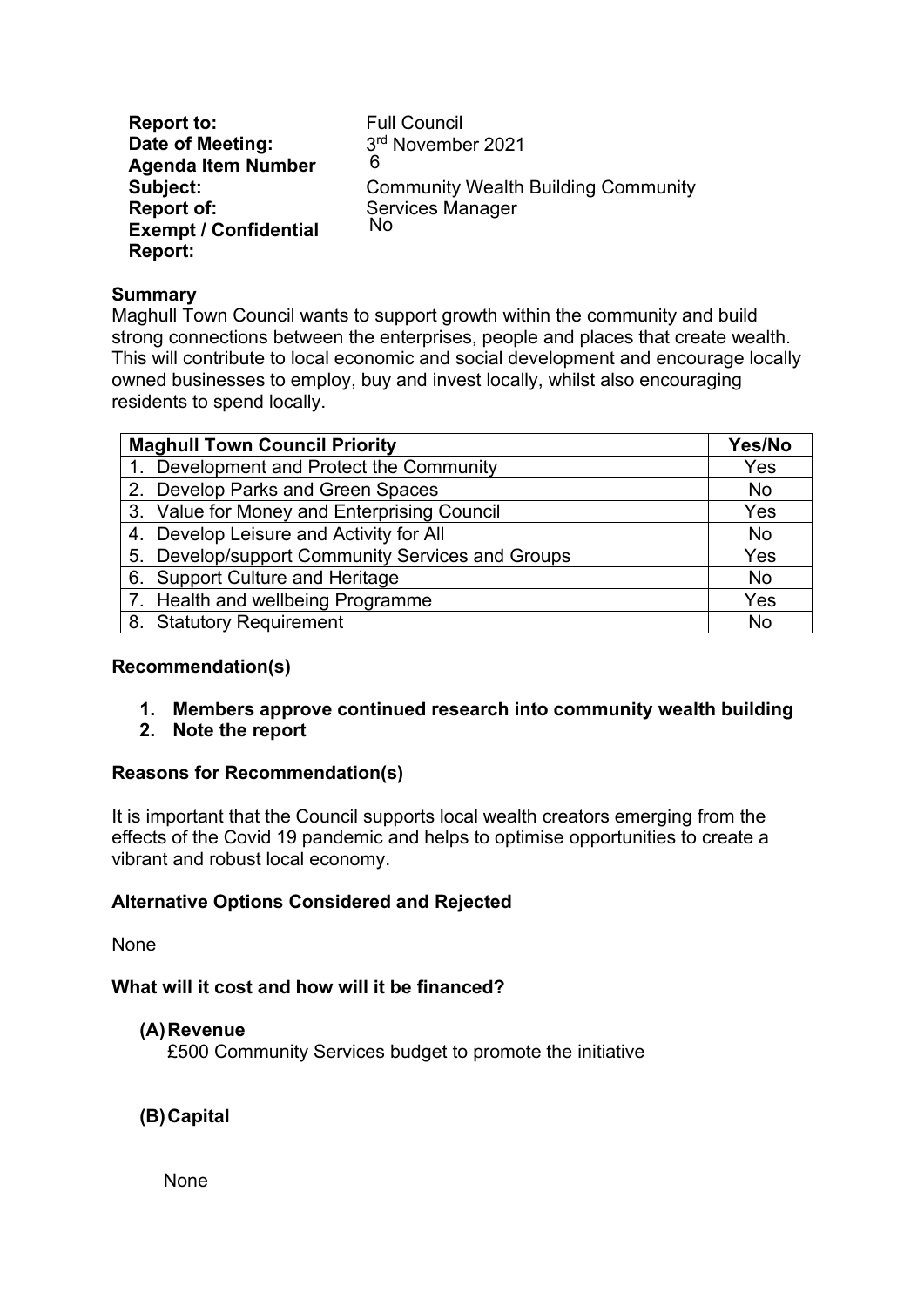## **Implications of Recommendations:**

| <b>Financial Implications</b>   | Promotion of organisation network and potentially<br>hosting meetings. Covered by Community Services<br>budget   |
|---------------------------------|------------------------------------------------------------------------------------------------------------------|
| <b>Resource Implications</b>    | Community Services officers' time to establish<br>connections and develop a platform for anchor<br>organisations |
| <b>Legal Implications</b>       | None                                                                                                             |
| <b>Equality &amp; Diversity</b> | Community wealth building seeks to promote locally                                                               |
| <b>Implications</b>             | owned and socially minded enterprises                                                                            |

#### **Implementation Date for Decision**

Immediately following the Council meeting.

### **Appendices**

None

### **Background Papers**

None

| <b>Contact Officer</b> | <b>Phil Dillon</b>            |
|------------------------|-------------------------------|
| <b>Telephone</b>       | 0151 526 3705                 |
| <b>Number</b>          |                               |
| <b>Email Address</b>   | Phil.dillon@maghull-tc.gov.uk |

## **1. Background**

Community wealth building seeks to increase investment within local economies. It does this by harnessing the wealth that exists locally, channelling resources to local communities. This in turn encourages local employment opportunities utilising anchor organisations to stimulate the local economy and have a defining effect on prospects for local people in terms of income and skills.

MTC is in a position to bring together local anchor organisations and establish a network to offer mutual support and to identify opportunities and promote them to the local community. The range of such organisations covers both private and public sector. In Maghull the obvious organisations to approach include the NHS with strong ties via Ashworth hospital and the private sector counterparts such as Parkhaven. There are also a host of retail organisations that may be willing to engage in activity to stimulate the local economy and participate in initiatives such as local loyalty schemes for customers to keep local money spent locally.

The council already has strong ties with many voluntary groups who would be part of the initiative, helping to identify strengths and weaknesses at a grassroots level and thereby identifying potential opportunities for local enterprises and enabling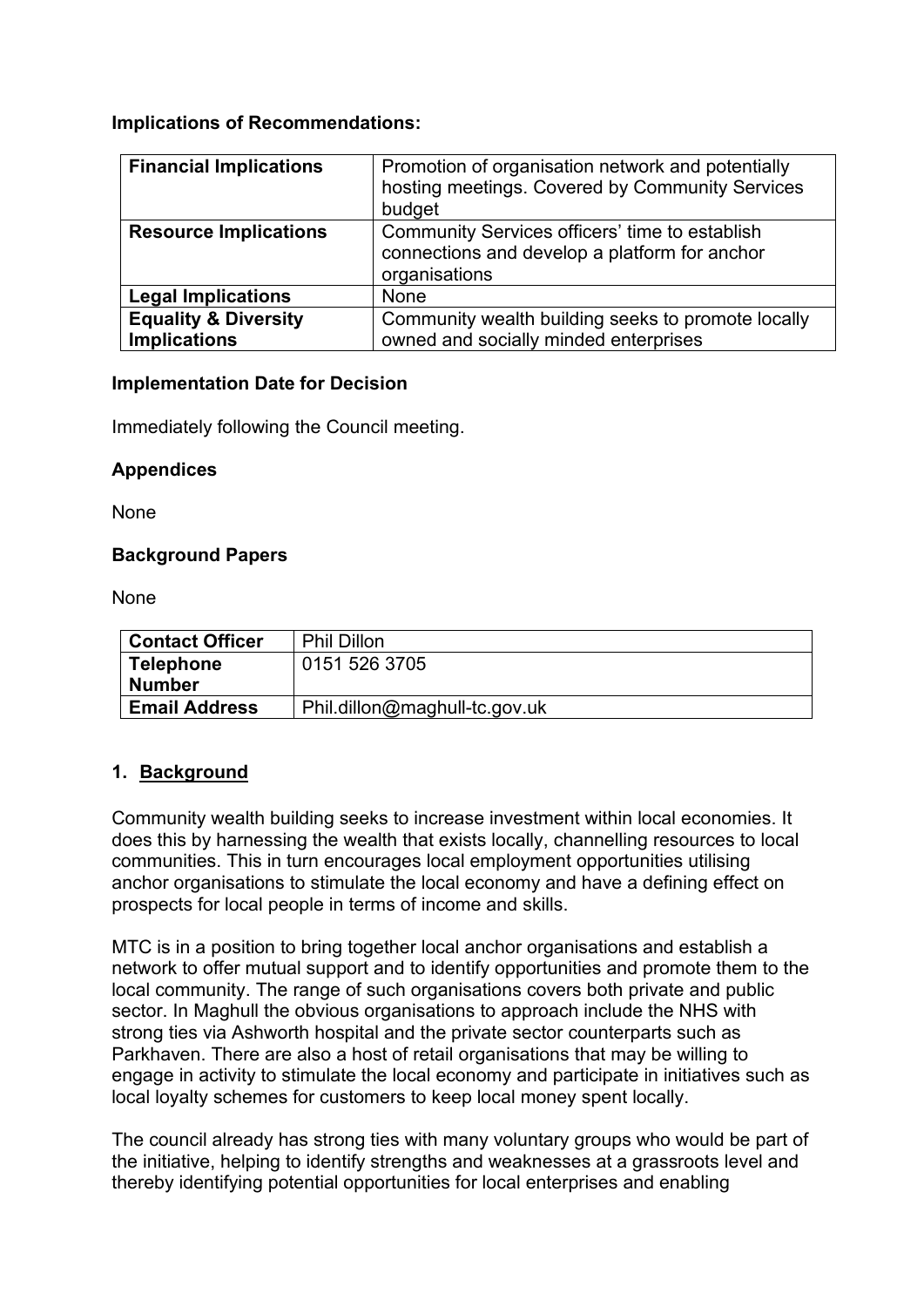resources to be focussed where they are needed. Linking to local schools would also be a target so that clear communication between them and local businesses are established. A piece of work to establish local vocational training opportunities will be required working with external partners such as Hugh Baird College and Edgehill University to define training for skills required by local employers.

The Community Services Team has begun to develop a list of potential anchor organisations and wealth generators in and around the town. Contact with each of these organisations would be one of the first things carried out in order to determine which organisations are willing to engage and what they would expect from the Council as a linking organisation. Longer term the aim would be to attract resources to maintain the initiative and any activities that it may generate.

The initial work would produce a position of how the Council could become more active in supporting local skills development, act as a signposting organisation for local economic initiatives and develop a clear strategy for supporting local business development.

### **Recommendation(s):-**

- **1. Members approve continued research into community wealth building**
- **2. Note the report**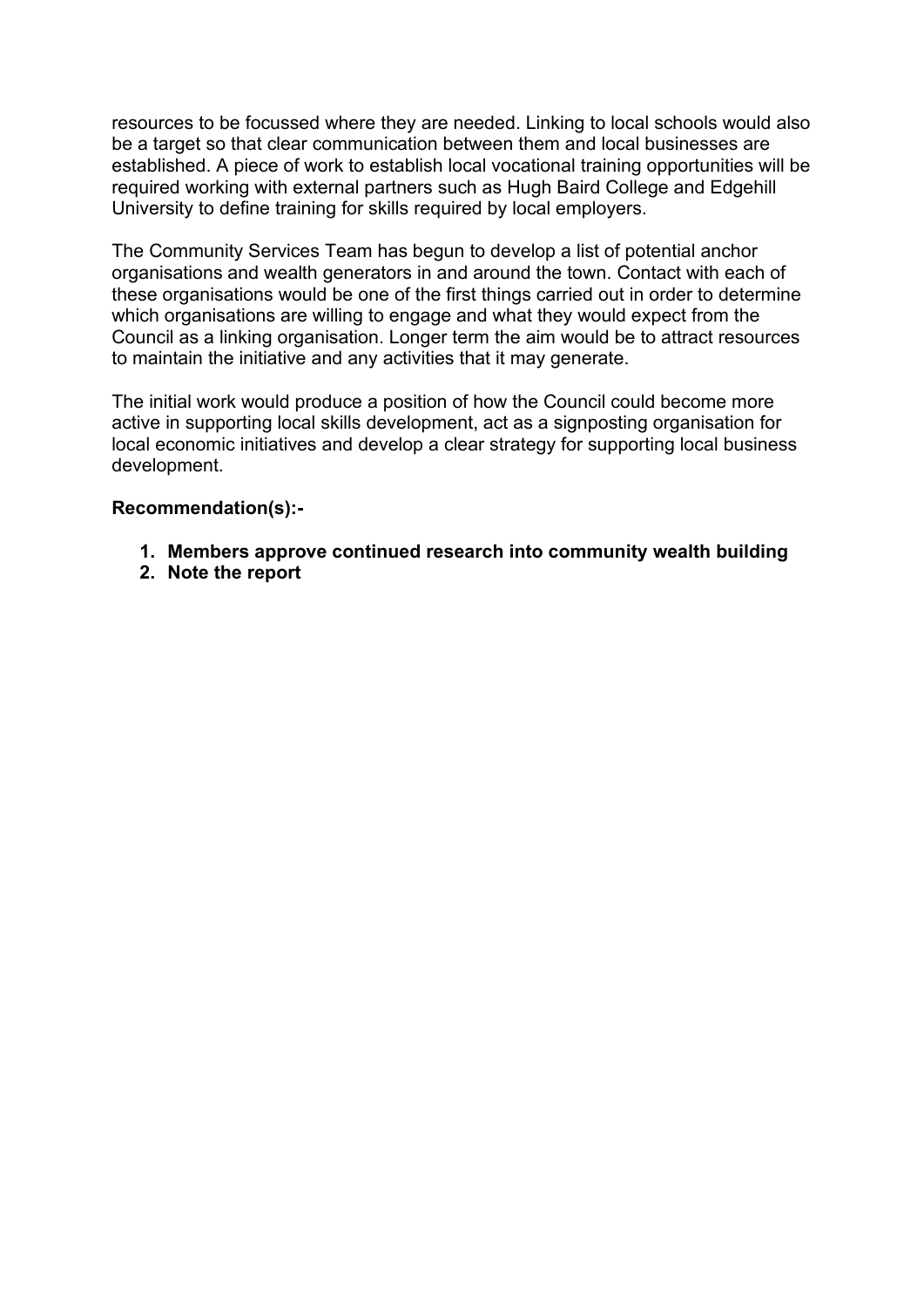**Report to:** Full Council<br> **Date of Meeting:** 3<sup>rd</sup> November 2021 **Date of Meeting: Agenda Item Number Subject:** Amendments to the Constitution **Report of:** Town Clerk **Exempt / Confidential Report:** No 7

## **Summary**

Members requested that the custom and practice element of debate where a Councillor must be present for all of the debate in order to be able to vote on the matter be re-examined. This has been scrutinised by the Finance & General Purposes Committee who recommended that the Constitution not be amended and that the status quo remain in place.

| <b>Maghull Town Council Priority</b>             | Yes/No    |
|--------------------------------------------------|-----------|
| 1. Development and Protect the Community         | <b>No</b> |
| 2. Develop Parks and Green Spaces                | <b>No</b> |
| 3. Value for Money and Enterprising Council      | <b>No</b> |
| 4. Develop Leisure and Activity for All          | <b>No</b> |
| 5. Develop/support Community Services and Groups | <b>No</b> |
| 6. Support Culture and Heritage                  | <b>No</b> |
| 7. Health and wellbeing Programme                | <b>No</b> |
| 8. Statutory Requirement                         | N٥        |

## **Recommendation(s)**

- **1. That Members decide whether to agree the proposed amendments**
- **2. That the report be noted.**

## **Reasons for Recommendation(s)**

Feedback from Members has suggested that they are no longer happy with this custom and wish to see it changed. However, following scrutiny by the F&GP Committee, the recommendation is no change.

## **Alternative Options Considered and Rejected**

None

**What will it cost and how will it be financed?**

**(A)Revenue**

N/A **(B)Capital**

N/A **Implications of Recommendations:**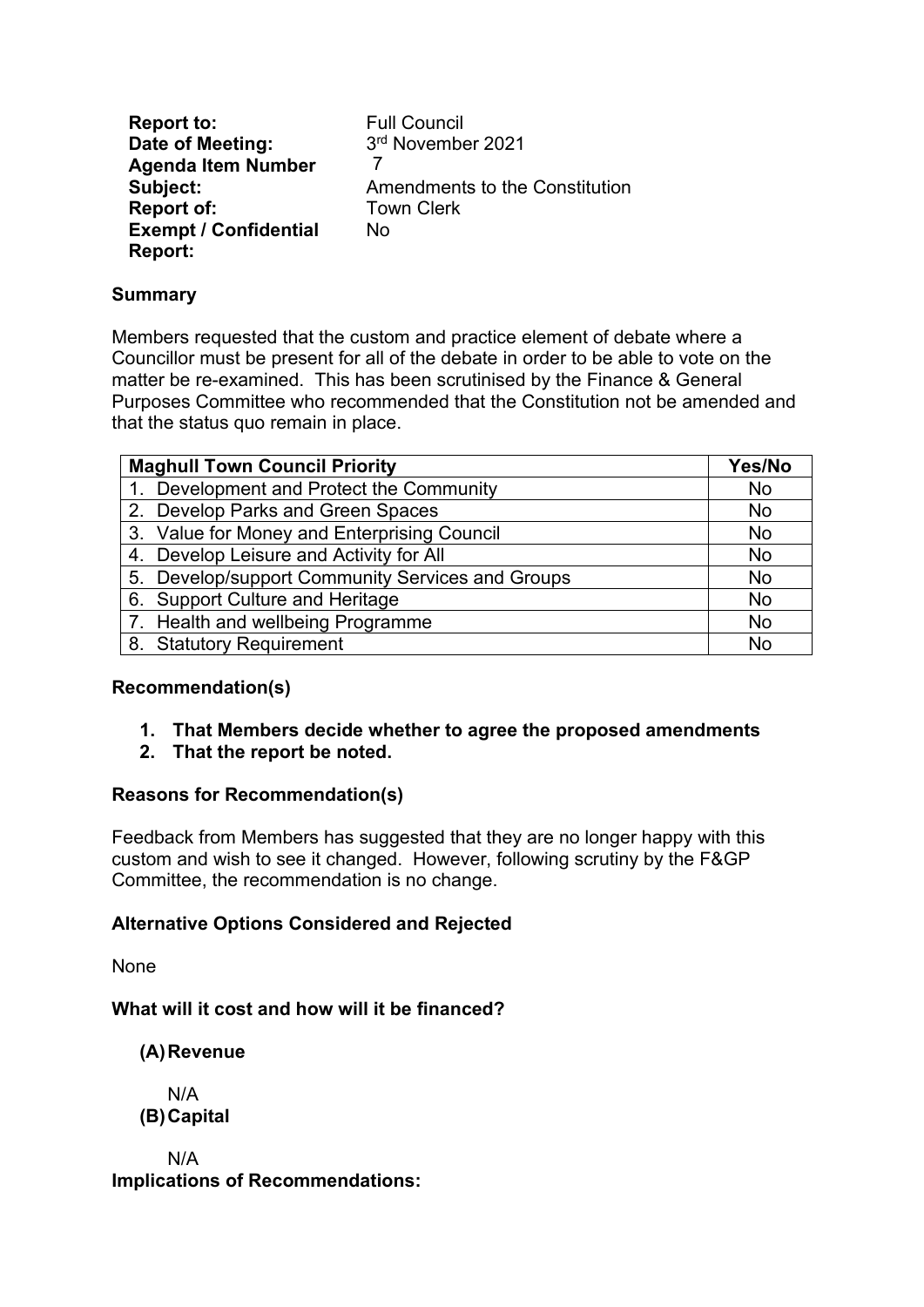| <b>Financial Implications</b>   | <b>None</b>     |
|---------------------------------|-----------------|
| <b>Resource Implications</b>    | None            |
| <b>Legal Implications</b>       | <b>LGA 1972</b> |
| <b>Equality &amp; Diversity</b> | None            |
| <b>Implications</b>             |                 |

#### **Implementation Date for Decision**

Immediately following the Full Council meeting.

#### **Appendices**

Constitution (amended)

#### **Background Papers**

| <b>Contact Officer</b> | Angela McIntyre                   |
|------------------------|-----------------------------------|
| <b>Telephone</b>       | 0151 526 3705                     |
| Number                 |                                   |
| <b>Email Address</b>   | Angela.mcintyre@maghull-tc.gov.uk |

#### **1. Background**

At the Full Council meeting on 23<sup>rd</sup> June 2021 an item which had been deferred from a previous meeting, was discussed. It is the custom and practice of Maghull Town Council that, if a Member is not present for all of the debate, whether that debate takes place across two or more meetings, then that Member cannot take part in any further debate or vote on the matter.

Members stated that they were unhappy that this practice stopped them taking part in a debate and requested that the practice be reviewed. The last Finance & General Purposes Committee reviewed the matter and following a full debate recommended that the Constitution not be changed. The reasons for rejecting the change were that Councillors needed to be present for all of the debate and to hear the discussion both for and against the motion. The changes raised the possibility that a Councillor could attend the meeting at the end of the debate and vote without fully appreciating the full nuance of the discussion. It was also difficult to put a time limit on how long a Councillor needed to be present before they could take part in the debate and vote. Due to this issues F&GP Committee recommended that the Constitution remain unchanged and the custom and practice of being present for all the debate continue.

However, reviews and changes to the Constitution need to be taken to Full Council who can choose to accept the amendments if it so wishes.

The proposed change is on P20 of the Constitution and comprises the following addition: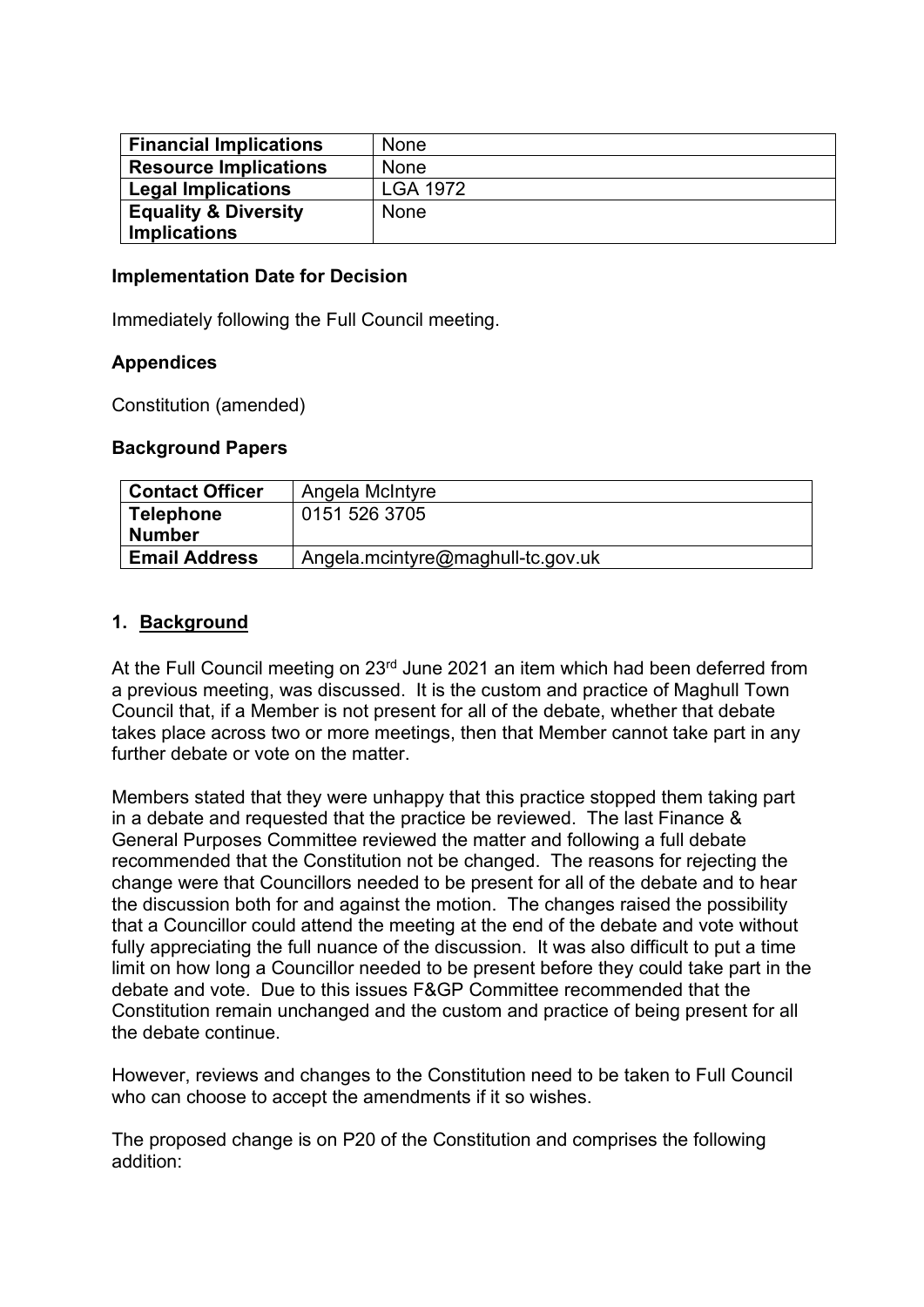- a) A Councillor may not be present for part of the debate but must be sat in their chair when the vote is on any matter is taken.
- b) A Councillor must be present for some of the debate before they can vote on the matter.

It is important that a Councillor be seated when the vote is taken as this allows a clear sightline of the voting and can avoid mistakes and misunderstandings of a Member's voting intention.

A Member should be present for at least some of the debate before they can vote on the matter. Otherwise, this could leave the Council open to claims that their decision-making process is not sufficiently robust as the Members are making decisions without hearing any of the debate.

## **Recommendation(s):-**

- **1. That Members decide whether to agree the proposed amendments;**
- **2. That the report be noted.**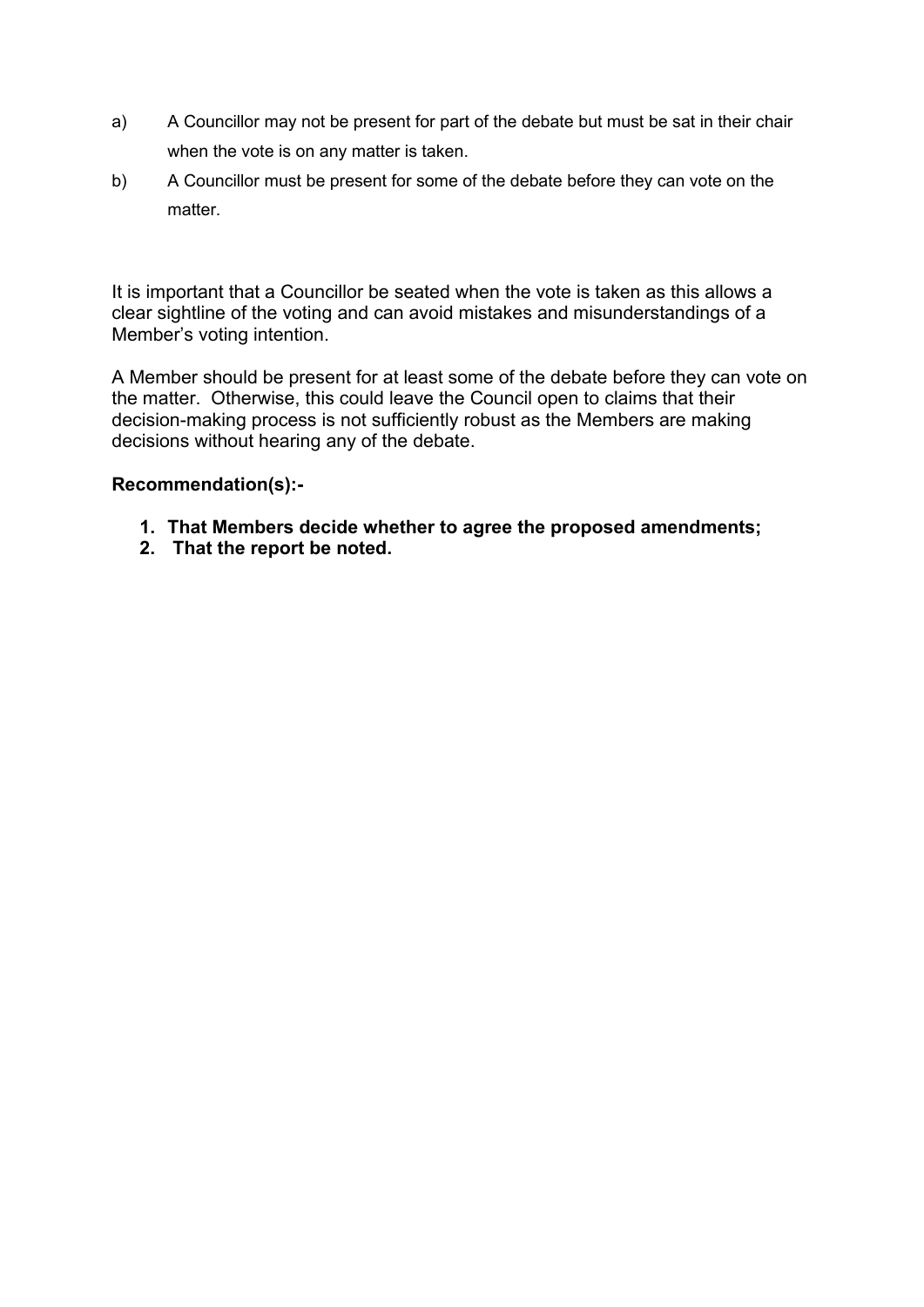## **MAGHULL TOWN COUNCIL**



# **MAGHULL TOWN COUNCIL**

## **CONSTITUTION**

**May September 2021**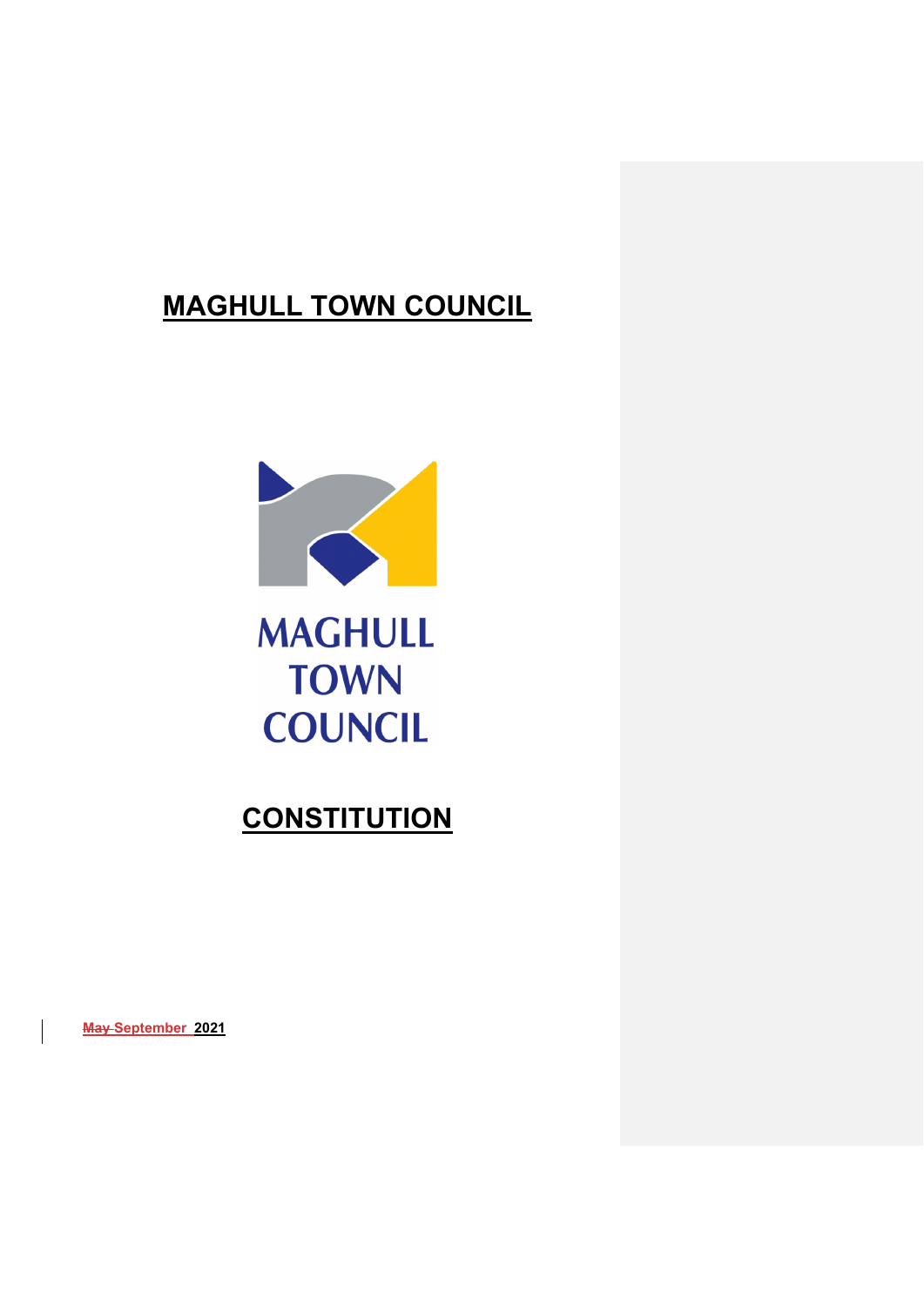| <b>INDEX</b>                                                      | PAGE NO. |    |
|-------------------------------------------------------------------|----------|----|
| <b>MEETINGS</b>                                                   | 3        |    |
| <b>ORDINARY COUNCIL MEETINGS</b>                                  | 7        |    |
| <b>PETITIONS</b>                                                  | 9        |    |
| <b>PUBLIC OPEN FORUM</b>                                          |          | 10 |
| <b>PROPER OFFICER</b>                                             |          | 12 |
| <b>MOTIONS REQUIRING WRITTEN NOTICE</b>                           |          | 14 |
| <b>MOTIONS NOT REQUIRING WRITTEN NOTICE</b>                       |          | 15 |
| <b>RULES OF DEBATE</b>                                            |          | 16 |
| <b>CODE OF CONDUCT</b>                                            |          | 20 |
| <b>QUESTIONS</b>                                                  |          | 20 |
| <b>MINUTES</b>                                                    | 21       |    |
| <b>DISORDERLY CONDUCT</b>                                         | 21       |    |
| <b>RECISSION OF PREVIOUS RESOLUTIONS</b>                          |          | 22 |
| <b>VOTING ON APPOINTMENTS</b>                                     |          | 22 |
| <b>EXPENDITURE</b>                                                |          | 22 |
| <b>EXECUTION AND SEALING OF LEGAL DEEDS</b>                       |          | 23 |
| <b>COMMITTEES</b>                                                 |          | 23 |
| <b>SUB-COMMITTEES</b>                                             |          | 25 |
| <b>EXTRAORDINARY MEETINGS</b>                                     |          | 25 |
| <b>ADVISORY COMMITTEES</b>                                        |          | 26 |
| <b>ACCOUNTS AND FINANCIAL STATEMENTS</b>                          |          | 26 |
| <b>ESTIMATES/PRECEPTS</b>                                         |          | 27 |
| <b>CANVASSING OF AND RECOMMENDATIONS BY</b><br><b>COUNCILLORS</b> |          | 27 |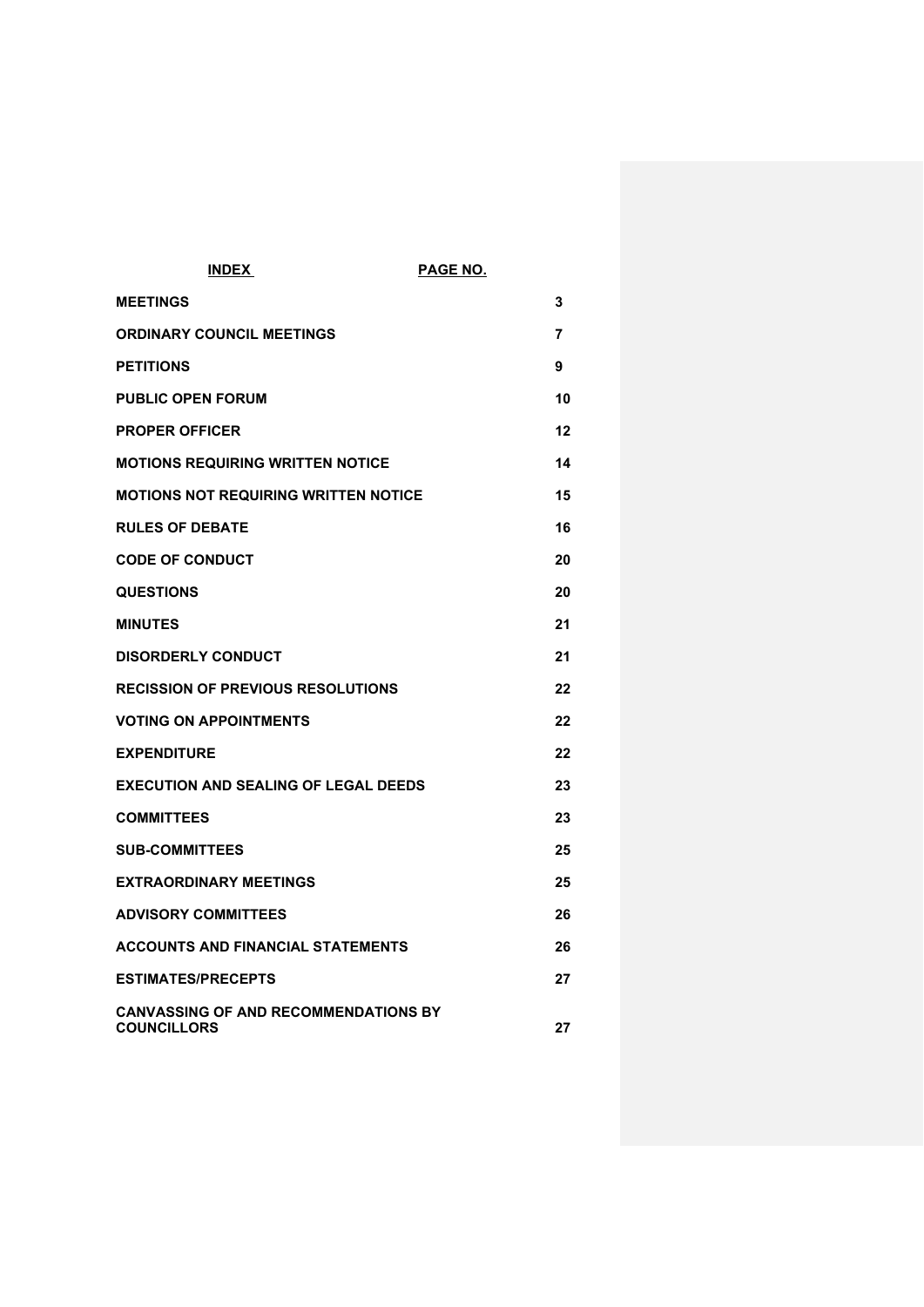| <b>INSPECTION OF DOCUMENTS</b>                                        | 27 |
|-----------------------------------------------------------------------|----|
| <b>UNAUTHORISED ACTIVITIES</b>                                        | 28 |
| <b>CONFIDENTIAL BUSINESS</b>                                          | 28 |
| <b>POWER TO PROMOTE WELL-BEING</b>                                    | 28 |
| <b>MATTERS AFFECTING COUNCIL EMPLOYEES</b>                            | 29 |
| <b>FREEDOM OF INFORMATION ACT 2000</b>                                | 30 |
| <b>LIAISON WITH SEFTON MBC</b>                                        | 30 |
| <b>FINANCIAL MATTERS</b>                                              | 30 |
| ALLEGATIONS OF BREACHES OF THE CODE OF<br><b>CONDUCT</b>              | 32 |
| <b>VARIATION, REVOCATION AND SUSPENSION OF</b><br><b>CONSTITUTION</b> | 32 |
| <b>CONSTITUTION TO BE GIVEN TO COUNCILLORS</b>                        | 32 |
| <b>MFDIA</b>                                                          | 33 |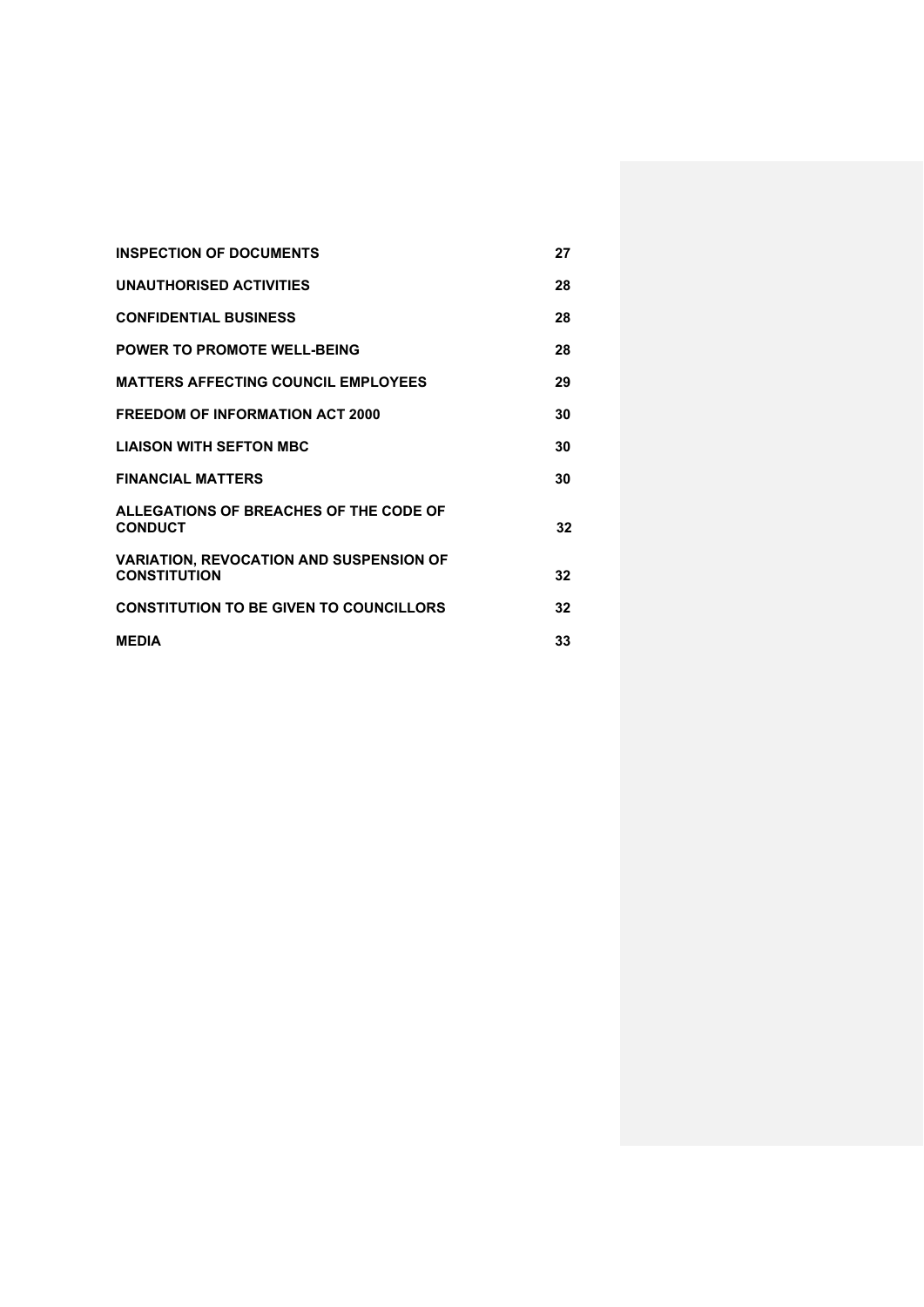The following **Constitution** shall apply to the Town Council, its committees and subcommittees insofar as they are applicable.

#### **1 MEETINGS**

#### **Key**

Mandatory for full Council meetings **●** Mandatory for committee meetings **●** Mandatory for sub-committee meetings

- a) Meetings shall not take place in premises, which at the time of the **meeting, are used for the supply of alcohol unless no other premises are available free of charge or at a reasonable cost.**
- ● b) **At least 3 clear days notice of Council meetings must be given to Councillors and the public. When calculating the 3 clear days, the day on which notice was issued, the day of the meeting, a Sunday, a day of the Christmas break, a day of the Easter break or of a bank holiday or a day appointed for public thanksgiving or mourning shall not count.**
- ● c) **Meetings shall be open to the public unless their presence is prejudicial to the public interest by reason of the confidential nature of the business to be transacted or for other special reasons. The public's exclusion from part or all of a meeting shall be by a resolution which shall give reasons for the public's exclusion.**
	- d) Subject to Constitution 1(c) above, at the start of each Meeting of the Council and its Committees there shall be a period of time allowed for members of the public to make representations, ask or answer questions and give evidence in respect of any matter within the competence of the Council or that Committee. Similarly members of the public may present petitions, and speak thereto, provided that the petition has been signed by persons from at least ten households within the Maghull Town Council area.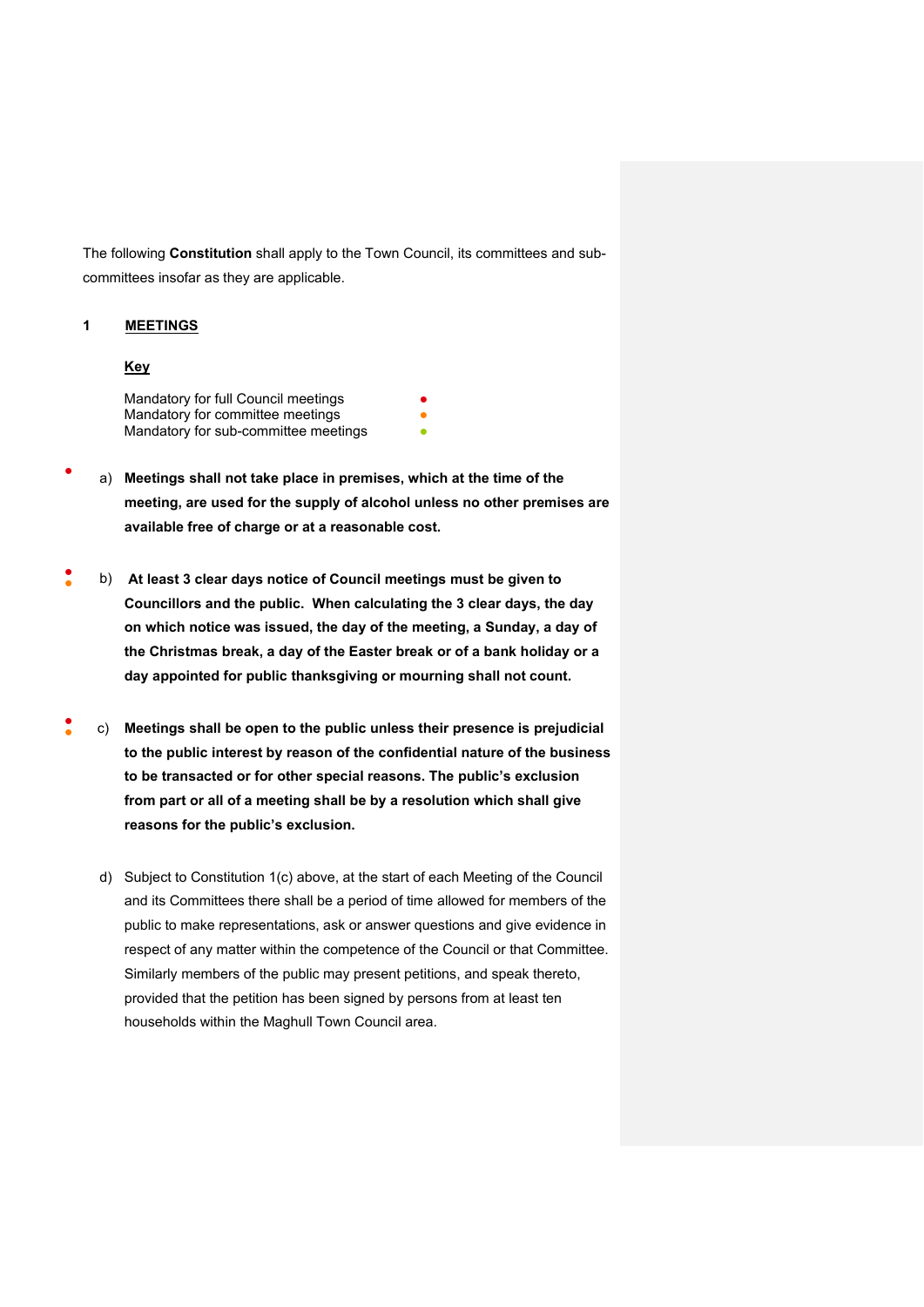- e) The period of time which is at the Chair's discretion shall not exceed 15 minutes.
- f) Subject to Constitution 1(d) above, a question asked by a member of the public during a public participation session at a meeting shall not require a response or debate.
- g) In accordance with Constitution 1(f) above, the Chair may direct that a response to a question posed by a member of the public be referred to a Councillor for an oral response or to an employee for a written or oral response.
- h) A record of a public participation session at a meeting shall be included in the minutes of that meeting.
- i) At all meetings of the Council, the Chair may, with the consent of the meeting, adjourn the meeting for a specified time to allow members of the public to address the meeting in relation to the business transacted at the meeting and to allow a more informal discussion to take place.
- j) Any person speaking at a meeting shall address comments to the Chair. A person shall raise their hand when requesting to speak and stand when speaking (except when a person has a disability or is likely to suffer discomfort). The Chair may at any time permit an individual to remain seated when speaking.
- k) Only one person is permitted to speak at a time. If more than one person wishes to speak, the Chair shall direct the order of speaking.
- I) If a member of the public interrupts the proceedings of any Meeting, the presiding Chair may, after warning, order that the person be removed from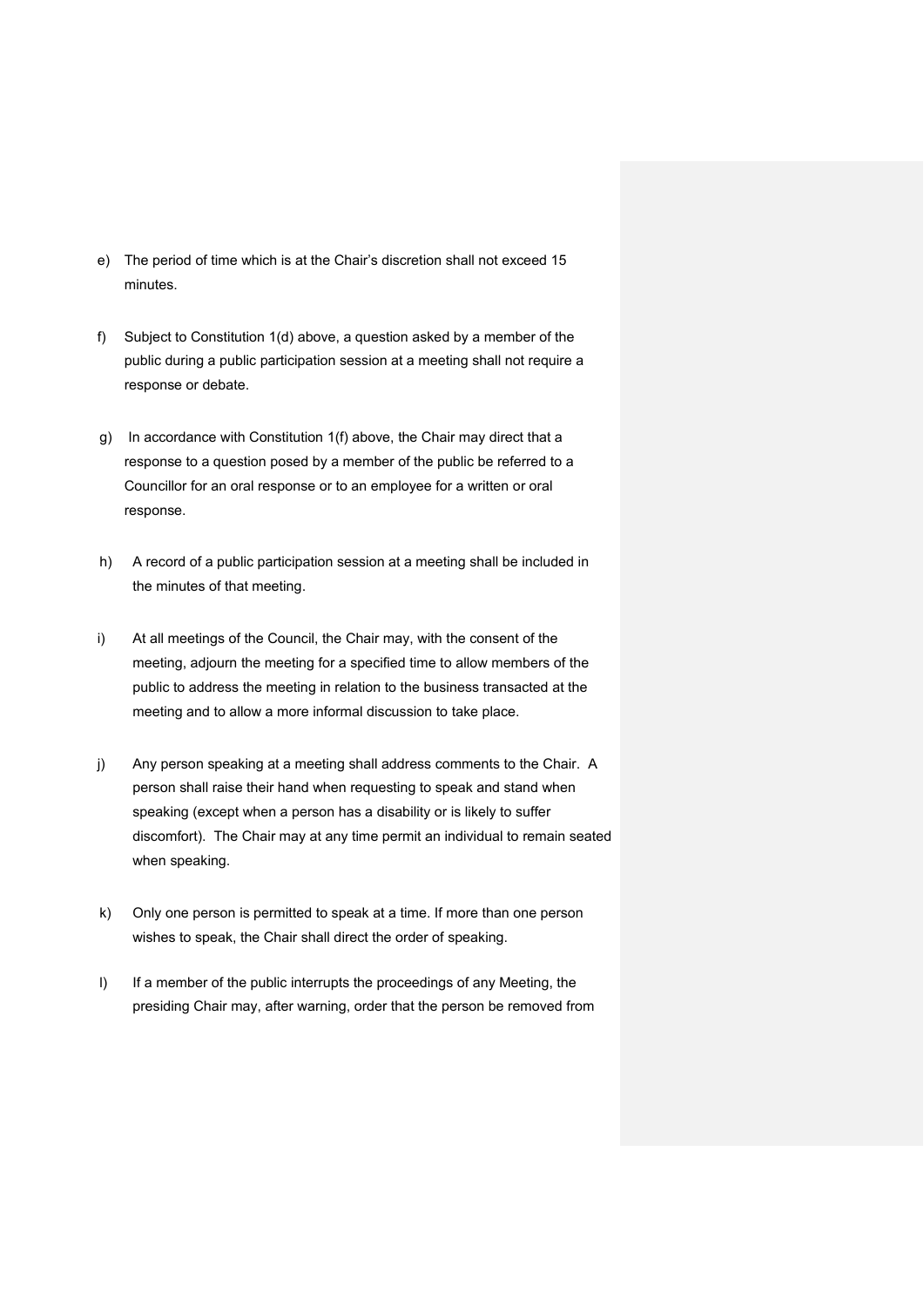the Council Chamber.

- ● m) **In accordance with Constitution 1(c) above, the press shall be provided reasonable facilities for the taking of their report of all or part of a meeting at which they are entitled to be present**.
- n) **Subject to this Constitution which indicates otherwise, anything authorised or required to be done by, to or before the Chair may in their absence be done by, to or before the Vice-Chair (if any).**
- o) **The Chair, if present, shall preside at a meeting. If the Chair is absent from a meeting, the Vice-Chair, if present, shall preside. If both the Chair and the Vice-Chair are absent from a meeting, a Councillor as chosen by the Councillors present at the meeting shall preside at the meeting.**
- ●<br>●<br>●<br>● p) **Subject to Constitution 1 (y) below, all questions at a meeting shall be decided by a majority of the Councillors present and voting thereon.**
- ● ● q) **The Chair may give an original vote on any matter put to the vote, and in the case of an equality of votes may exercise their casting vote whether or not they gave an original vote.** (*See also Constitution 2 (h) and (i) below.*)
- r) **Voting on any question shall be by a show of hands, or, if at least two Members so request, by signed ballot. At the request of a Councillor, the voting on any question shall be recorded so as to show whether each Councillor present and voting gave their vote for or against that question. Such a request shall be made before moving on to the next item of business on the agenda.**
- ● ● s) **The minutes of a meeting shall record the names of Councillors**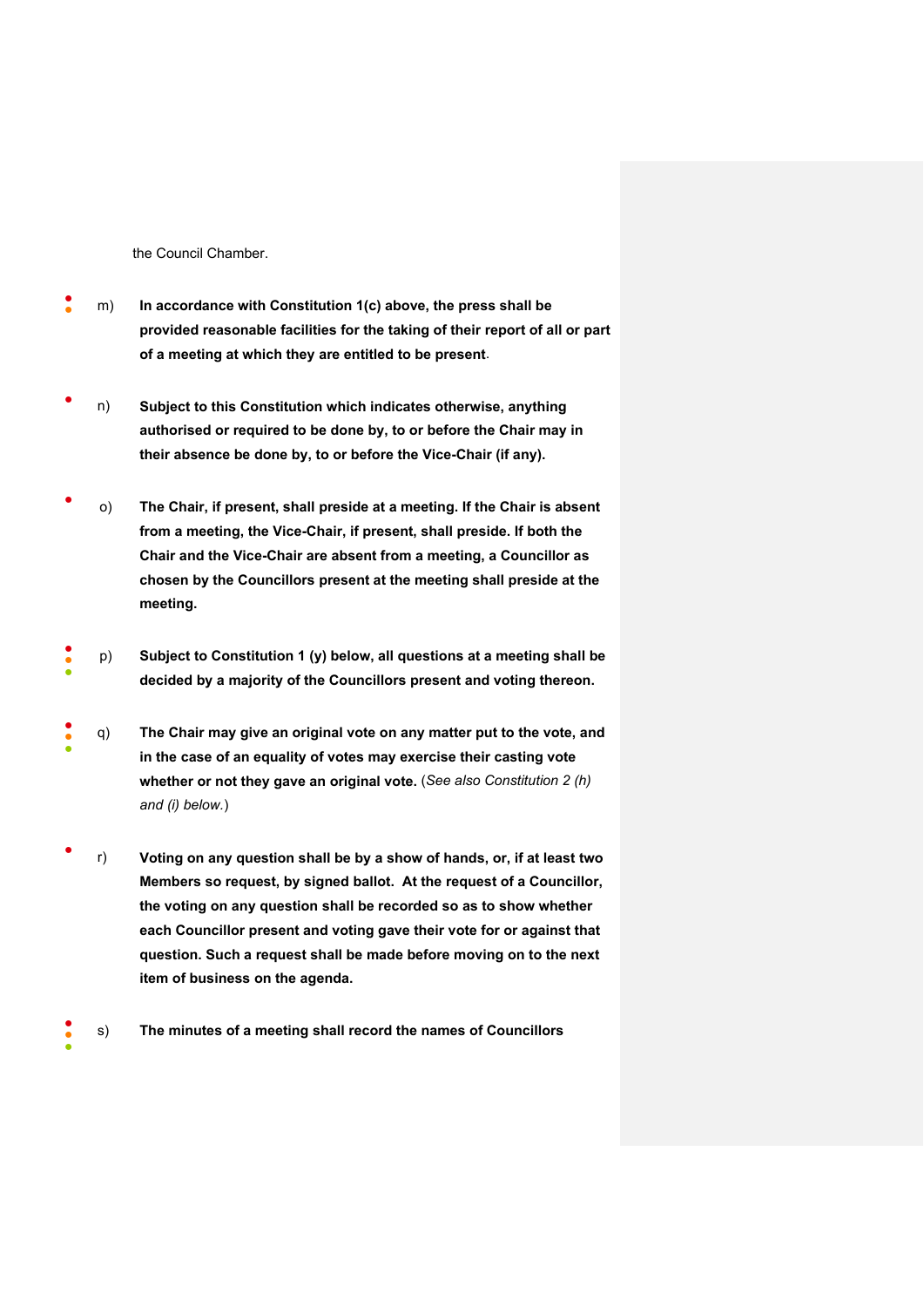**present and apologies for absence. The minutes of a meeting shall be a reflection of the meeting.**

- t) If prior to a meeting, a Councillor has submitted reasons for their absence at the meeting which is then approved by a resolution, such resolution shall be recorded in the minutes of the meeting at which the approval was given.
- ●<br>●<br>● u) **The code of conduct adopted by the Council shall apply to Councillors in respect of the entire meeting.**
- ● ● v) **An interest arising from the code of conduct adopted by the Council, the existence and nature of which is required to be disclosed by a Councillor at a meeting shall be recorded in the minutes.** (*See also Constitution 9 and 10 below*.)
- w) **No business may be transacted at a meeting unless at least one third of the whole number of members of the Council are present and in no case shall the quorum of a meeting be less than 3.**
- ●<br>●<br>● x) **If a meeting is or becomes inquorate no business shall be transacted** and the meeting shall be adjourned. Any outstanding business of a meeting so adjourned shall be transacted at a following meeting.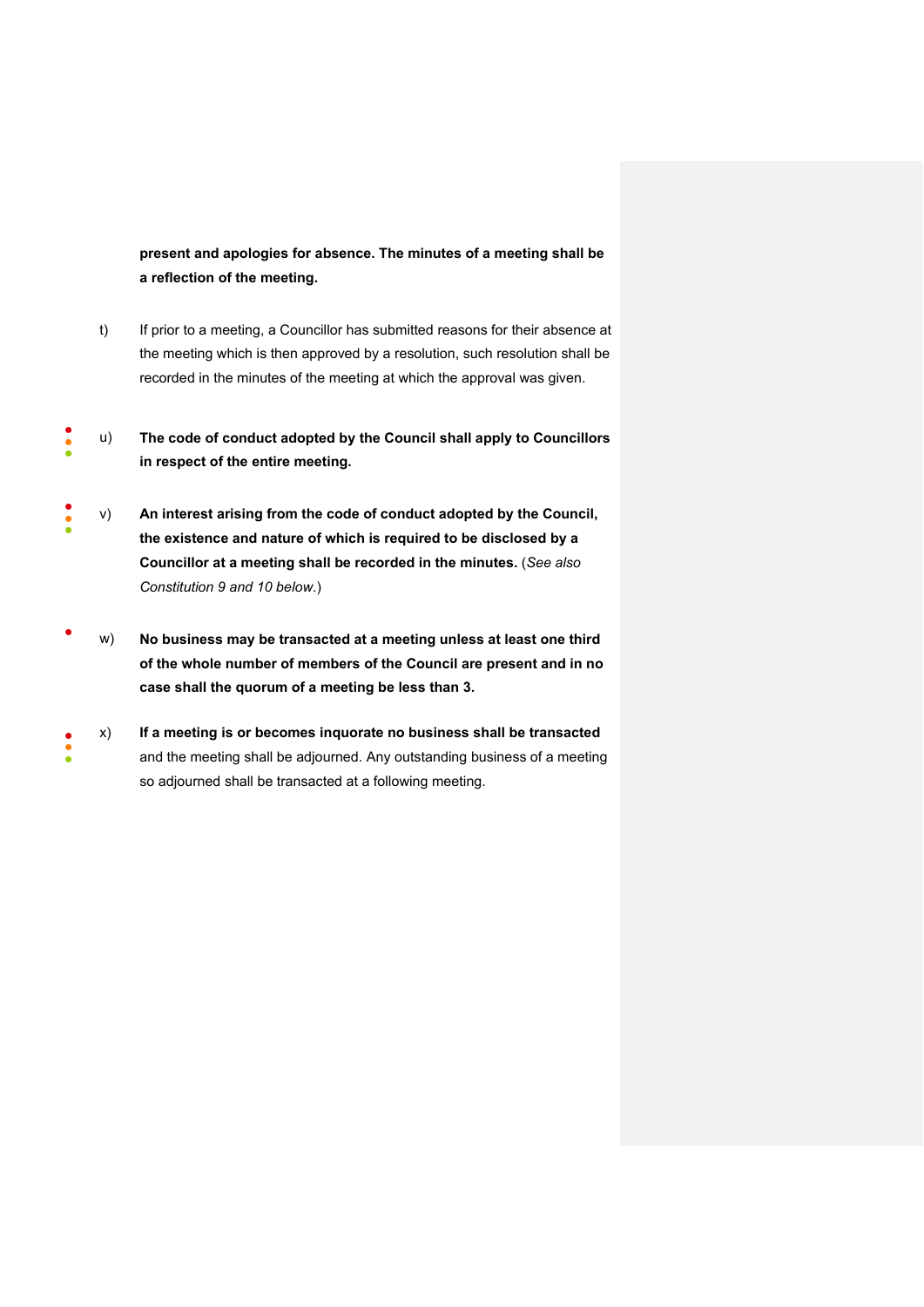#### **2 ORDINARY COUNCIL MEETINGS**

*(See also Constitution 1 above).* 

- a) **In an election year, the annual meeting of the Council shall be held on or within 14 days following the day on which the new Councillors elected take office.**
- b) **In a year which is not an election year, the annual meeting of a Council shall be held on such day in May as the Council may direct.**
- c) **Ordinary Meetings of the Council shall be held at the Town Hall, Hall Lane, Maghull every sixth Wednesday commencing 6.30 p.m. or at such other place and such time as the Council shall determine.**
- d) **In addition to the annual meeting of the Council, at least three other ordinary meetings shall be held in each year on such dates and times as the Council directs.**
- e) **The election of the Chair,** who shall be the Town Mayor and Vice-Chair, who shall be the Deputy Town Mayor, **of the Council shall be the first business completed at the annual meeting of the Council.**
- f) **The Chair of the Council, unless they have resigned or become disqualified, shall continue in office and preside at the annual meeting until their successor is elected at the next annual meeting of the Council.**  The Mayor is normally appointed for only one year.
- g) **The Vice-Chair of the Council, if any, unless they resign or become disqualified, shall hold office until immediately after the election of the Chair of the Council at the next annual meeting of the Council.**
- h) **In an election year, if the current Chair of the Council has not been reelected as a member of the Council, they shall preside at the meeting until a successor Chair of the Council has been elected. The current**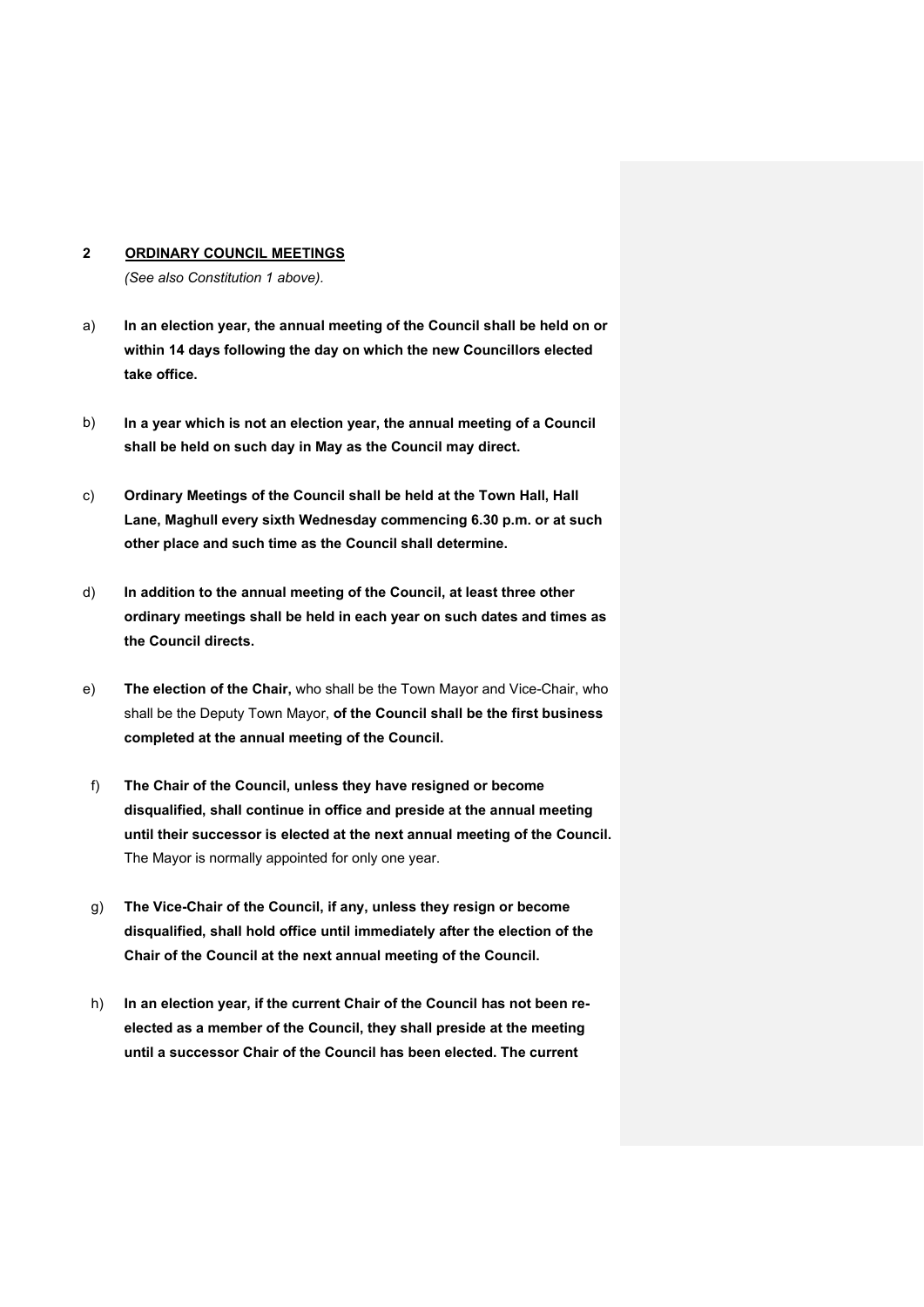**Chair of the Council shall not have an original vote in respect of the election of the new Chair of the Council but must give a casting vote in the case of an equality of votes.**

- i) **In an election year, if the current Chair of the Council has been reelected as a member of the Council, they shall preside at the meeting until a new Chair of the Council has been elected. They may exercise an original vote in respect of the election of the new Chair of the Council and must give a casting vote in the case of an equality of votes.**
- j) Following the election of the Chair of the Council and Vice-Chair of the Council at the annual meeting of the Council, the order of business shall be as follows.
	- i) In an election year, delivery by Councillors of their declarations of acceptance of office.
	- ii) Confirmation of the accuracy of the minutes of the last meeting of the Council.
	- iii) Receipt of nominations to existing committees.
	- iv) Appointment of the Leader and Deputy Leader of the Council (to be appointed from the majority political group)
	- v) Confirmation of the terms of reference for the Leader and Deputy Leader of the Council
	- vi) Appointment of any new committees, confirmation of the terms of reference, the number of members and receipt of nominations to them.
	- vii) Review of representation on or work with external bodies and arrangements for reporting back.
	- viii) Review and adoption of appropriate Constitution and financial regulations.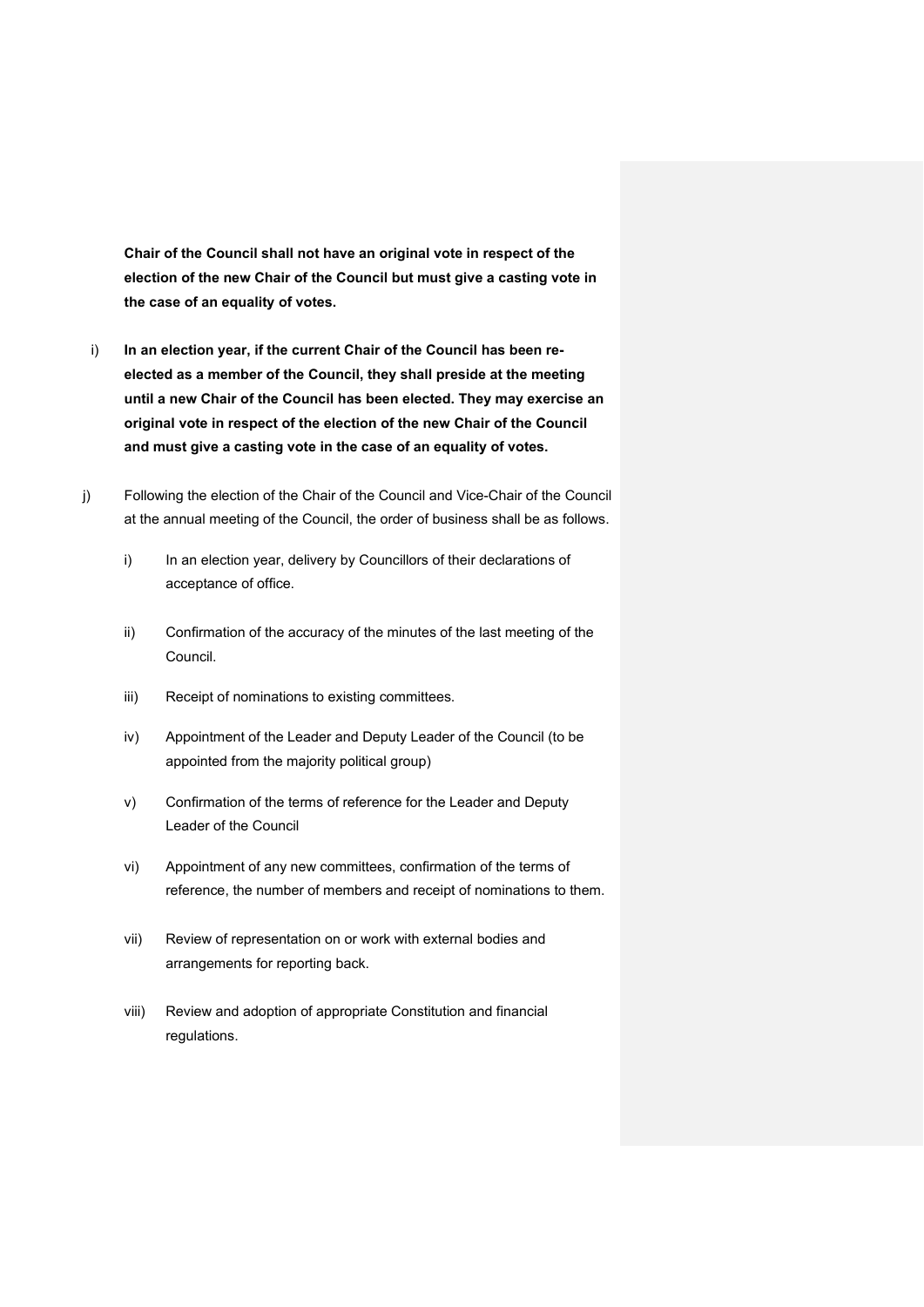- ix) Review of arrangements, including any charters, with other local authorities and review of contributions made to expenditure incurred by other local authorities.
- x) In a year of elections, if a Council's period of eligibility to exercise the General Power of Competence expired the day before the annual meeting, to review and make arrangements to reaffirm eligibility.
- xi) Review of inventory of land and assets including buildings and office equipment.
- xii) Review and confirmation of arrangements for insurance cover in respect of all insured risks.
- xiii) Review of the Council's and/or employees' memberships of other bodies.
- xiv) Establishing or reviewing the Council's complaints procedure.
- xv) Establishing or reviewing the Council's procedures for handling requests made under the Freedom of Information Act 2000 and the Data Protection Act 1998.
- xvi) Establishing or reviewing the Council's policy for dealing with the press/media.
- xvii) Setting the dates, times and place of ordinary meetings of the full Council for the year ahead.

#### **3. PETITIONS**

a) Petitions may be received at (ordinary) meetings of the Town Council provided that the petition is received by the Town Clerk of the Council no later than eight days before the day of the meeting and is signed by at least ten electors within the township.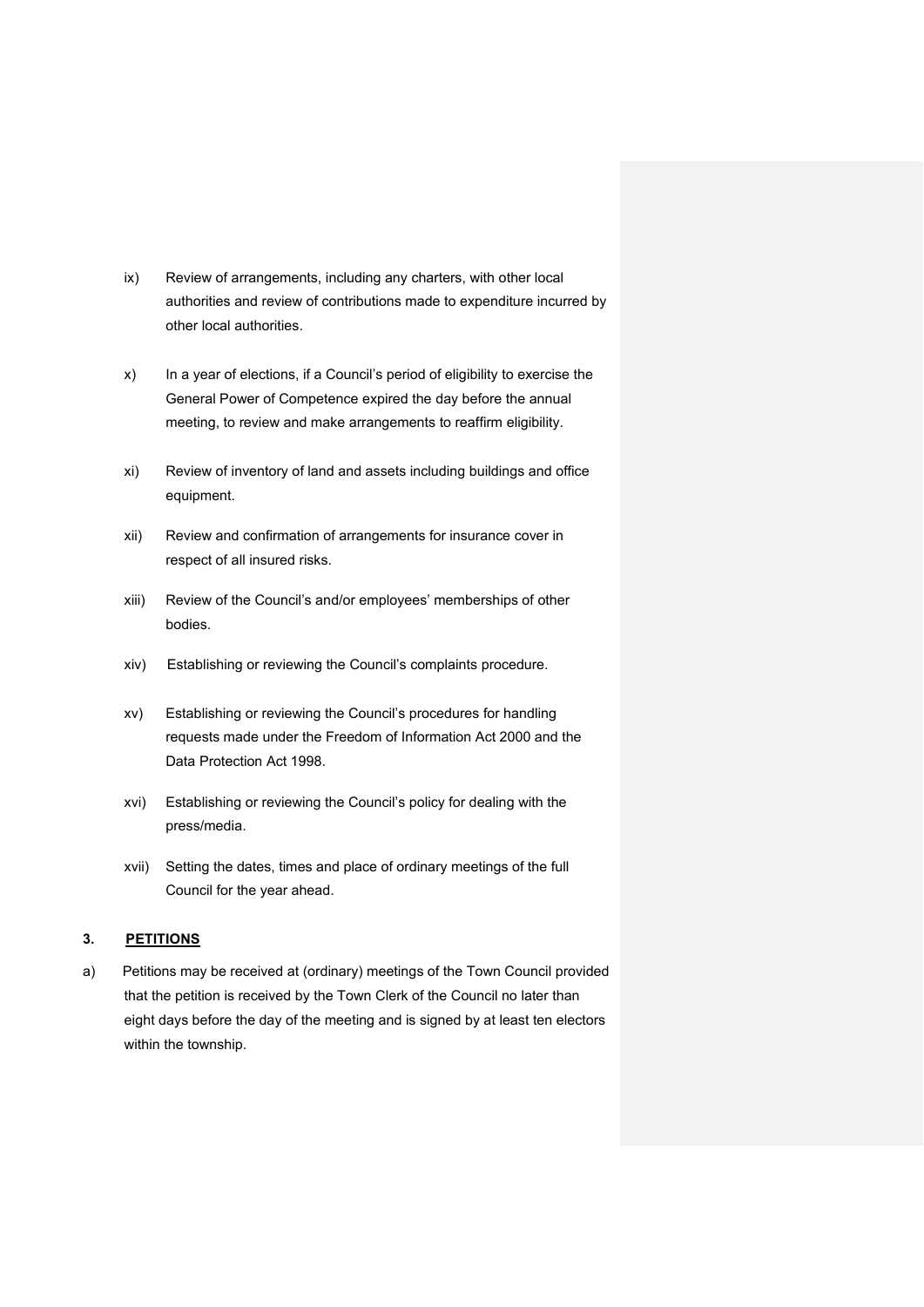- b) Petitions may only be about a matter for which the Town Council has a responsibility.
- c) Petitions will not be received by the Town Council which are a furtherance of a person's individual circumstances or which are about a matter where there is a right of appeal to the courts, a tribunal or government.
- d) A petition will not be received by the Town Council where the issue it concerns has been the subject of a petition in the last six months or a decision of the Town Council in the last six months.
- e) One signatory of the petition may speak to the Town Council meeting for no more than five minutes.
- f) No discussion shall take place on the petition. A member may move (for example) that the petition be referred to the next meeting or to a committee or to another body. Once seconded, the motion will be voted upon without discussion.
- g) No more than two petitions will be received at a meeting.

#### **4 PUBLIC OPEN FORUM**

- a) Members of the public may ask questions of the Chairman at ordinary meetings of the Town Council. A maximum period of 15 minutes will be available for questions by the public at each ordinary meeting of the Town Council.
- b) A question from a precept paying resident may only be asked if notice has been given by delivering it in writing or by electronic mail to the Town Clerk of the Council no later than eight days before the day of the Town Council ordinary meeting. Each question must give the name and address of the questioner.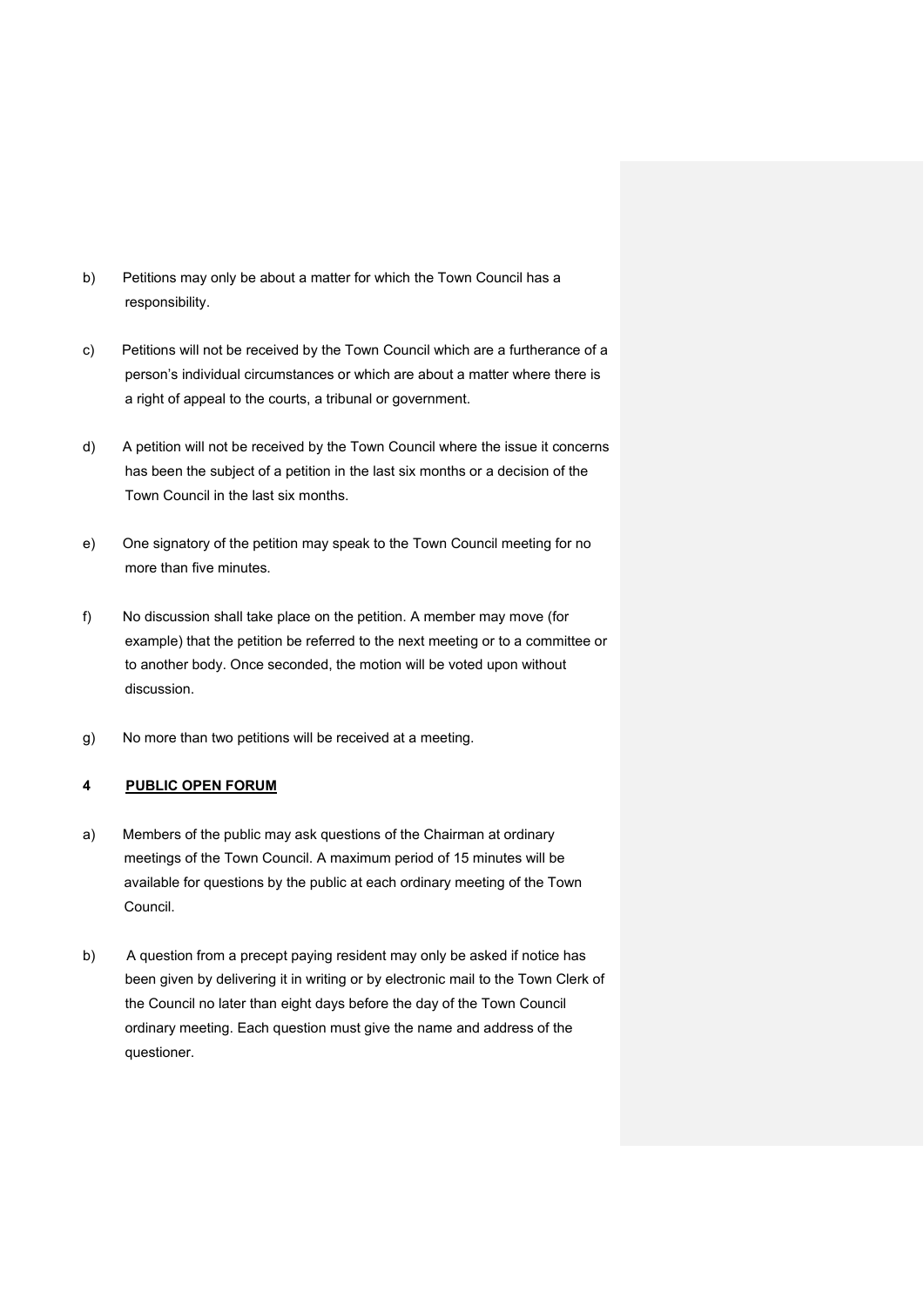- c) At any one meeting, no person may submit more than one question and no more than two questions may be asked on behalf of one organisation or community group.
- d) The Chairman of the Town Council will reject a question if it:
	- (i) Is not about a matter for which the Town Council has responsibility
	- (ii) Is defamatory, frivolous or offensive.
	- (iii) Is substantially the same issue as a question which has been put at a meeting of the Town Council in the past six months.
	- (iv) Aims solely at furthering the personal interests of an individual.
	- (v) Discloses or requires the disclosure of confidential or exempt information.
	- (vi) Relates to a matter where there is an ongoing investigation or appeals to the courts, a tribunal, government or any statutory organisations.
	- (vii) Relates to the conduct of Town Council employees.
- e) The Town Council's minutes will record all questions received. Upon receipt of a question, the Town Clerk of the Council will immediately send a copy of the question to the Chairman. Rejected questions will include reasons for rejection. Copies of all questions will be circulated to all members at the meeting and will be made available to the public attending the meeting.
- f) Questions by members of the public will be dealt with in the order in which they were received, except that the Chairman may group questions together if he/she considers that this would be conducive to the conduct of the meeting.
- g) The Chairman will invite the questioner to put the question and the Chairman will respond to the question. If a questioner who has submitted a written question is unable to be present, the question will not be asked. The questioner may request that the Town Clerk of the Council to ask the question on their behalf.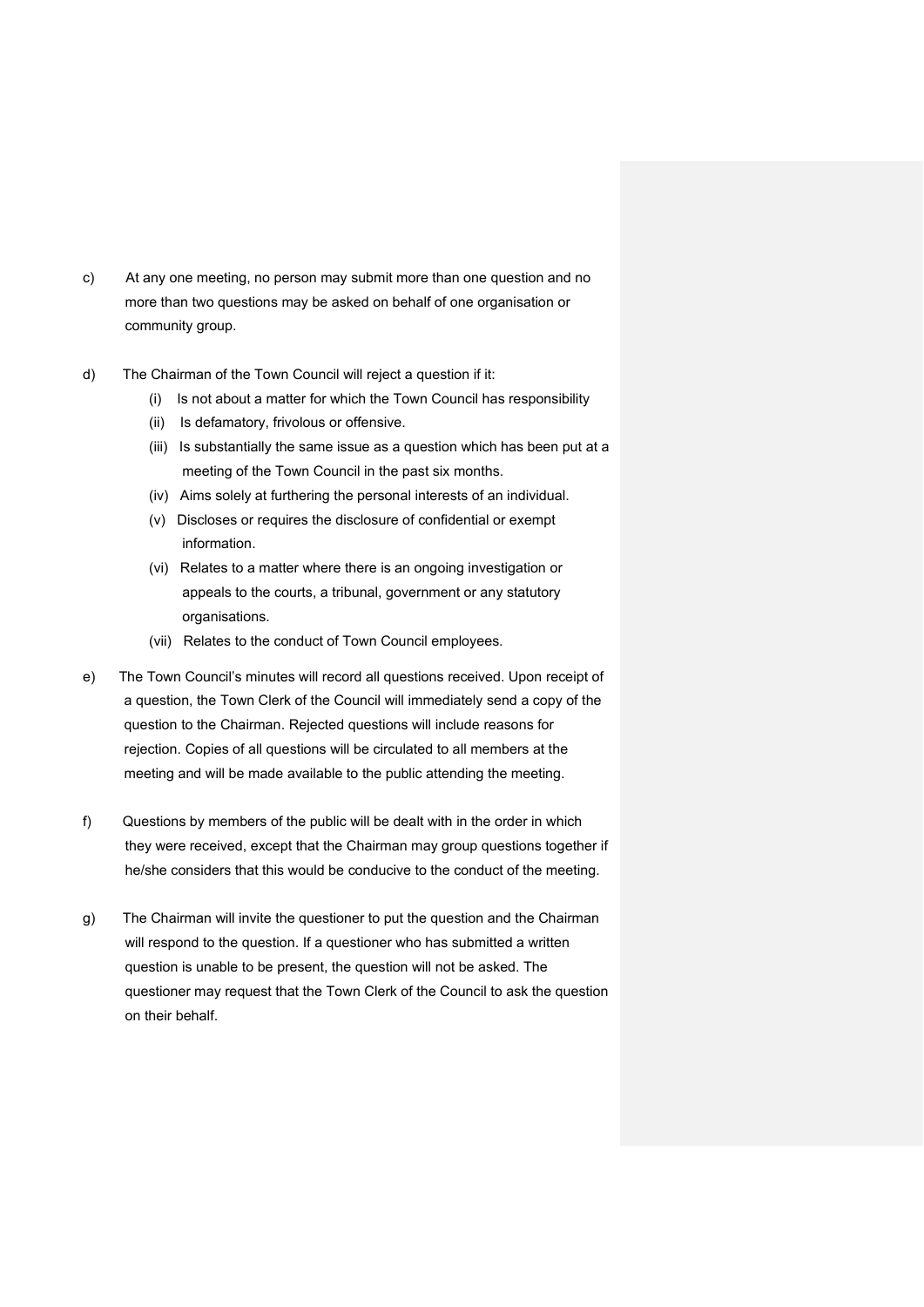- h) The questioner will be posted a copy of the written response following the meeting. Any question which cannot be dealt with during the Public Open Forum, either because of lack of time or because of the non-attendance of the questioner will also be posted a written response following the meeting.
- i) No discussion or debate will take place on any question.

#### **5 PROPER OFFICER**

- a) The Council's Proper Officer shall either be:
	- i) The Town Clerk or
	- ii) Nominated Officer
- b) The Council's Proper Officer shall do the following:
	- i) **Serve on Councillors by delivery, post or e-mail at their residences or email addresses, a signed summons confirming the time, venue and the agenda of a meeting of the Council and/or meeting of a Committee or Sub-Committee at least 3 working days before the meeting.** Paper copies of all agendas and reports will be made available for all Councillors at the meeting.
	- ii) **Give public notice of the time, date and venue and agenda at least 3 clear working days before a meeting of the Councillor a meeting of a Committee or a** Sub-Committee **(provided that the public notice with agenda of an extraordinary meeting of the Council convened by Councillors is signed by them).**
	- iii) Subject to Constitution 6(a) to (e) below, include in the agenda all motions in the order received unless a Councillor has given written notice at least 10 days before the meeting confirming their withdrawal of it.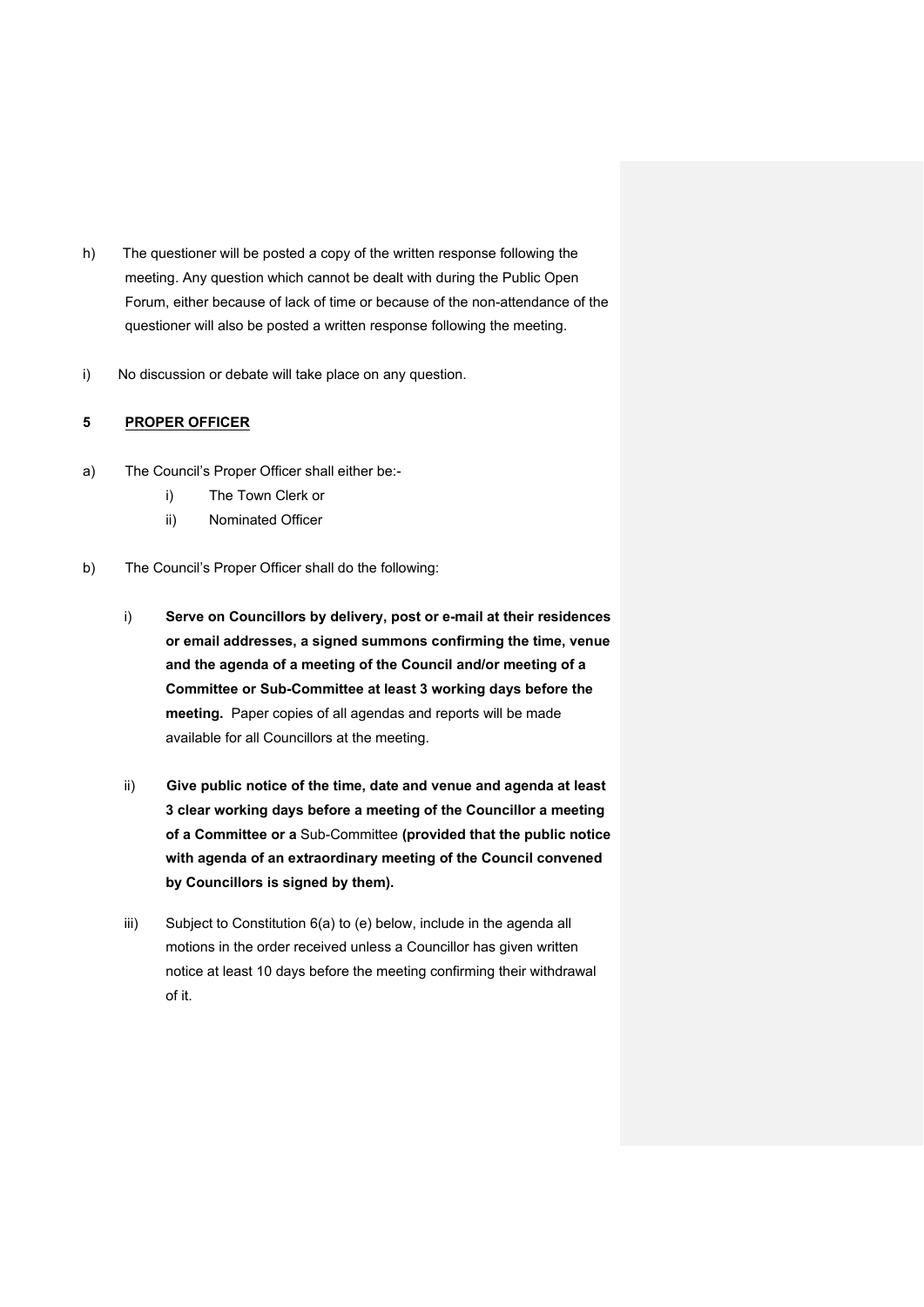- iv) **Convene a meeting of full Council for the election of a new Chair of the Council occasioned by a casual vacancy in the office, in accordance with [5 (b) i] or [5 (b) ii] above.**
- v) Make available for inspection the minutes of the meetings.
- vi) **Receive and retain copies of byelaws made by the Council as well as other Local Authorities.**
- vii) **Receive and retain declaration of acceptance of office from Councillors.**
- viii) Retain a copy of every Councillor's register of interests (pecuniary or otherwise), and any changes to it and keep copies of the same for inspection.
- ix) Keep proper records required before and after meetings.
- x) Process all requests made under the Freedom of Information Act 2000 and Data Protection Act 1998, in accordance with and subject to the Council's procedures relating to the same.
- xi) Manage the organisation, storage and access to information held by the Council in paper and/or electronic form.
- xii) Arrange for legal deeds to be signed by two Councillors and witnesses (See also Constitution 16 (a) & (b).)
- xiii) Arrange for the prompt authorisation, approval and instruction regarding any payments to be made by the Council in accordance with the Council's financial regulations.
- xiv) For every planning application notified to the Council, record the date on which it was received, the reference number and the place to which it refers as soon as it is received.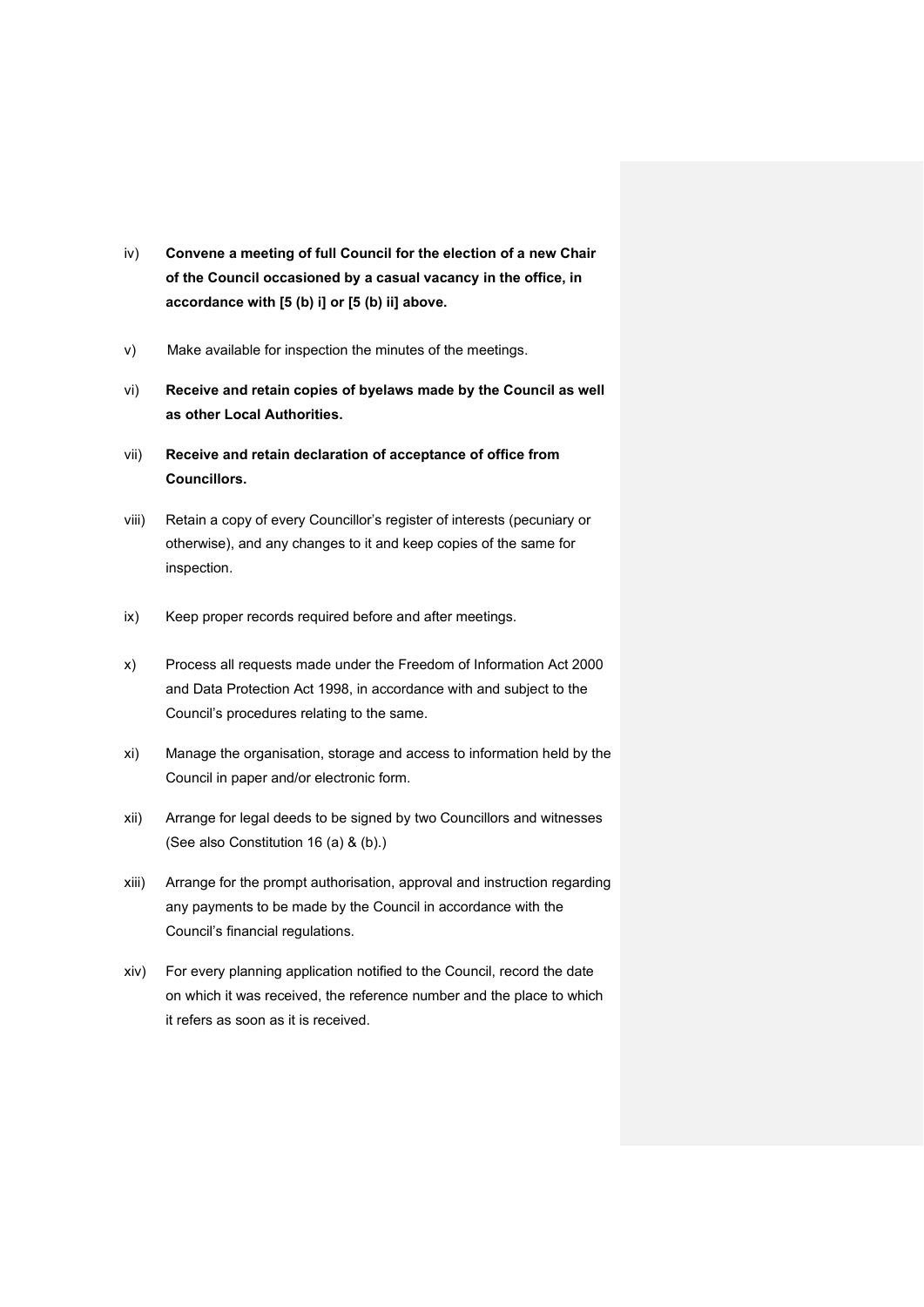- xv) Refer every major planning application received to Council. Details of plans shall be available to Councillors and the public at the Council's offices during normal opening hours.
- xvi) Retain custody of the seal of the Council (if any) which shall not be used without a resolution to that effect.
- xvii) Action or undertake activity or responsibilities instructed by resolution or contained in Constitution.

#### **6 MOTIONS REQUIRING WRITTEN NOTICE**

- a) In accordance with Constitution 5 (b) (iii) above, no motion may be moved at a meeting unless the business to which it relates has been put on the Agenda by the Town Clerk (or nominated Officer) or the mover has given written notice of its wording to the Council's Proper Officer at least 10 working days before the next meeting.
- b) The Proper Officer may, before including a motion in the agenda received in accordance with Constitution 6 (a) above, correct obvious grammatical or typographical errors in the wording of the motion.
- c) If the Proper Officer considers the wording of a motion received in accordance with Constitution 6 (a) above is not clear in meaning, the motion shall be rejected until the mover of the motion resubmits it in writing to the Proper Officer in clear and certain language at least 10 working days before the meeting.
- d) If the wording or nature of a proposed motion is considered unlawful or improper, the Proper Officer shall consult with the Chair of the forthcoming meeting, or, as the case may be, the Councillors who have convened the meeting, to consider whether the motion shall be included or rejected in the agenda.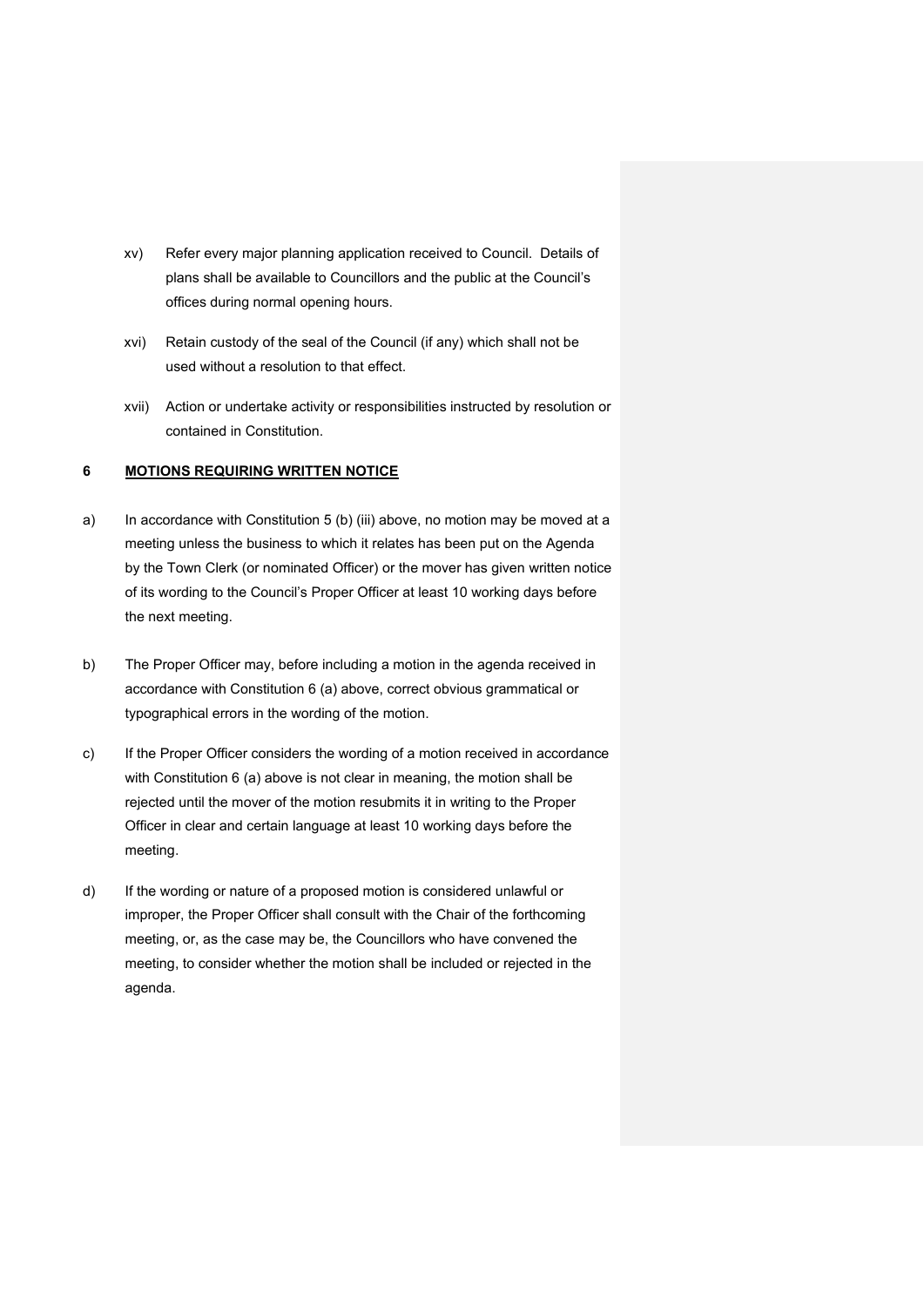- e) Having consulted the Chair or Councillors pursuant to Standing Order 6 (d) above, the decision of the Proper Officer as to whether or not to include the motion in the agenda shall be final.
- f) Notice of every motion received in accordance with the Council's Constitution shall be dated and numbered in the order received and shall be filed and the file shall be open to inspection by all Councillors.
- g) Every motion rejected in accordance with the Council's Constitution shall be duly recorded with a note by the Proper Officer giving reasons for its rejection in a file for that purpose, which shall be open to inspection by all Councillors.
- h) Every motion and resolution shall relate to the Council's statutory functions, powers and lawful obligations or shall relate to an issue which specifically affects the Council's area or its residents.
- i) Subject to Constitution 5 (b) (iii) above, a motion included in the agenda not moved by the Councillor who tabled it, may be treated as withdrawn.

#### **7 MOTIONS NOT REQUIRING WRITTEN NOTICE**

- a) Motions in respect of the following matters may be moved without written notice.
	- i) To appoint a person to preside at a meeting.
	- ii) To approve the absences of Councillors.
	- iii) To approve the accuracy of the minutes of the previous meeting.
	- iv) To correct an inaccuracy in the minutes of the previous meeting.
	- v) To dispose of business, if any, remaining from the last meeting.
	- vi) To alter the order of business on the agenda for reasons of urgency or expedience.
	- vii) To proceed to the next business on the agenda.
	- viii) To close or adjourn debate.
	- ix) To refer by formal delegation a matter to a committee or a subcommittee or an employee.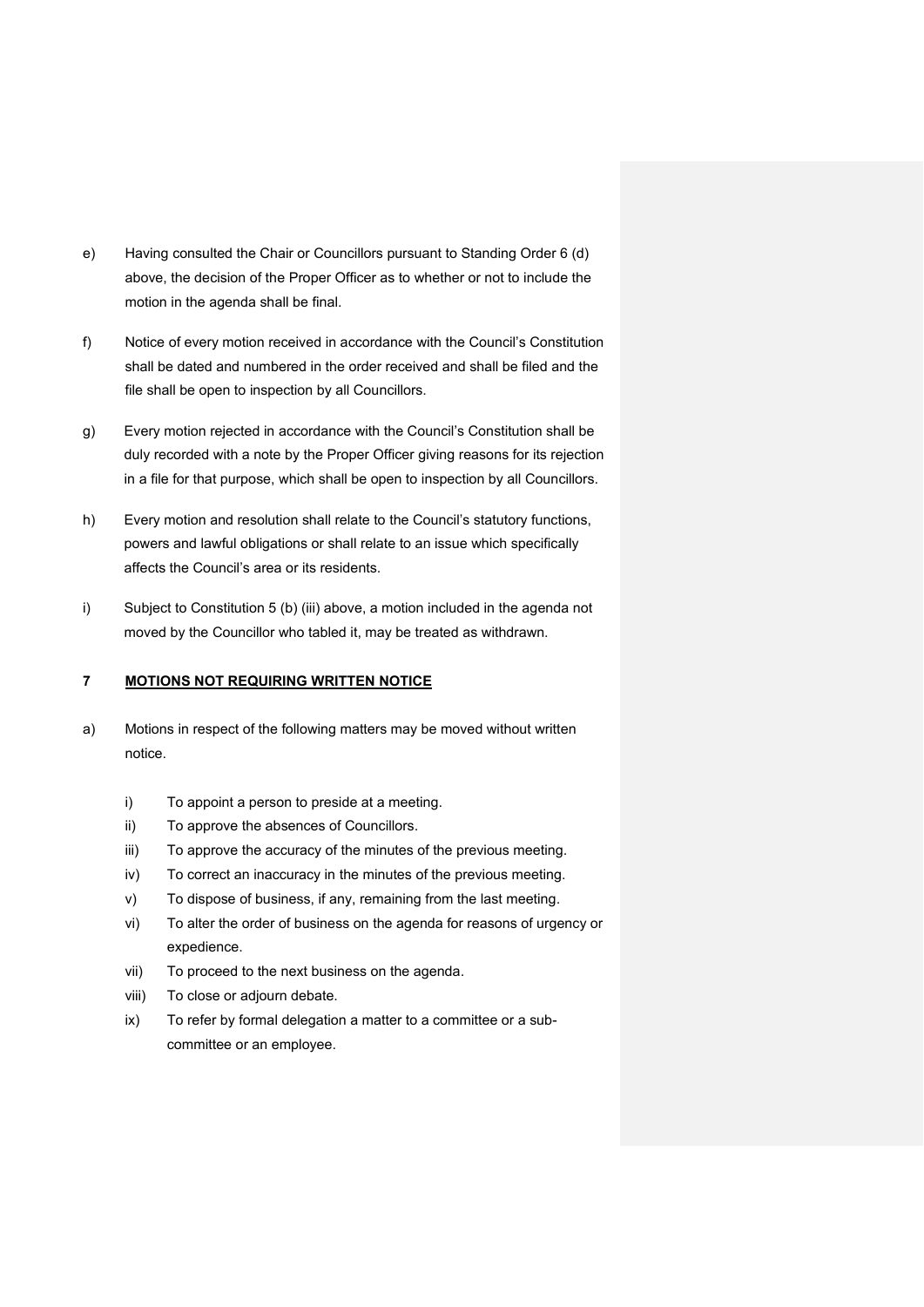- x) To appoint a committee or sub-committee or any Councillors thereto.
- xi) To receive nominations to a committee or sub-committee.
- xii) To dissolve a committee or sub-committee.
- xiii) To note the minutes of a meeting of a committee or sub-committee.
- xiv) To consider a report and/or recommendations made by a committee or a sub-committee.
- xv) To consider a report and/or recommendations made by an employee, professional advisor, expert or consultant.
- xvi) To authorise legal deeds to be signed by two Councillors and witnessed (See Constitution 16 (a) and (b) below.
- xvii) To authorise the payment of monies.
- xviii) To amend a motion relevant to the original or substantive motion under consideration which shall not have the effect of nullifying it.
- xix) To give leave to withdraw a resolution or amendment.
- xx) To extend the time limit for speeches.
- xxi) To exclude the press and public for all or part of a meeting.
- xxii) To silence or exclude from the meeting a Councillor or a member of the public for disorderly conduct.
- xxiii) To give the consent of the Council if such consent is required by Constitution.
- **xxiv) To suspend any provision of the Constitution except those which are mandatory by law (**(**in bold type**)
- xxv) To adjourn the meeting.
- xxvi) To appoint representatives to outside bodies and to make arrangements for those representatives to report back the activities of outside bodies.
- xxvii) To answer questions from Councillors.
- xxviii) To consider otherwise than in Committee a question affecting an employee of the Council (see Constitution 26).
- b) If a motion falls within the terms of reference of a committee or sub-committee or within the delegated powers conferred on an employee, a referral of the same may be made to such committee or sub-committee or employee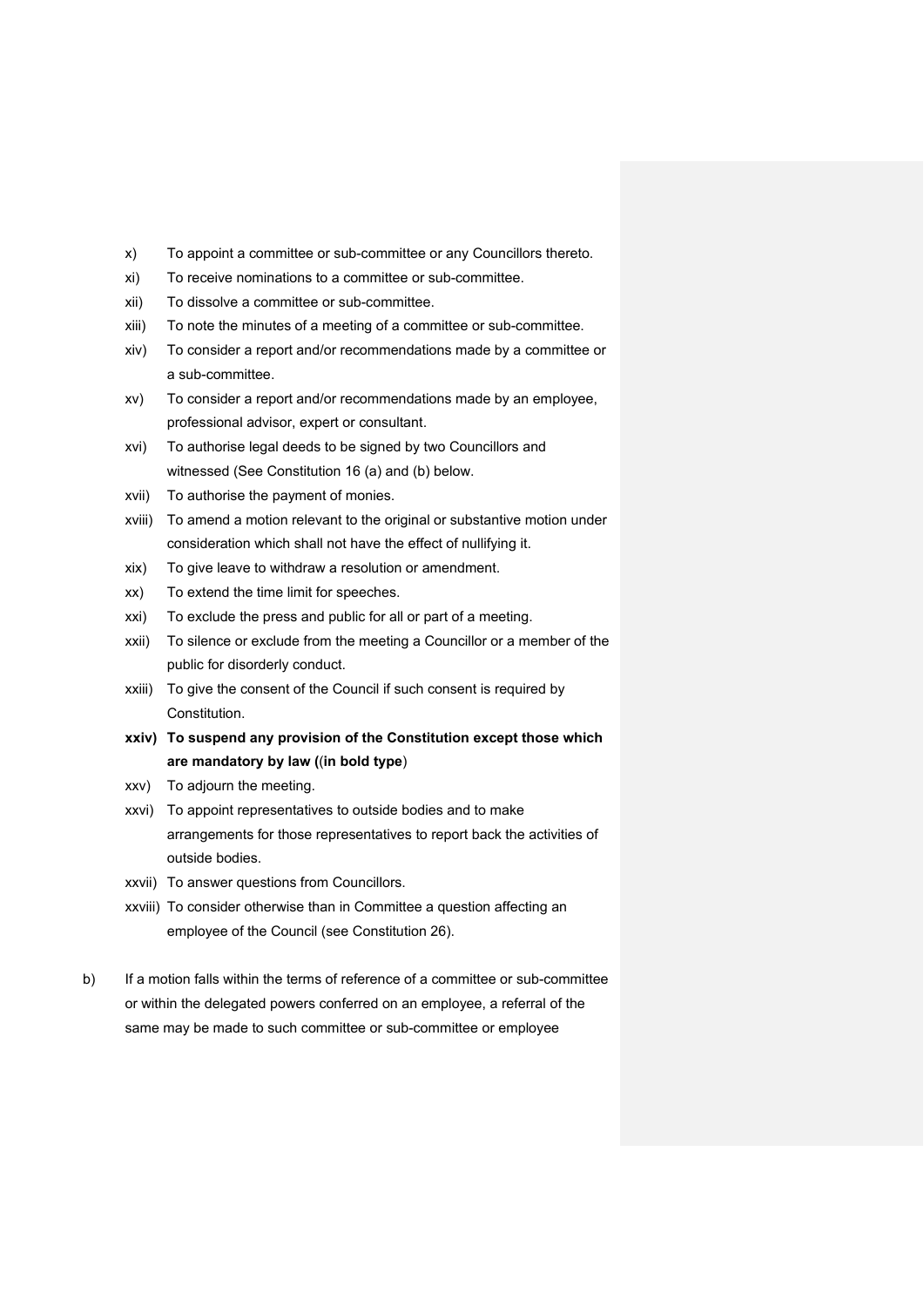provided that the Chair may direct for it to be dealt with at the present meeting for reasons of urgency or expedience.

#### **8 RULES OF DEBATE**

- a) Councillors shall address the presiding Chair.
- b) A Councillor shall indicate that they wish to speak by raising a hand and Councillors shall be heard in the order in which they indicated. If two or more Councillors indicate at once, the presiding Chair shall call upon one of them to speak before the other.
- c) Whenever the presiding Chair speaks during a debate all other Councillors shall be silent.
- d) A resolution or amendment shall not be discussed unless it has been proposed and seconded, and unless the proper notice has already been given, it shall, if required by the Presiding Chair, be reduced to writing and handed to them before it is further discussed or put to the Meeting.
- e) A Councillor when seconding a resolution or amendment may, if they then declare their intention to do so, reserve their speech until a later period of the debate.
- f) A Councillor shall direct their speech to the question under discussion or to a personal explanation or to a point or order.
- g) No speech by a mover of a motion shall exceed 5 minutes by consent of the Council and no other speech shall exceed 3 minutes except with such consent.
- h) A Councillor may move amendments to their own motion. If a motion has already been seconded, an amendment to it shall be with the consent of the seconder.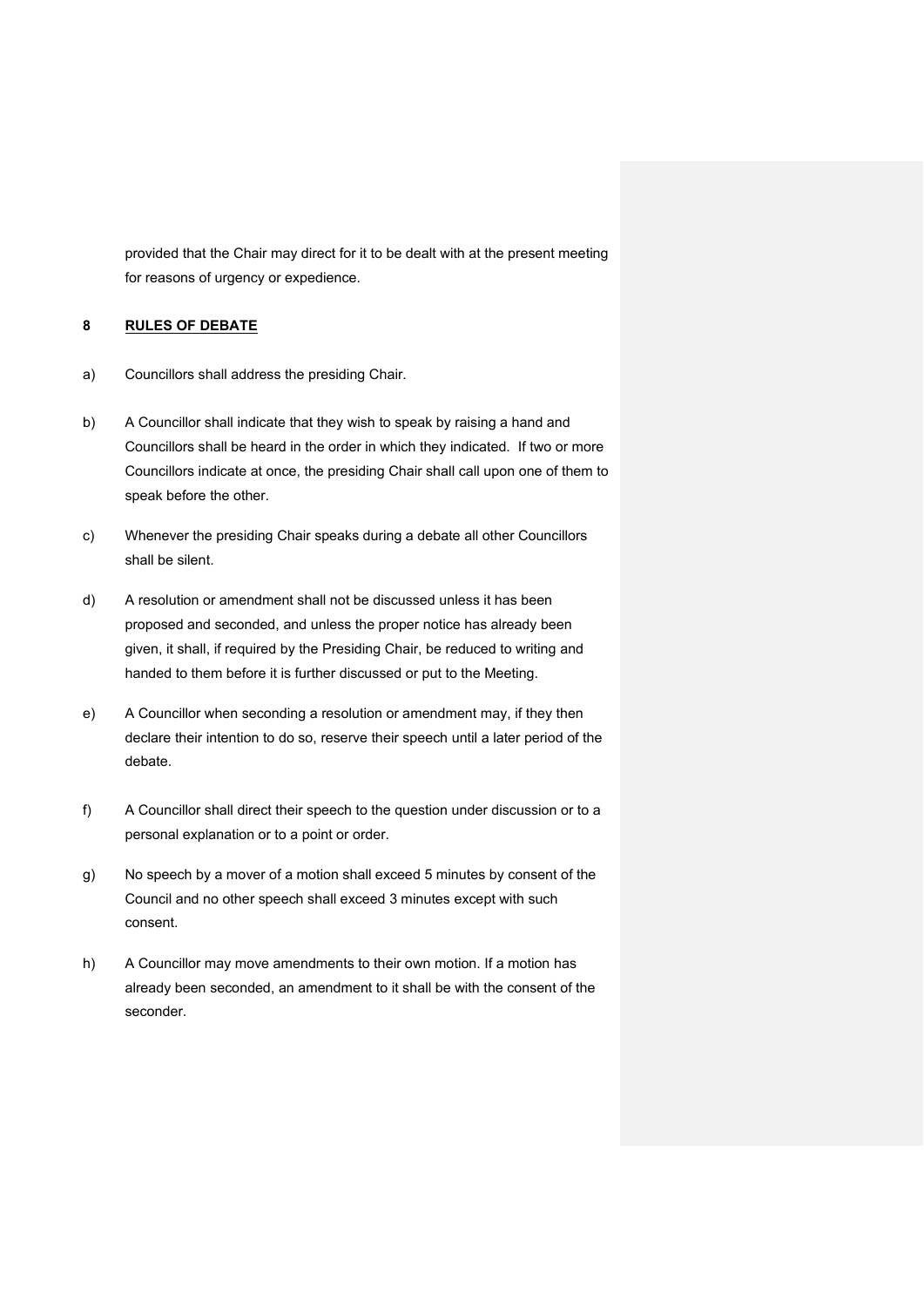- i) Any amendment to a motion shall be either:
	- i) To leave out words.
	- ii) To add words.
	- iii) To leave out words and add other words.
- j) A proposed or carried amendment to a motion shall not have the effect of rescinding the original or substantive motion under consideration.
- k) Only one amendment shall be moved and debated at a time, the order of which shall be directed by the Chair. No further amendment to a motion shall be moved until the previous amendment has been disposed of.
- l) Subject to Constitution 8(k) above, one or more amendments may be discussed together if the Chair considers this expedient but shall be voted upon separately.
- m) Pursuant to Constitution  $8(k)$  above, the number of amendments to an original or substantive motion, which may be moved by a Councillor, is limited to one.
- n) If an amendment is not carried, other amendments shall be moved in the order directed by the Chair.
- o) If an amendment is carried, the original motion, as amended, shall take the place of the original motion and shall become the substantive motion upon which any further amendment may be moved.
- p) The mover of a motion or the mover of an amendment shall have a right of reply, not exceeding 3 minutes.
- q) Where a series of amendments to an original motion are carried, the mover of the original motion shall have a right of reply in respect of the substantive motion at the very end of debate and immediately before it is put to the vote.
- r) Subject to Constitution 8(p) and (q) above, a Councillor may not speak further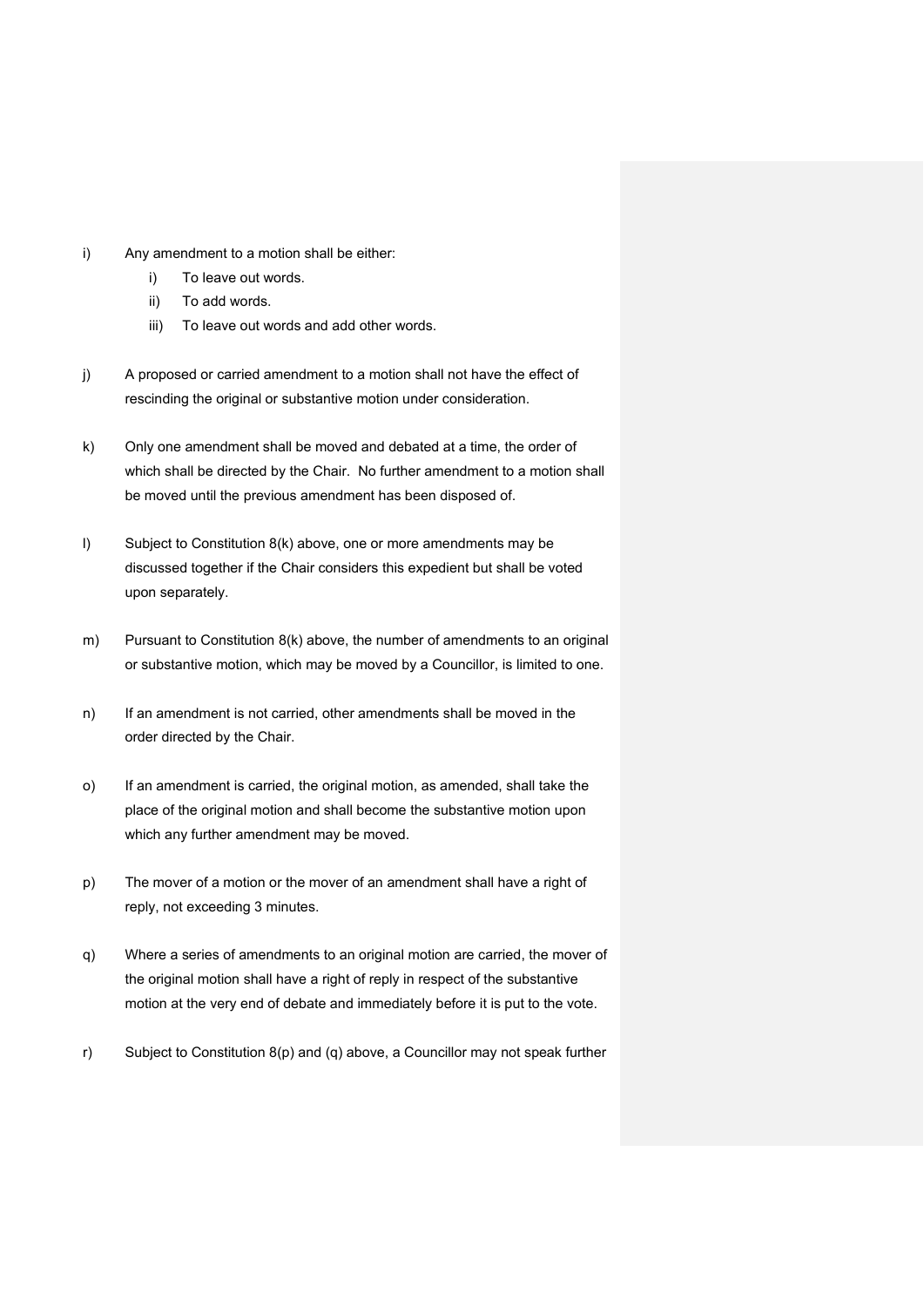in respect of any one motion except to move an amendment or further amendment, speak once on an amendment moved by another Councillor or to make a point of order or to give a personal explanation, or to move a closure.

- s) During the debate of a motion, a Councillor may interrupt only on a point of order or a personal explanation and the Councillor who was interrupted shall stop speaking. A Councillor raising a point of order shall identify the Standing Order which they consider has been breached or specify the irregularity in the meeting they are concerned by. A personal explanation shall be confined to some material part of a former speech by them which may have been misunderstood.
- t) A point of order, or the admissibility of a personal explanation shall be decided by the Chair and their decision shall be final.
- u) With the consent of the meeting, a motion or amendment may be withdrawn by the proposer. No Councillor may speak upon the said motion or amendment unless permission for the withdrawal of the motion or amendment has been refused.
- v) Subject to Constitution 8 (r) above, when a Councillor's motion is under debate no other motion shall be moved except:
	- i) To amend the motion.
	- ii) To proceed to the next business.
	- iii) To adjourn the debate to an agreed date.
	- iv) To put the motion to a vote.
	- v) To ask a person to be silent or for them to leave the meeting.
	- vi) To refer a motion to a committee or sub-committee for consideration.
	- vii) To exclude the public and press.
	- viii) To adjourn the meeting.
	- ix) To suspend any provision of the Constitution, except those which are mandatory (**In bold type**).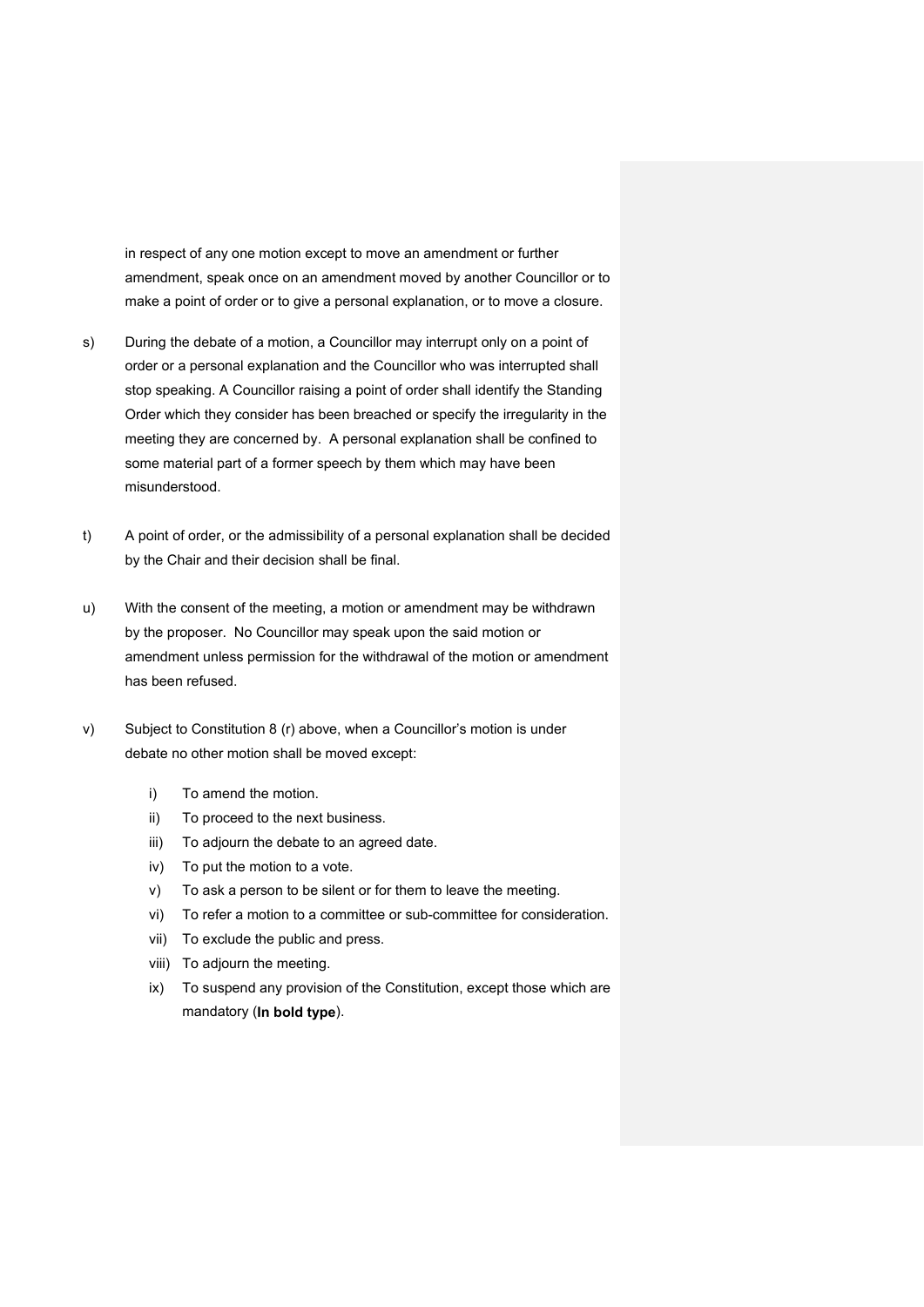- w) In respect of Constitution  $8(v)(iv)$  above, the Chair shall first be satisfied that the motion has been sufficiently debated before it is seconded and put to the vote. The Chair shall call upon the mover of the motion under debate to exercise or waive their right of reply and shall put the motion to the vote after that right has been exercised or waived. The adjournment of a debate or of the meeting shall not prejudice the mover's right of reply at the resumption.
- x) A Councillor may not be present for part of the debate but must be sat in their chair when the vote is on any matter is taken.
- $\psi$ y) A Councillor must be present for some of the debate before they can vote on the matter.

#### **9 CODE OF CONDUCT**

- a) **All Councillors shall observe the code of conduct adopted by the Council**.
- b) All Councillors shall undertake training in the code of conduct within 6 months of the delivery of their declaration of acceptance of office.
- c) It is a criminal offence for a member to participate and vote at a meeting on a matter which he / she is deemed to have a disclosable pecuniary interest. If a member is unsure as to whether they hold a disclosable pecuniary interest in a matter they should first seek advice from the Town Clerk well in advance of the meeting. If they feel they have a disclosable pecuniary interest then the Council will have to approve a dispensation prior to participating in the item at the meeting. Details of the dispensation will be recorded in the minutes.
- d) Where a member has a disclosable pecuniary interest in a matter he / she will leave the room whilst the matter is being discussed unless they have been given a dispensation as per 9(c).

#### **10 QUESTIONS**

**Formatted:** Indent: Left: 1.27 cm, No bullets or numbering

**Formatted:** List Paragraph, Line spacing: single, No bullets or numbering, Widow/Orphan control, Hyphenate, Adjust space between Latin and Asian text, Adjust space between Asian text and numbers, Font Alignment: Auto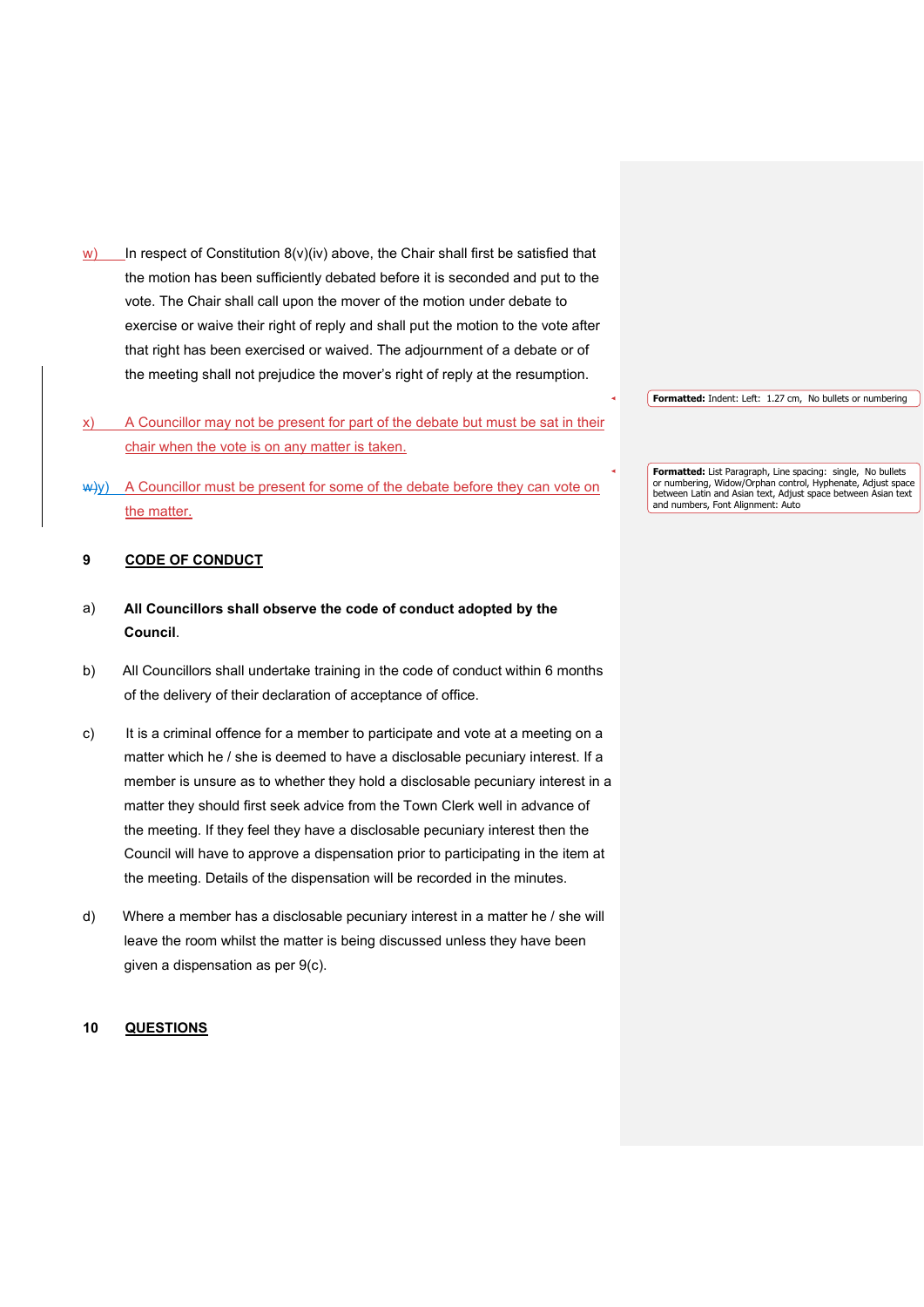- a) A Councillor may seek an answer concerning any business of the Council provided 3 clear days of notice of the question has been given to the Proper Officer.
- b) Questions not related to items of business on the agenda for a meeting shall only be asked during the part of the meeting set aside for such questions.
- c) Every question shall be put and answered without discussion.

#### **11 MINUTES**

- a) If a copy of the draft minutes of a preceding meeting has been circulated to Councillors no later than the day of service of the summons to attend the scheduled meeting they shall be taken as read.
- b) No discussion of the draft minutes of a preceding meeting shall take place except in relation to their accuracy. A motion to correct an inaccuracy in the minutes shall be raised in accordance with Constitution 6(a)(iv) above.
- c) Minutes, including any amendment to correct their accuracy, shall be confirmed by resolution and shall be signed by the Chair of the meeting and stand as an accurate record of the meeting to which the minutes relate.
- d) If the Chair of the meeting does not consider the minutes to be an accurate record of the meeting to which they relate, they shall sign the minutes and include a paragraph in the following terms or to the same effect:

*"The Chair of this meeting does not believe that the minutes of the meeting of the ( ) held on [date] in respect of ( ) were a correct record but his view was not upheld by the majority of the ( ) and the minutes are confirmed as an accurate record of the proceedings."*

e) Upon a resolution which confirms the accuracy of the minutes of a meeting, any previous draft minutes or recordings of the meeting will be destroyed.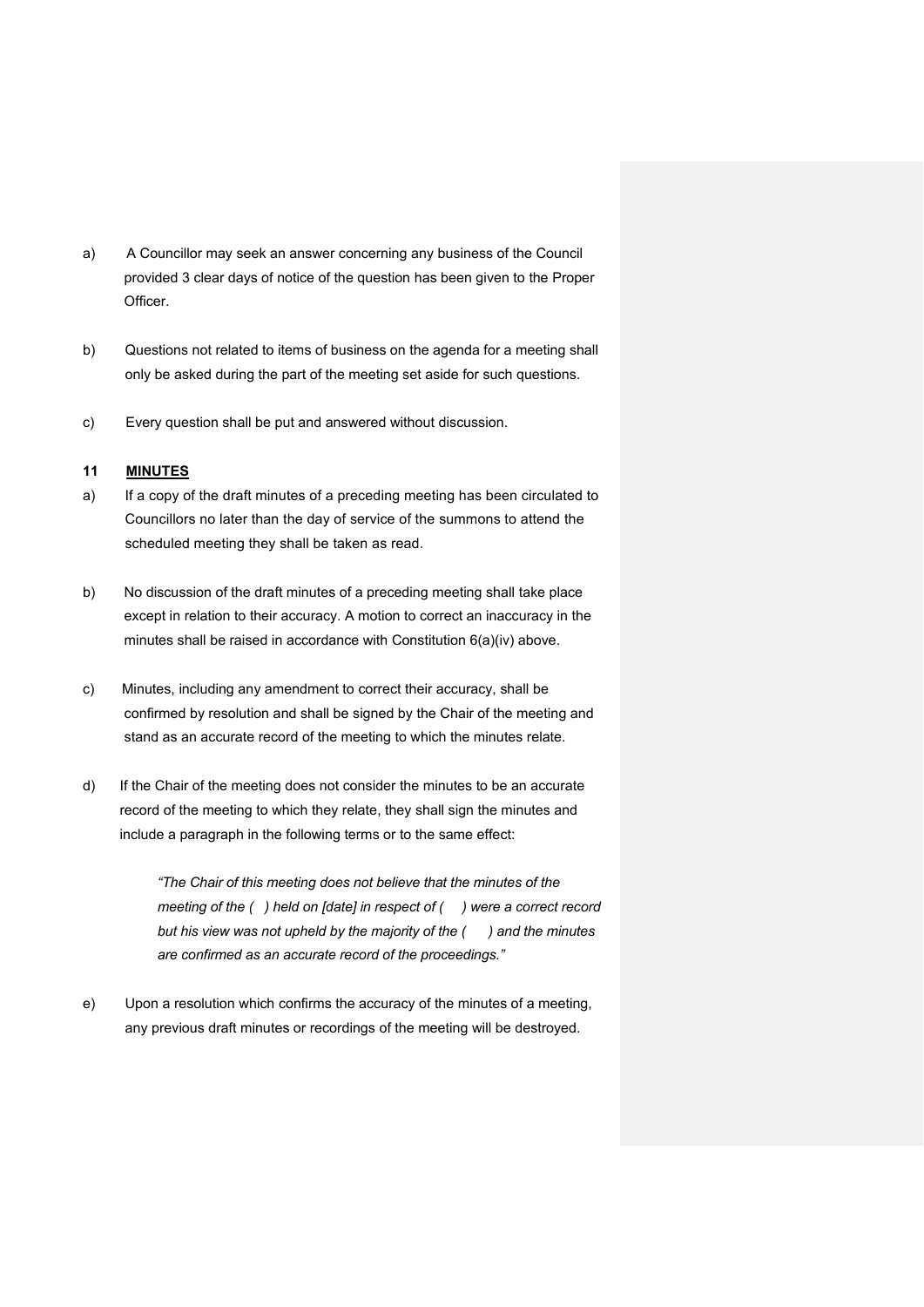#### **12 DISORDERLY CONDUCT**

- a) No person shall obstruct the transaction of business at a meeting or behave offensively or improperly.
- b) If, in the opinion of the Chair, there has been a breach of Constitution 12(a) above, the Chair shall express that opinion and thereafter any Councillor (including the Chair) may move that the person be silenced or excluded from the meeting, and the motion, if seconded, shall be put forthwith and without discussion.
- c) If a resolution made in accordance with Constitution 12(b) above, is disobeyed, the Chair may take such further steps as may reasonably be necessary to enforce it and/or he may adjourn the meeting.

#### **13 RESCISSION OF PREVIOUS RESOLUTIONS**

- a) A resolution (whether affirmative or negative) of the Council shall not be reversed within 6 months except either by a special motion, the written notice whereof bears the names of at least nine Councillors of the Council, or by a motion moved in pursuance of the report or recommendation of a committee.
- b) When a special motion or any other motion moved pursuant to Constitution 13(a) above has been disposed of, no similar motion may be moved within a further 6 months.

#### **14 VOTING ON APPOINTMENTS**

a) Where more than 2 persons have been nominated for a position to be filled by the Council and none of those persons has received an absolute majority of votes in their favour, the name of the person having the least number of votes shall be struck off the list and a fresh vote taken. This process shall continue until a majority of votes is given in favour of one person. Any tie may be settled by the Chair's casting vote.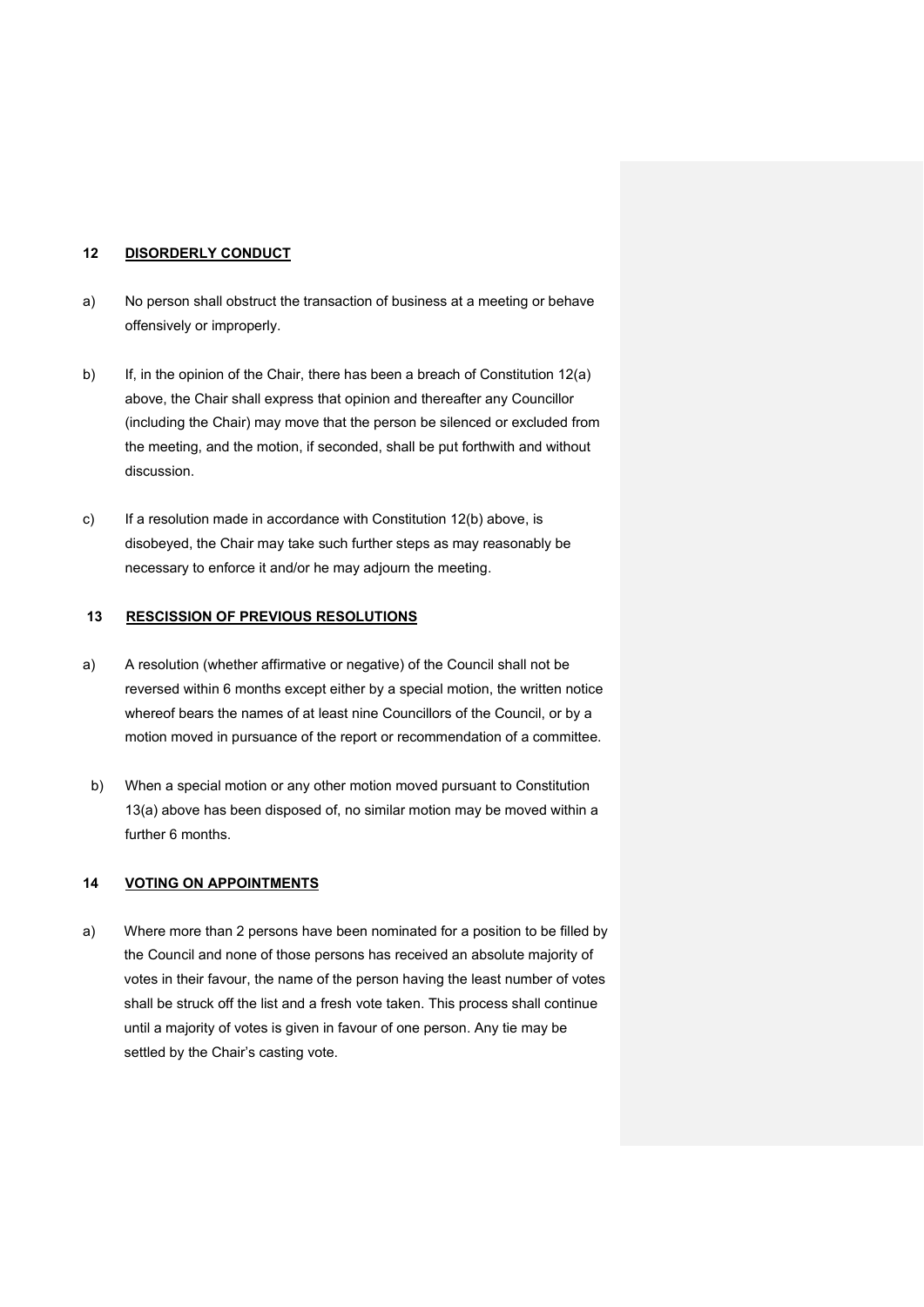#### **15 EXPENDITURE**

- a) Any expenditure incurred by the Council shall be in accordance with the Council's financial regulations.
- b) The Council's financial regulations shall be reviewed once a year.
- c) The Council's financial regulations may make provision for the authorisation of the payment of money in exercise of any of the Council's functions to be delegated to a committee, sub-committee or to an employee.

#### **16 EXECUTION AND SEALING OF LEGAL DEEDS**  *See also Constitution 7(a) (xvi) above*

- a) A legal deed shall not be executed on behalf of the Council unless the same has been authorised by a resolution.
- b) **In accordance with a resolution made under Constitution 16(a) above, the Leader and the Deputy Leader or approved delegate of the Council, may sign, on behalf of the Council, any deed required by law and the Proper Officer shall witness their signatures.**

#### **17 COMMITTEES**

*(See also Constitution 1 above).* 

- a) The Council may, at its annual meeting, appoint standing committees and may at any other time appoint such other committees as may be necessary, and:
	- i) Shall determine their terms of reference.
	- 1. May permit committees, Task and Finish Committees and Working Parties to determine the dates of their meetings.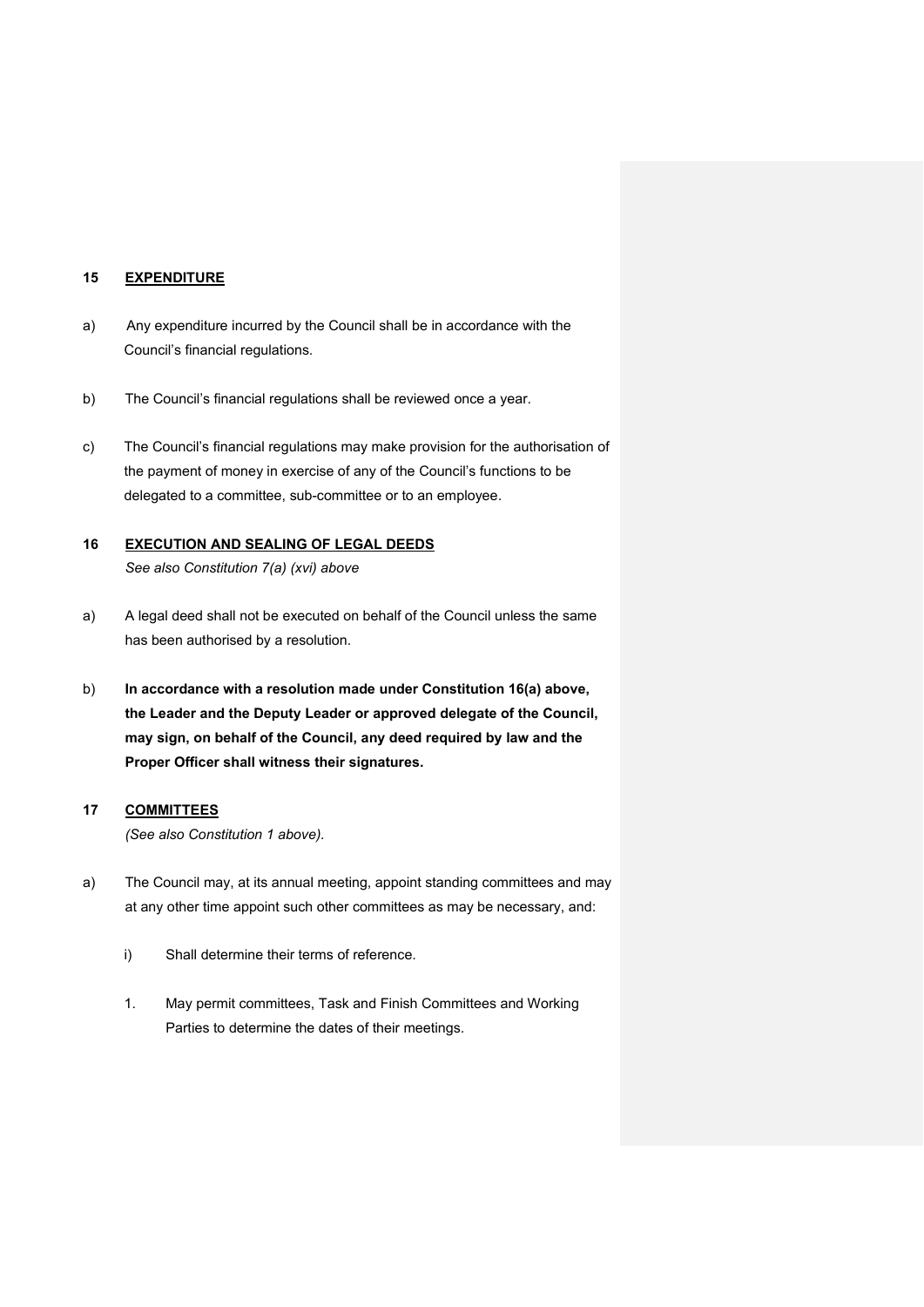- 2. Shall appoint and determine the term of office of Councillor or non-Councillor members of such a committee, Task and Finish Committee or Working Party (unless the appointment of non-Councillors is prohibited by law) so as to hold office no later than the next annual meeting.
- 3. May in accordance with Constitution, dissolve a committee, Task and Finish Committee or Working Party at any time.
- b) A Committee shall have delegated powers, which may be to conclude the matter referred to it or may be to progress matters to a specified point where a report to Council is required. A Committee may make decisions that are binding on the Council as empowered by its remit.
- c) A Working Party may co-opt others to help progress business to a point where a report is brought to Council for decision. A Working Party cannot make decisions that are binding upon the Council.
- d) Unless Council has named the Chair, every Committee shall at its first meeting before proceeding to any other business, elect a Chair and may elect a Vice Chair.
- e) The Constitution on rules of debate (except those parts relating to speaking more than once) shall apply to Committee and Sub-committee meetings.
- f) Members of committees wishing to submit items for inclusion on the Agenda shall consult the Chair of the Committee concerned who will instruct the Town Clerk accordingly at least 14 clear days before the next meeting of the committee.
- g) Members of committees and sub-committees entitled to vote shall vote by show of hands, or, if at least two members so request, by signed ballot.
- h) Chairs of committees and sub-committees shall in the case of an equality of votes have a second or casting vote.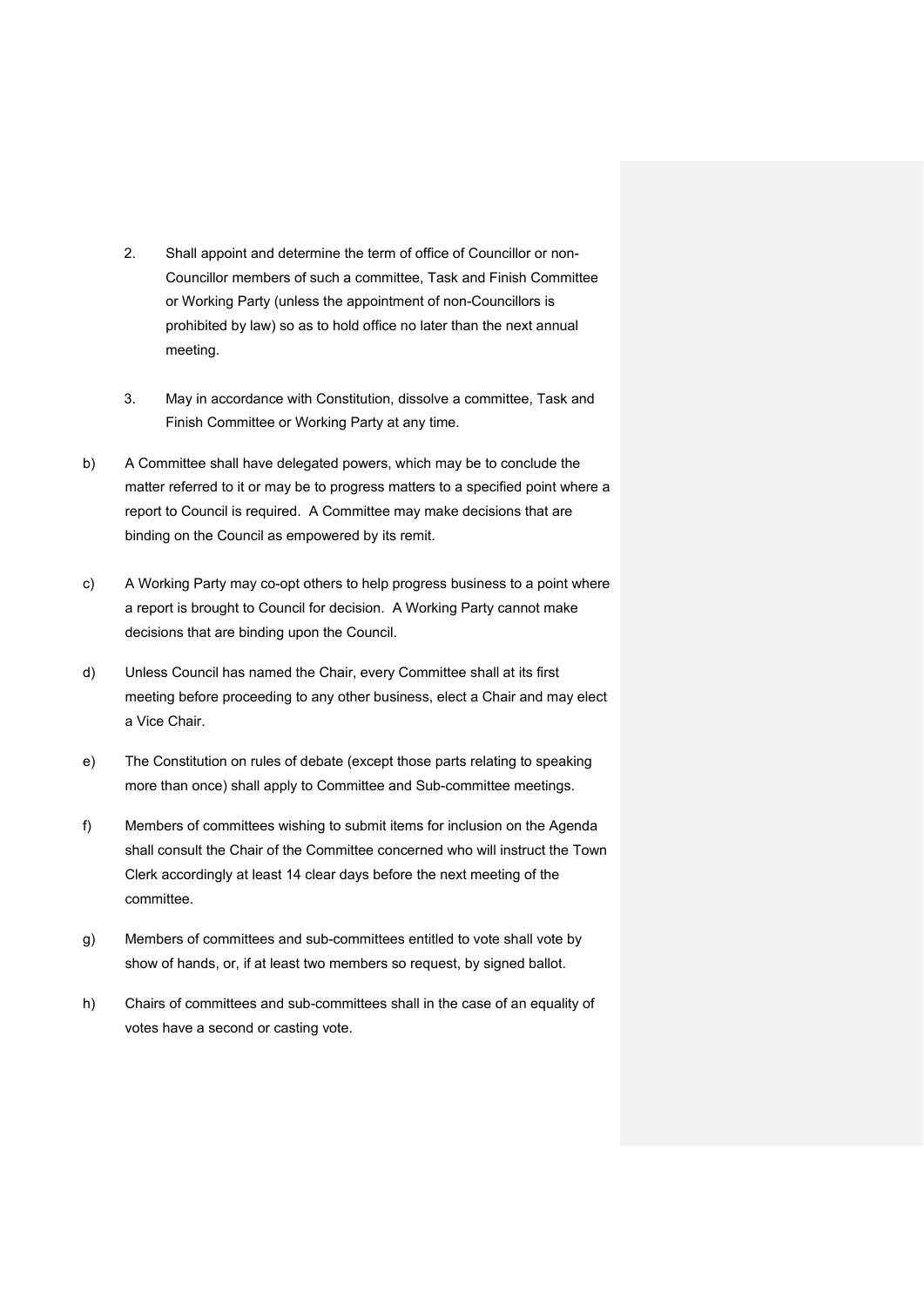- i) **Standing Committees**: The role of Maghull Town Council's standing committees are as follows:
	- i) **Finance and General Purpose**: To have such delegated power as Council may decide and to provide the monitoring role in relation to all Council finances and have the role of raising the profile of internal control, risk management and financial reporting issues as well as consideration of issues raised by internal and external auditors. In relation to corporate governance provides a scrutiny role as well as an ability to call in decisions from other Committees of the Council.
	- ii) **Community Services Committee:** To have such delegated power as Council may decide and to provide the development and management of community support activities including the provision and maintenance of facilities, liaison with other bodies and cultural support.
	- iii) **Amenities Committee:** To have such delegated power as council may decide and to deal with the provision, maintenance and management of all Council landholdings including parks, recreation grounds, public open spaces, children's paly facilities, the closed cemetery and the Works Depot. To include the making of recommendations annually to the Finance and General Purposes Committee of rents and charges relating thereto.
	- iv) **Personnel Sub Committee:** To be a sub-committee of Finance and General Purposes Committee and to have such delegated power as Council may decide and provide the role concerned with the Council's Staff, which will include, staff structure, conditions of employment, appointments, training needs, performance appraisals etc.

For reasons of staff confidentiality, these meetings are not open to members of the public.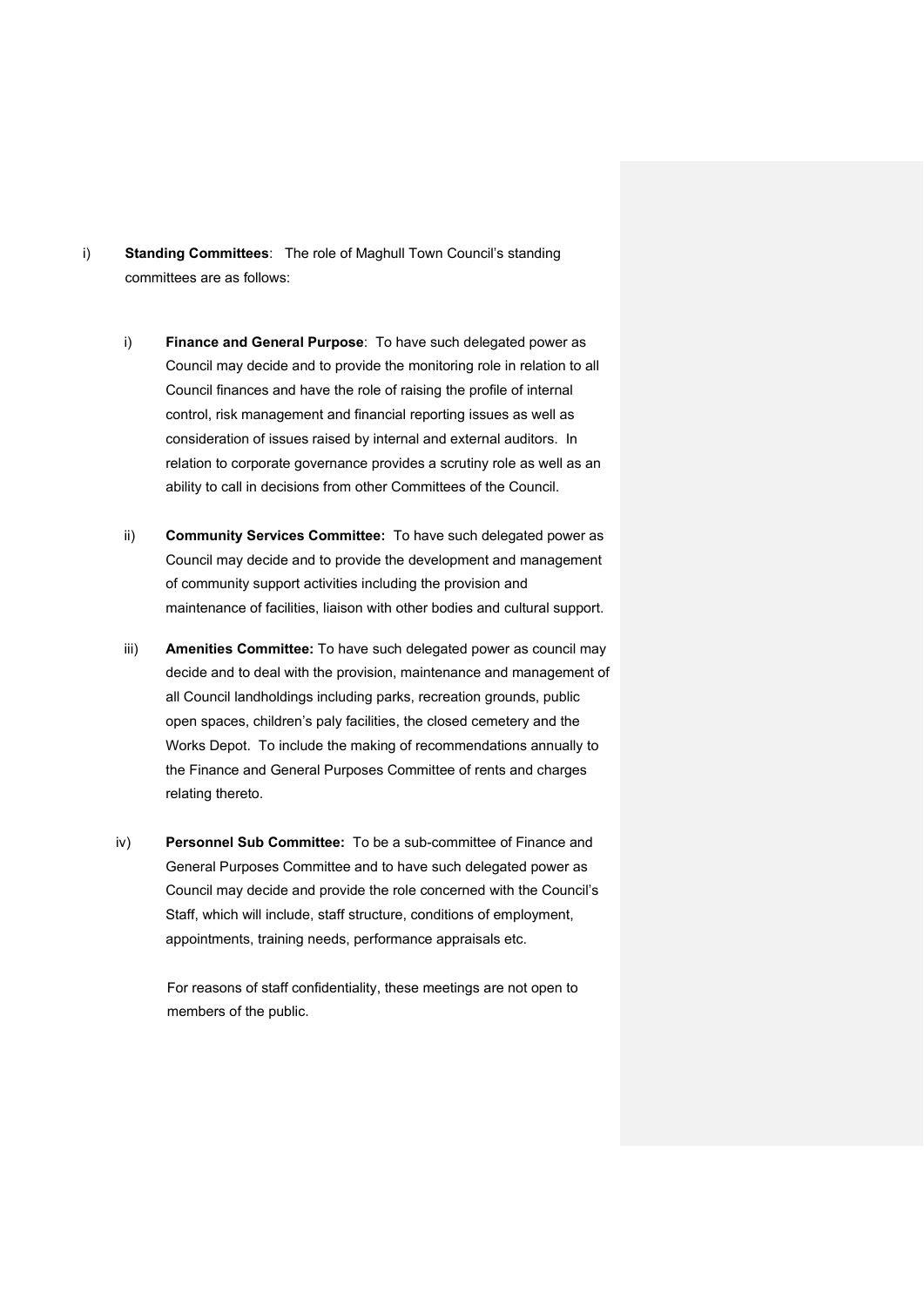#### **18 SUB-COMMITTEES**

 *(See also Constitution 1 above)* 

a) Unless there is a Council resolution to the contrary, every committee may appoint a sub-committee whose terms of reference and members shall be determined by resolution of the committee.

#### **19 EXTRAORDINATORY MEETINGS**

*(See also Constitution 1 above)*

- a) **The Chair of the Council may convene an extraordinary meeting of the Council at any time.**
- b) **If the Chair of the Council does not or refuses to call an extraordinary meeting of the Council within 7 days of having been requested,** in writing, **to do so by two Councillors, those two Councillors may convene an extraordinary meeting of the Council. The statutory public notice giving the time, venue and agenda for such a meeting must be signed by the two Councillors.**
- c) The Chair of a committee (or a sub-committee) may convene an extraordinary meeting of the committee or sub-committee at any time.
- d) If the Chair of a committee (or a sub-committee) does not or refuses to call an extraordinary meeting within 7 days of having been requested in writing to do so by 2 members of the committee (or sub-committee), those 2 members may convene an extraordinary meeting of a committee (or a sub-committee). The statutory public notice giving the time, venue and agenda for such a meeting must be signed by the 2 members.

#### **20 ADVISORY COMMITTEES**

*(See also Constitution 1 above)*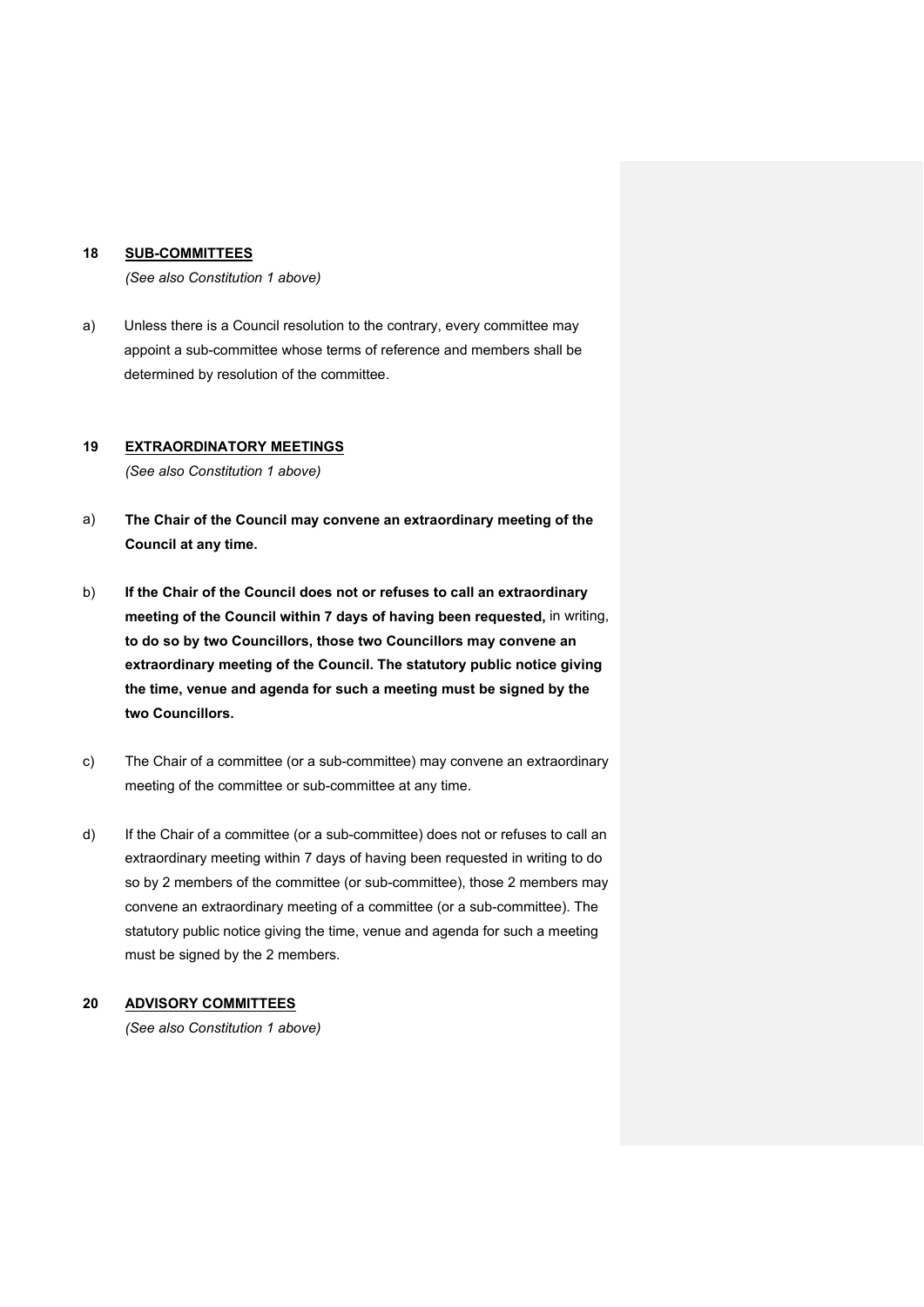- a) The Council may appoint advisory committees comprised of a number of Councillors and non-Councillors.
- b) Advisory committees and any sub-committees may consist wholly of persons who are non-Councillors.

#### **21 ACCOUNTS AND FINANCIAL STATEMENTS**

- a) All payments by the Council shall be authorised, approved and paid in accordance with the Council's financial regulations, which shall be reviewed at least annually.
- b) The Responsible Financial Officer shall supply to each Finance and General Purposes Committee a list of Council receipts and payments during the previous period for scrutiny. The minutes from this bi-monthly Committee will then be ratified at full Council. The Council's Annual Statement of Accounts (which is subject to external audit), including the annual governance statement shall be presented to Council for formal approval before 30<sup>th</sup> June.

#### **22 ESTIMATES/PRECEPTS**

- a) **The Council shall approve written estimates for the coming financial year** at its meeting before the end of January.
- b) Any committee desiring to incur expenditure shall give the Proper Officer a written estimate of the expenditure recommended for the coming year no later than December. These estimates will be reported to the Finance and General Purposes Committee and ratified at Full Council.

#### **23 CANVASSING OF AND RECOMMENDATIONS BY COUNCILLORS**

a) Canvassing Councillors or the members of a committee or sub-committee, directly or indirectly, either as a Councillor or Officer shall disqualify the candidate from such an appointment. The Proper Officer shall disclose the requirements of this Constitution to every candidate.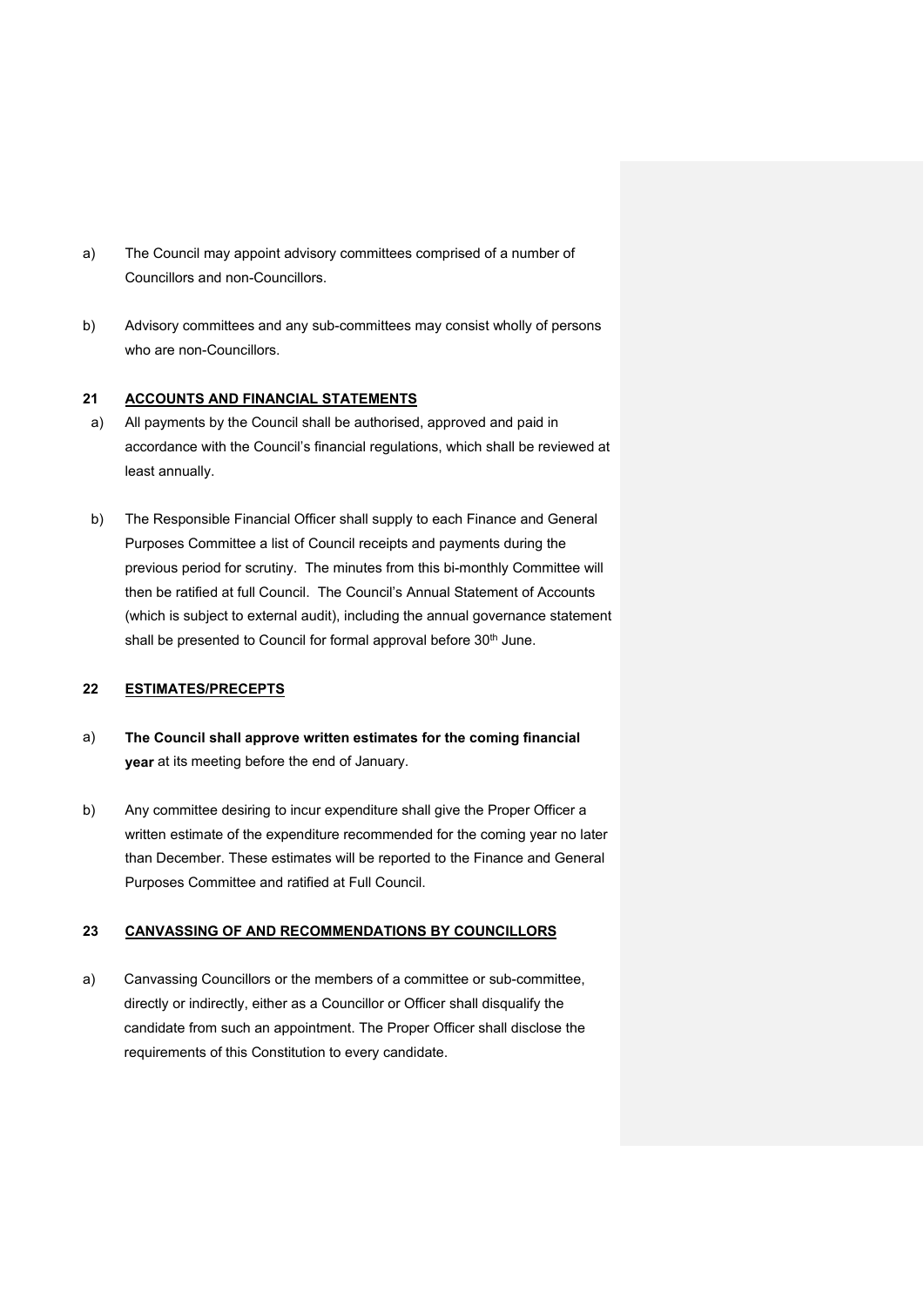- b) A Councillor or a member of a committee or sub-committee shall not solicit a person for appointment to or by the Council or recommend a person for such appointment or for promotion; but, nevertheless, any such person may give a written testimonial of a candidate's ability, experience or character for submission to the Council with an application for appointment.
- c) This Constitution shall apply to tenders as if the person making the tender were a candidate for an appointment.

#### **24 INSPECTION OF DOCUMENTS**

- a) Subject to Constitution to the contrary or in respect of matters which are confidential, a Councillor may, for the purpose of their official duties (but not otherwise), inspect any document in the possession of the Council or a committee or a sub-committee, and request a copy for the same purpose.
- b) The minutes of meetings of the Council, its committees or sub-committees shall be available for inspection by Councillors.
- c) Except for those items considered in closed session under Constitution 1c all minutes of Council or Committee meetings shall be available to interested members of the public.

#### **25 UNAUTHORISED ACTIVITIES**

- a) Unless authorised by a resolution, no individual Councillor shall in the name or on behalf of the Council, a committee or a sub-committee:
	- i) Inspect any land and/or premises which the Council has a right or duty to inspect; or
	- ii) Issue orders, instructions or directions.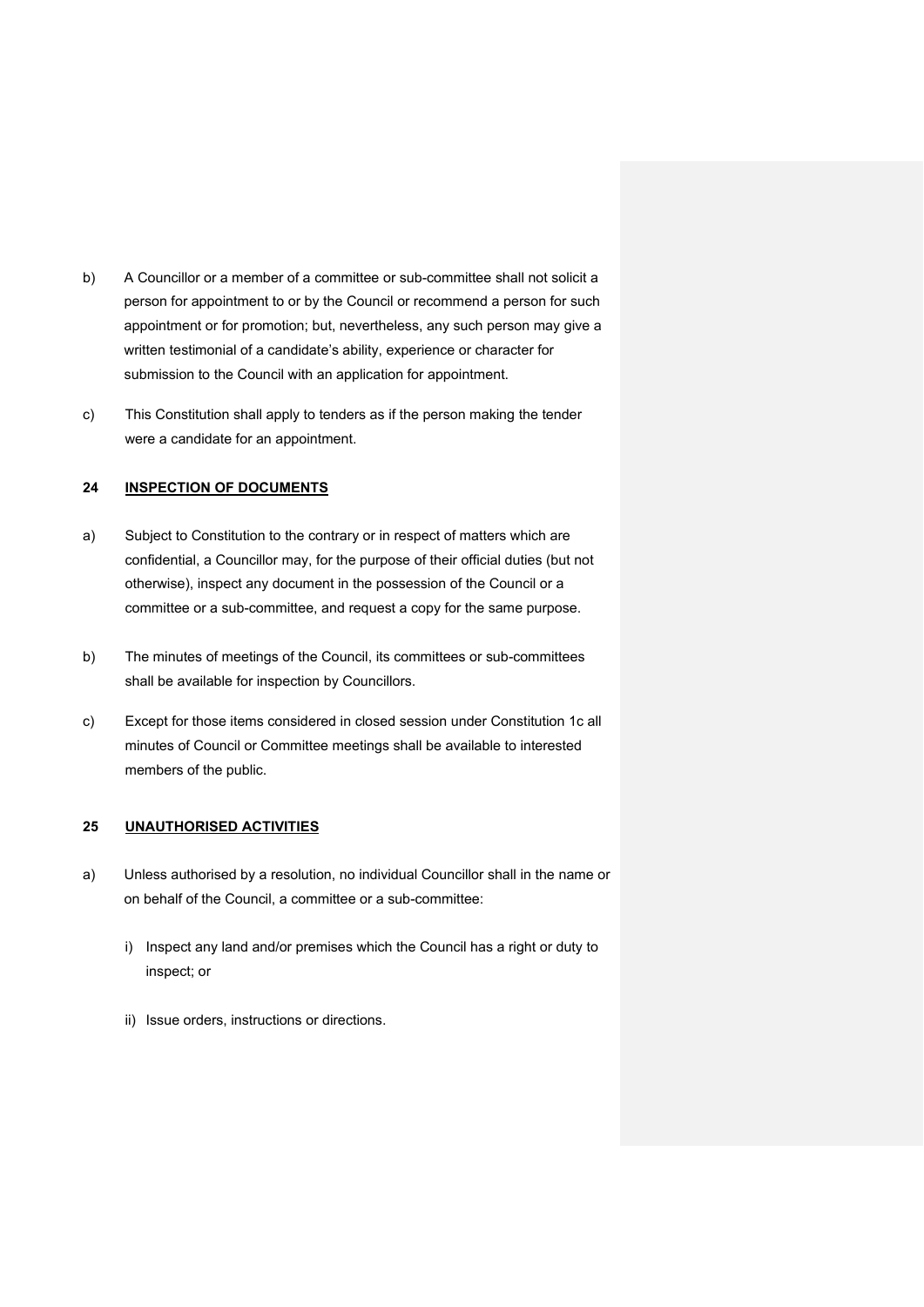#### **26 CONFIDENTIAL BUSINESS**

- a) Councillors shall not disclose information given in confidence or which they believe, or ought to be aware is of a confidential nature.
- b) A Councillor in breach of the provisions of Constitution 26(a) above may be removed from a committee or a sub-committee by a resolution of the Council.

#### **27 POWER OF GENERAL COMPETENCE**

- **a) Before exercising the power of general competence, a meeting of the Town Council shall have passed a resolution to confirm that it has satisfied the prescribed statutory criteria required to qualify as an eligible town council.**
- **b) The Town Council's period of eligibility begins on the date that the resolution was made and expires on the day before the Annual General Meeting of the Town Council that takes place in a year of ordinary elections.**
- **c) After the expiry of its preceding period of eligibility, the Town Council continues to be an eligible council solely for the purpose of completing any activity undertaken in the exercise of the power of general competence which was not completed before the expiry of the Town Council's preceding period of eligibility referred to above.**

#### **28 MATTERS AFFECTING COUNCIL EMPLOYEES**

- a) If a meeting considers any matter personal to a Council employee, it shall not be considered until the Council or the Committee (as the case may be) has decided whether or not the press and public shall be excluded pursuant to Constitution 1 (c) above.
- b) Performance appraisals for all Council employees will be carried out in accordance with the Council's policy.
- c) Disciplinary and grievance matters shall be handled in accordance with the Council's policy.
- d) Any persons responsible for all or part of the management of Council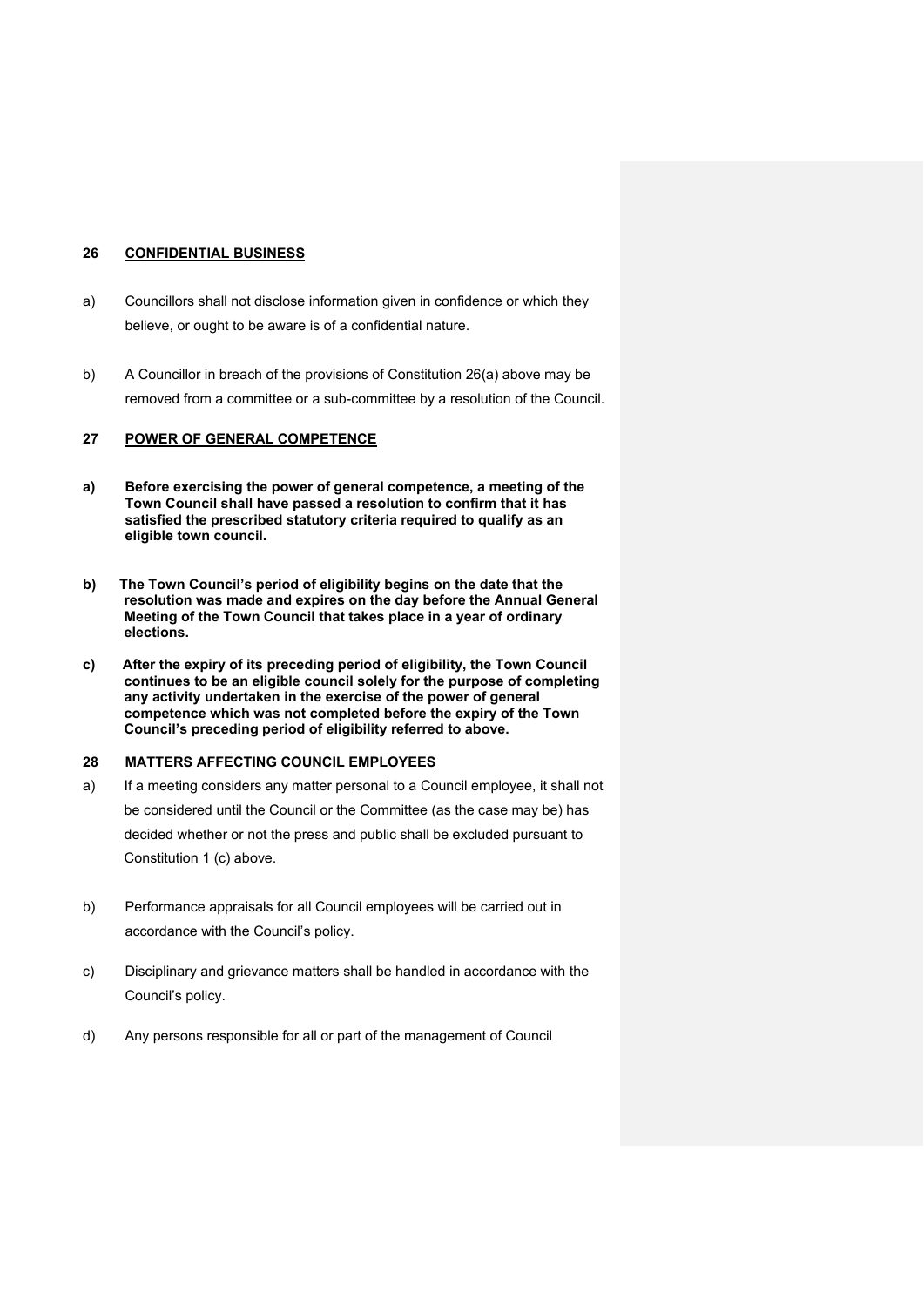employees shall keep written records of all meetings relating to their performance, and capabilities, grievance and disciplinary matters.

- e) The Council shall keep written records relating to employees secure. All paper records shall be secured under lock and electronic records shall be password protected.
- f) Records documenting reasons for an employee's absence due to ill health or details of a medical condition shall be made available only to those persons with responsibility for the same.
- g) Only persons with line management responsibilities shall have access to employee records referred to in Constitution 26 (d) and (e) above, if so justified.
- h) Access and means of access by keys and/or computer passwords to records of employment referred to in Constitution 26 (d) and (e) above shall be provided only to the Town Clerk and/or the Chair of the Personnel Committee.

#### **29 FREEDOM OF INFORMATION ACT 2000**

a) All requests for information held by the Council shall be processed in accordance with the Council's policy in respect of handling requests under the Freedom of Information Act 2000.

#### **30 LIAISON WITH SEFTON MBC**

- a) An invitation to attend a meeting of the Council shall be sent, together with the agenda, to Councillors of Sefton MBC representing Maghull's electoral wards once this has been resolved by Council to do so.
- b) Unless the Council otherwise orders, a copy of each letter ordered to be sent to Sefton MBC, it shall be sent to the Councillor representing the relevant electoral ward(s) within the Council.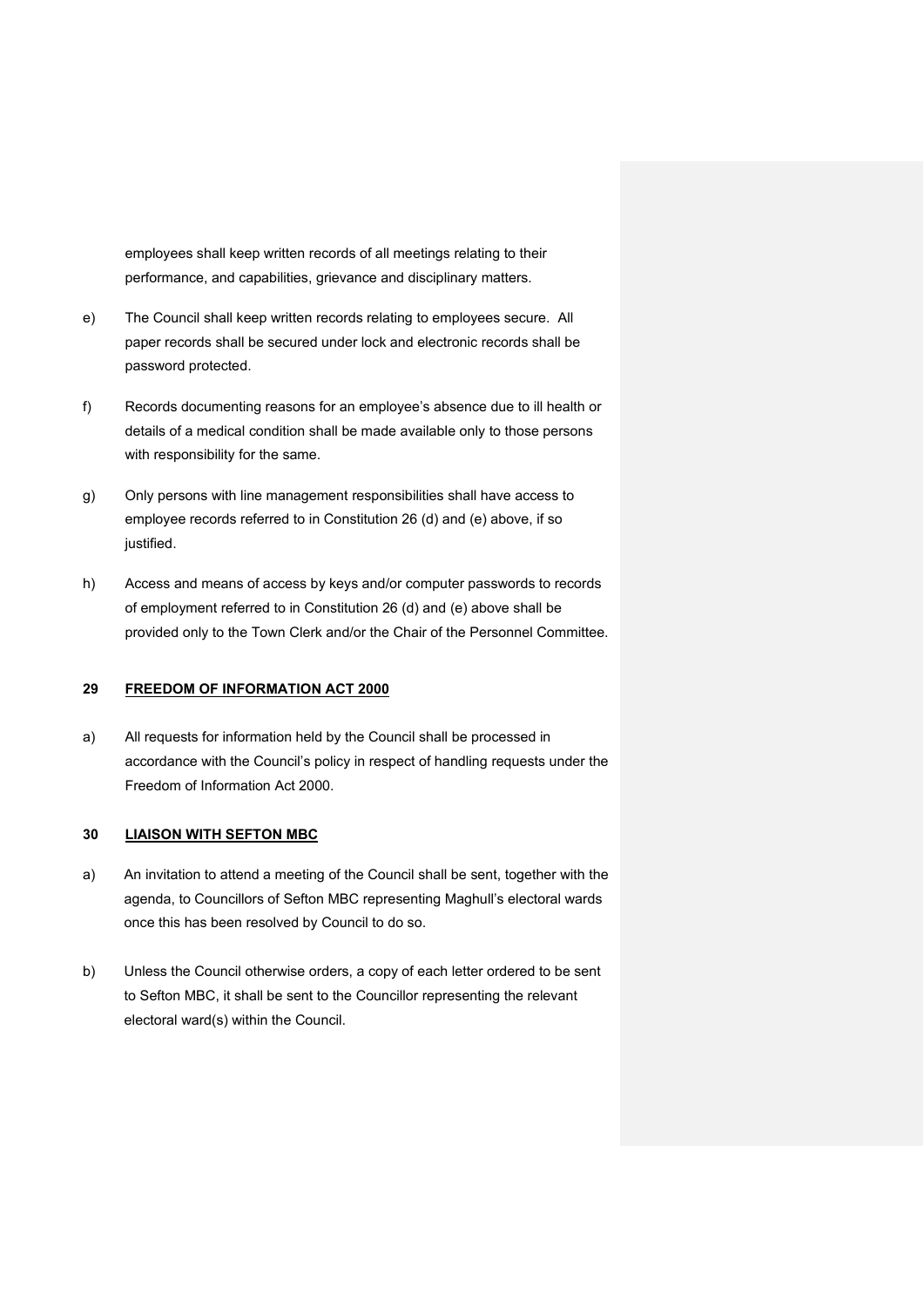#### **31 FINANCIAL MATTERS**

- a) The Council shall consider and approve financial regulations drawn up by the Responsible Financial Officer, which shall include detailed arrangements in respect of the following:
	- i) The accounting records and systems of internal control.
	- ii) The assessment and management of financial risks faced by the Council.
	- iii) The work of the Internal Auditor and the receipt of regular reports from the Internal Auditor, which shall be required at least annually.
	- iv) The inspection and copying by Councillors and local electors of the Council's accounts and/or orders of payment.
	- v) Procurement policies (subject to Constitution 32(b) below) including the setting of values for different procedures where the contract has an estimated value of less than £ £25,000.
- b) **Any proposed contract for the supply of goods, materials, services and the execution of works with an estimated value in excess of £ £25,000 shall be procured on the basis of a formal tender as summarised in Constitution 32(c) below.**
- c) Any formal tender process shall comprise the following steps:
	- i) A public notice (if required) of intention to place a contract to be placed in a local newspaper. Otherwise, a list of potential suppliers is drawn from the Council's preferred suppliers list.
	- ii) A specification of the goods, materials, services and the execution of works shall be drawn up and where deemed necessary a full survey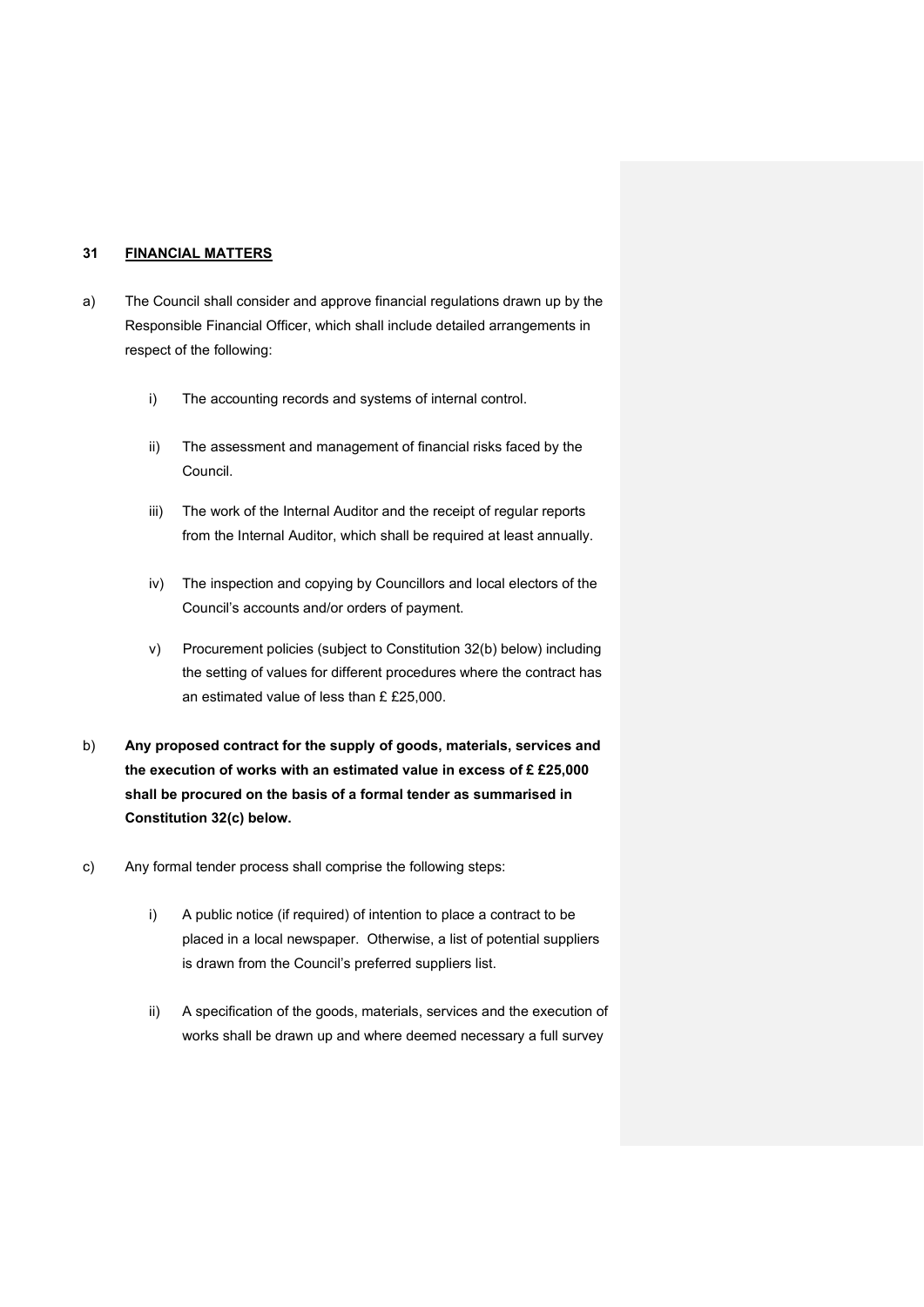carried out prior to any specification

- iii) Tenders are to be sent, in a sealed marked envelope, to the Proper Officer by a stated date and time. A minimum of three tenders to be sought.
- iv) Tenders submitted are to be opened, after the stated closing date and time, by the Proper Officer and at least one member of the Council.
- v) Tenders are then to be assessed and reported to the appropriate meeting of Council or Committee.
- d) Neither the Council, nor any committee, is bound to accept the lowest tender, estimate or quote.
	- e) **Any proposed contract with an estimated value exceeding £164,176 (or such other value as may be prescribed from time to time by regulation) must, unless exempt from the specified, be procured and publicised in accordance with Part 2 of the Public Contracts Regulations 2015 (which implements the Public Contracts Directive of the European Union) or successor.**

#### **32 ALLEGATIONS OF BREACHES OF THE CODE OF CONDUCT**

a) All allegations of breaches of the Code of Conduct will be forwarded to the Monitoring Officer to investigate and deal with the complaint.

#### **33 VARIATION, REVOCATION AND SUSPENSION OF CONSTITUTION**

- a) Any or every part of the Constitution, except those which are mandatory (**in bold type**) by law, may be suspended by resolution in relation to any specific item of business but the reason **MUST** be documented.
- b) A motion to add to or vary or revoke one or more of the Council's Constitution, not mandatory by law, shall not be carried unless two-thirds of the Councillors